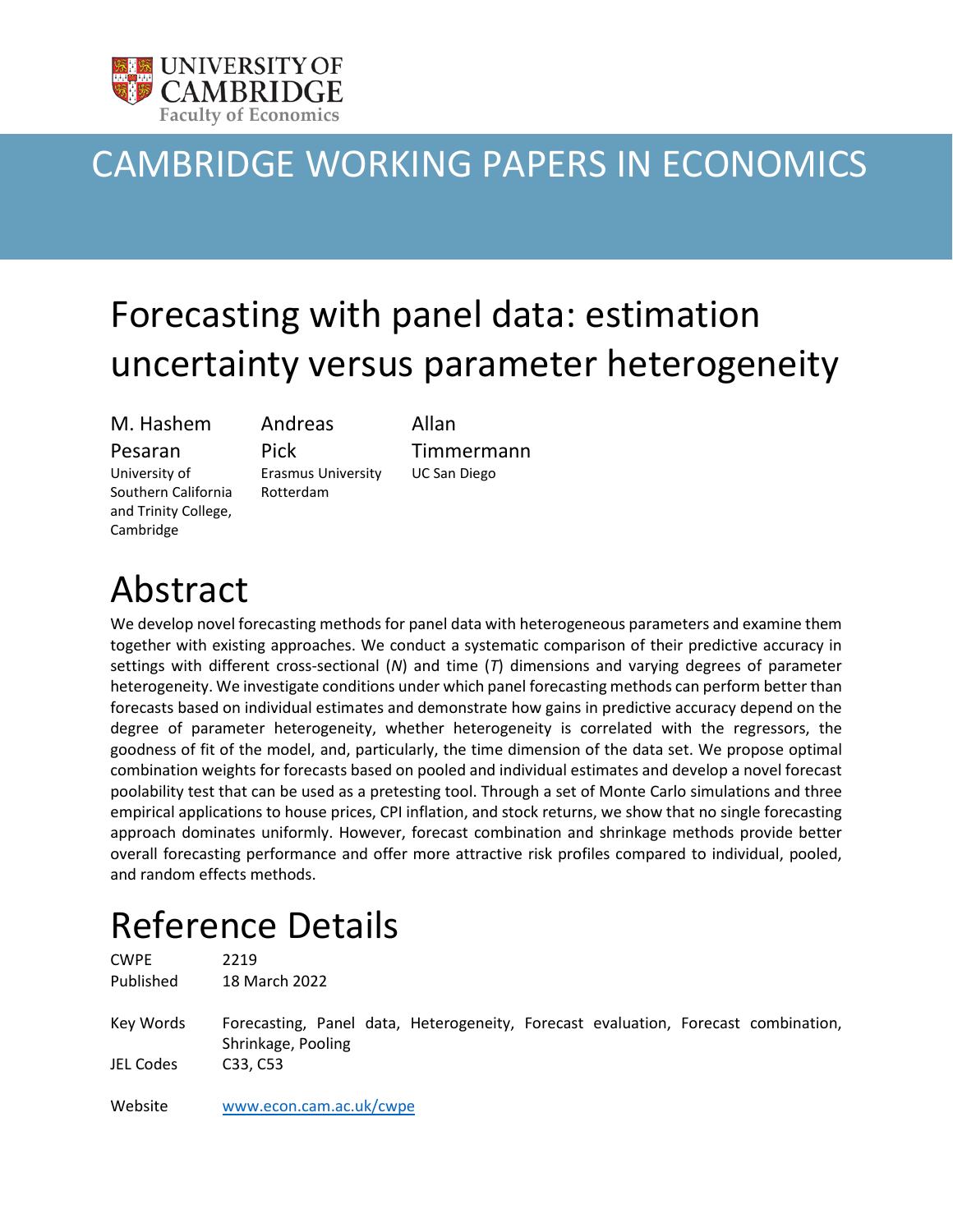# Forecasting with panel data: estimation uncertainty versus parameter heterogeneity<sup>∗</sup>

M. Hashem Pesaran† Andreas Pick‡ Allan Timmermann§

March 18, 2022

#### Abstract

We develop novel forecasting methods for panel data with heterogeneous parameters and examine them together with existing approaches. We conduct a systematic comparison of their predictive accuracy in settings with different cross-sectional  $(N)$  and time  $(T)$  dimensions and varying degrees of parameter heterogeneity. We investigate conditions under which panel forecasting methods can perform better than forecasts based on individual estimates and demonstrate how gains in predictive accuracy depend on the degree of parameter heterogeneity, whether heterogeneity is correlated with the regressors, the goodness of fit of the model, and, particularly, the time dimension of the data set. We propose optimal combination weights for forecasts based on pooled and individual estimates and develop a novel forecast poolability test that can be used as a pretesting tool. Through a set of Monte Carlo simulations and three empirical applications to house prices, CPI inflation, and stock returns, we show that no single forecasting approach dominates uniformly. However, forecast combination and shrinkage methods provide better overall forecasting performance and offer more attractive risk profiles compared to individual, pooled, and random effects methods.

JEL codes: C33, C53 Keywords: Forecasting, Panel data, Heterogeneity, Forecast evaluation, Forecast combination, Shrinkage, Pooling.

<sup>∗</sup>We thank Ron Smith, Cynthia Yang and Liying Yang for helpful comments.

<sup>†</sup>University of Southern California and Trinity College, Cambridge. Email: pesaran@usc.edu

<sup>‡</sup>Erasmus University Rotterdam, Erasmus School of Economics, Burgemeester Oudlaan 50, 3000DR Rotterdam, Tinbergen Institute, and De Nederlandsche Bank. Email: andreas.pick@cantab.net

<sup>§</sup>UC San Diego, Rady School of Management, 9500 Gilman Drive, La Jolla CA 92093- 0553. Email: atimmermann@ucsd.edu.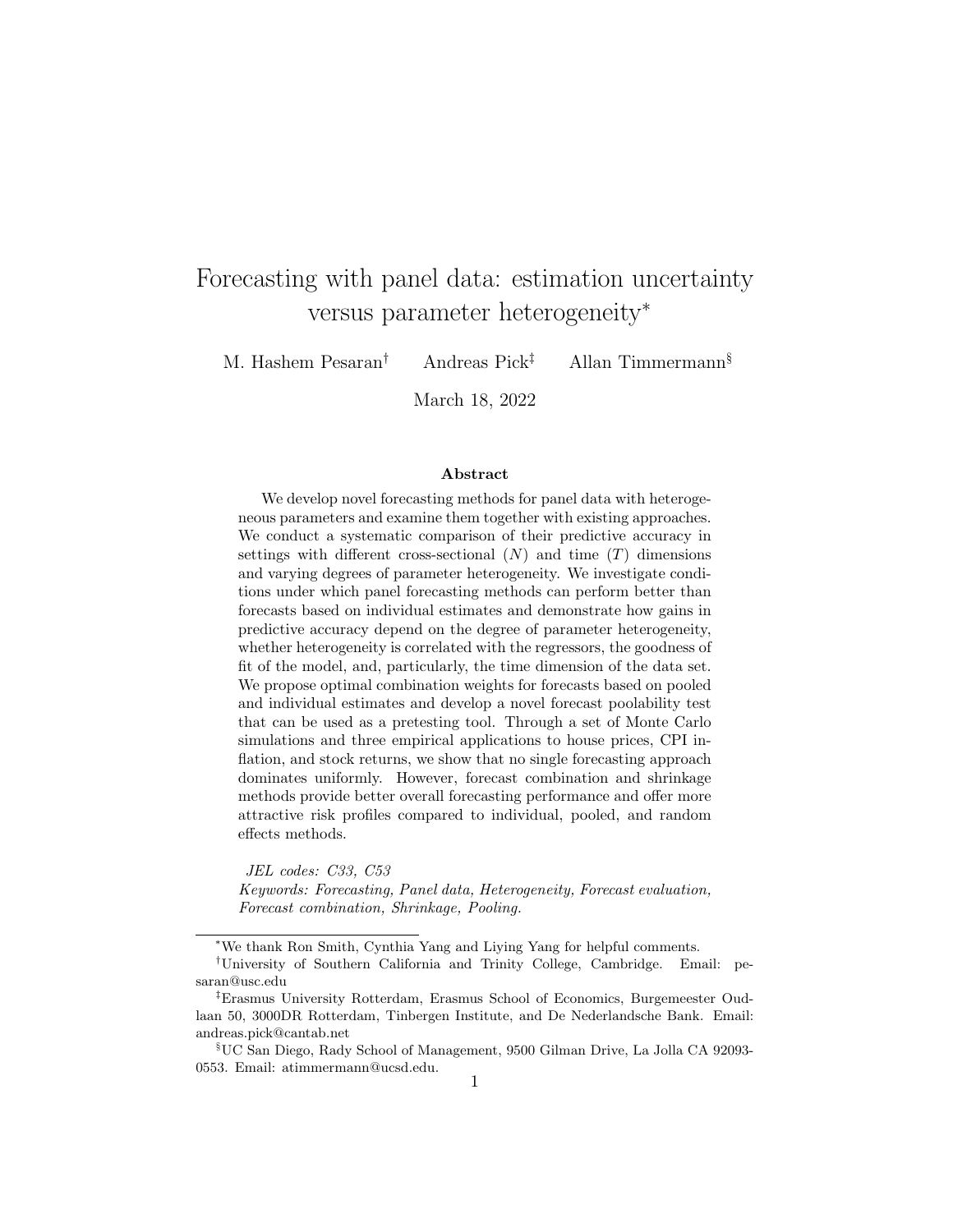## 1 Introduction

Panel data are widely available at the level of individuals, firms and industries, as well as at country and regional granularities and have been extensively used for estimation and inference. Yet, panel data methods have had little impact on common practices in economic forecasting, which remain dominated by single-equation forecasting models or low-dimensional multivariate models such as vector autoregressions. The relative shortage of panel applications in the economic forecasting literature is, in part, a result of the paucity of studies on forecasting techniques for panel data and the absence of guidelines on which methods work well in different settings.

In this paper, we examine existing approaches and develop novel forecasting methods for panel data with heterogeneous parameters and conduct a systematic comparison of their predictive accuracy in settings with different cross-sectional  $(N)$  and time  $(T)$  dimensions and varying degrees of parameter heterogeneity. Our analysis provides a deeper understanding of the determinants of the performance of these methods in different settings. This includes the important choice of whether to use pooled versus individual estimates, with a focus on forecasting rather than parameter estimation and inference.

We begin by exploring the bias-variance trade-off between individual and pooled estimation when the target variables of interest are individual forecasts. We then develop a novel test that compares forecasts based on individual versus pooled estimation using a mean squared forecast error (MSFE) loss function. Our test does not address whether parameter heterogeneity is significant but instead examines whether forecasts from a model with pooled parameters are expected to be significantly more accurate than forecasts from individual estimation. The proposed test of forecast poolability accounts for the effect of predictor and parameter heterogeneity on forecast errors.

The literature on pre-testing stresses that combining forecasts can be a valid alternative to pre-testing. We therefore also consider combining forecasts based on pooled and individual estimates and develop a novel biasadjusted combination scheme that minimizes the expected square forecast error. Our combination weights are related to shrinkage forecasts along the lines of Lee and Griffith (1979) and Maddala et al. (1997). Unlike the shrinkage forecasts, however, our combination forecasts do not rely on iteratively estimated parameters, which makes them computationally considerably less burdensome.

We apply the alternative panel forecasting methods to three empirical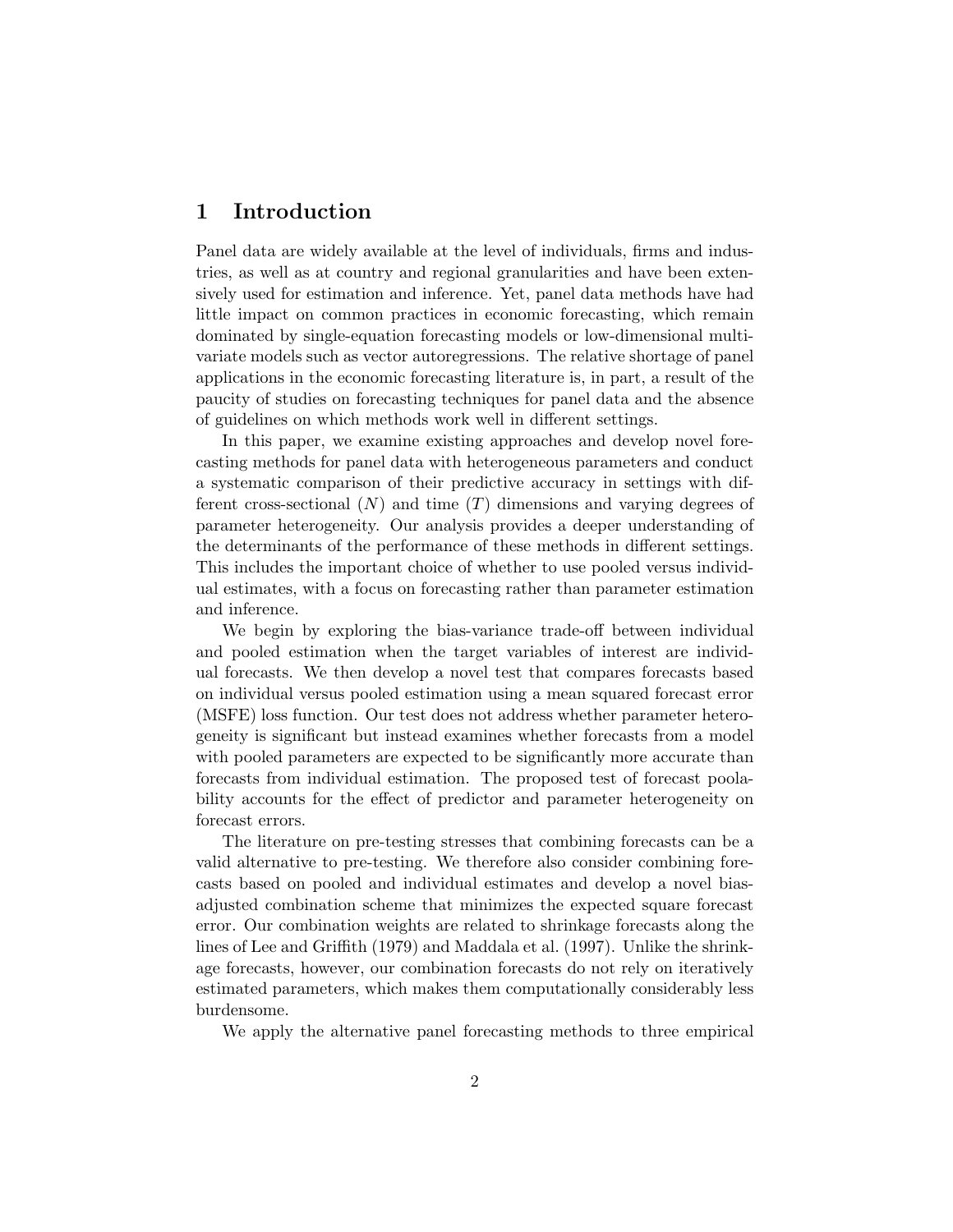applications selected to represent varying degrees of heterogeneity and predictive power of the underlying forecasting models. We characterize the center of the cross-sectional loss distribution of the forecasts through the median of the ratio of their MSFE values divided by the MSFE of the unitspecific benchmark. We also study the tail features of the loss distributions through the proportion of units for which the predictive accuracy of each approach is either best or worst.

Our first application considers predictability of house prices across 362 US metropolitan statistical areas (MSAs). The forecasting models for this application have a high  $R^2$  value above 0.8. Forecasts based on pooled estimates succeed in reducing the median MSFE value by up to 3% relative to the forecasts based on individual estimates. Combination forecasts work even better in this application, beating forecasts based on individual estimates for more than 90% of MSAs. Overall, shrinkage forecasts produce the most accurate forecasts, reducing the median MSFE value by up to 5% relative to the forecasts based on individual estimates. Among the shrinkage forecasts, a Bayesian scheme works particularly well.

Our second application considers forecasts for a panel containing 202 subcategories of CPI inflation. Our forecasting models for this application have a substantially lower  $R^2$  in the range of 0.1 to 0.3. In this application, based on individual estimates are more accurate than those based on pooled estimates. Combination forecasts are, however, even more accurate than either of these methods and beat the benchmark forecasts based on individual estimates for up to 96% of the series. They produce the largest MSFE for at most 0.5% of the series and have the smallest MSFE for up to 32% of series. The shrinkage forecasts also perform quite well, with a Bayes method never producing the largest MSFE for any of the variables while generating the most accurate forecasts for up to 14% of the price categories.

Finally, we examine forecasts of monthly stock returns on more than 23,000 individual firms. Stock returns are well known to be very difficult to forecast, so this application represents an environment with an extremely low predictive  $R^2$ , less than 0.01 for many stocks. Given this low predictive power, forecast bias is of secondary importance compared to estimation error variance and so it is not surprising that forecasts based on pooled estimates are more accurate than forecasts based on individual estimates. Pre-test forecasts, Bayesian and empirical Bayes shrinkage forecasts are among the small set of models capable of producing lower average MSFE values for a majority of stocks than a simple prevailing mean forecast for these series.

Overall, forecasts that use only the information on a given unit tend to have loss distributions with wide dispersions across units. Their associated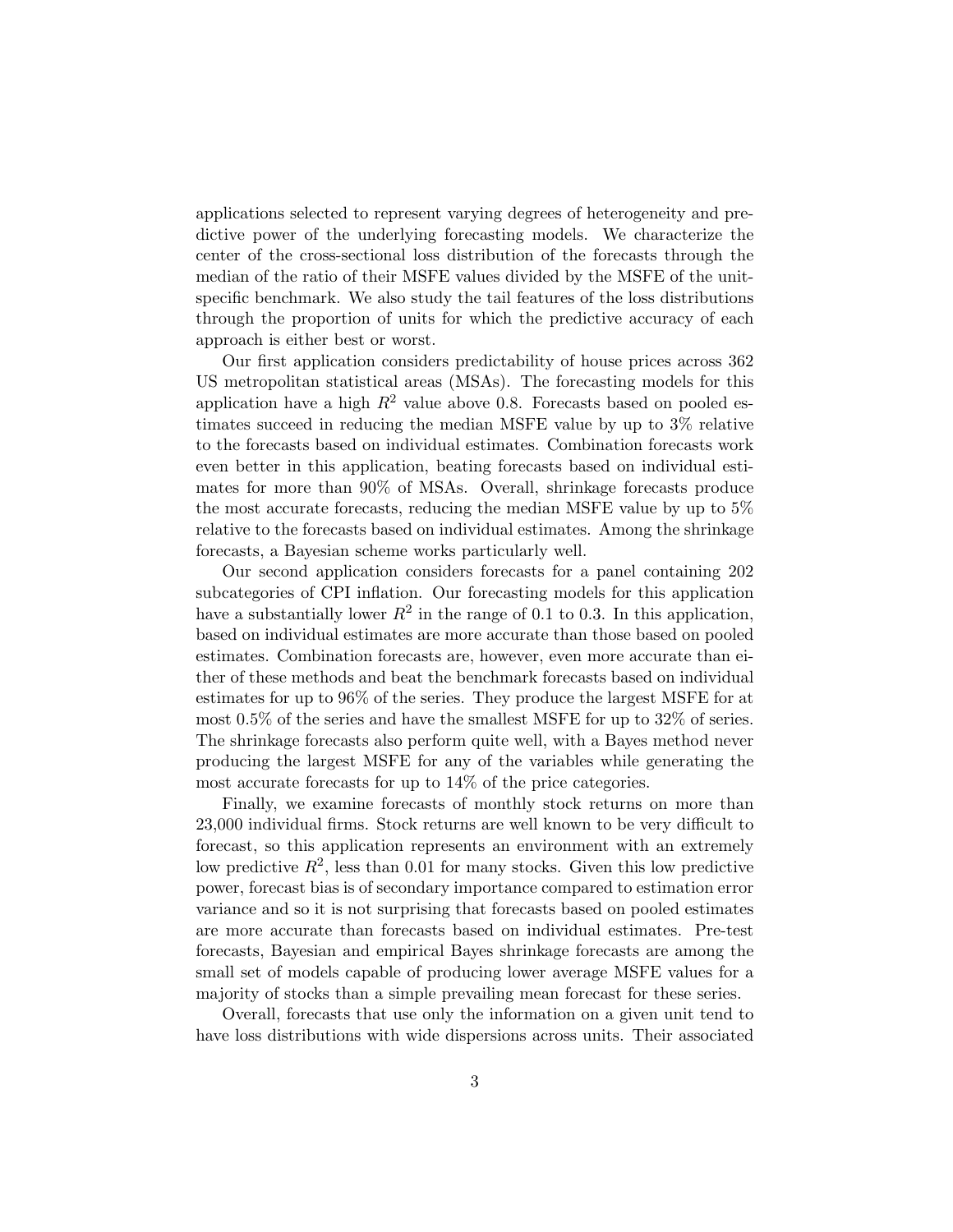forecasts are therefore often the best but also often the worst, and their MSFE values are often shifted to the right, implying slightly larger losses on average. Shrinkage forecasts tend to have much narrower MSFE distributions across units, often shifted to the left as they are centered around a smaller average loss. Combination methods produce MSFE distributions that are narrower still and rarely produce the largest squared forecast error among all methods that we consider. Finally, forecasts based on pooled estimates often fall in the middle as their loss distributions are narrower than the forecasts based on individual estimates, but wider than those from the combination forecasts.

The literature on forecasting with panel data has mainly focused on panel data models developed for inference rather than forecasting, but there are some exceptions. Most notably, the review articles by Baltagi (2008, 2013) consider the forecasting performance of the best linear unbiased predictor (BLUP) of Goldberger (1962) in models with either fixed effects or random effects. The BLUP estimator gives rise to a generalized least squares (GLS) predictor which Baltagi compares to models that allow for autoregressivemoving average (ARMA) dynamics in innovations as well as models with spatial dependencies in the errors. In our empirical applications, we also consider the random effects BLUP and find that the combination, pre-test, and shrinkage forecasts provide more precise forecasts.

Trapani and Urga (2009) use Monte Carlo simulations to assess the forecasting performance of pooled, individual, and shrinkage estimators and find that the degree of heterogeneity is the most important determinant of the accuracy of different forecasts. Brückner and Siliverstovs (2006) have assessed a similar group of methods for the prediction of migration, where fixed effects and shrinkage estimators perform best.

Wang et al. (2019) also propose forecast combination methods. However, their combination weights are determined from in-sample test statistics rather than the expected out-of-sample performance that we propose. In this sense, our test is closer related to the forecast based test for a structural break of Boot and Pick (2020), where the target is also significant improvements in forecast accuracy rather than a significant change in parameters.

Liu, Moon and Schorfheide (2020) consider forecasting in dynamic panel data models with very short time dimension, so individual parameters cannot be estimated for each individual separately. Like Lee and Griffith (1979), they adopt a Bayesian approach to shrink the heterogeneous parameters to their mean. Their approach is complementary to ours as we assume that enough observations are available per unit to allow the individual parameters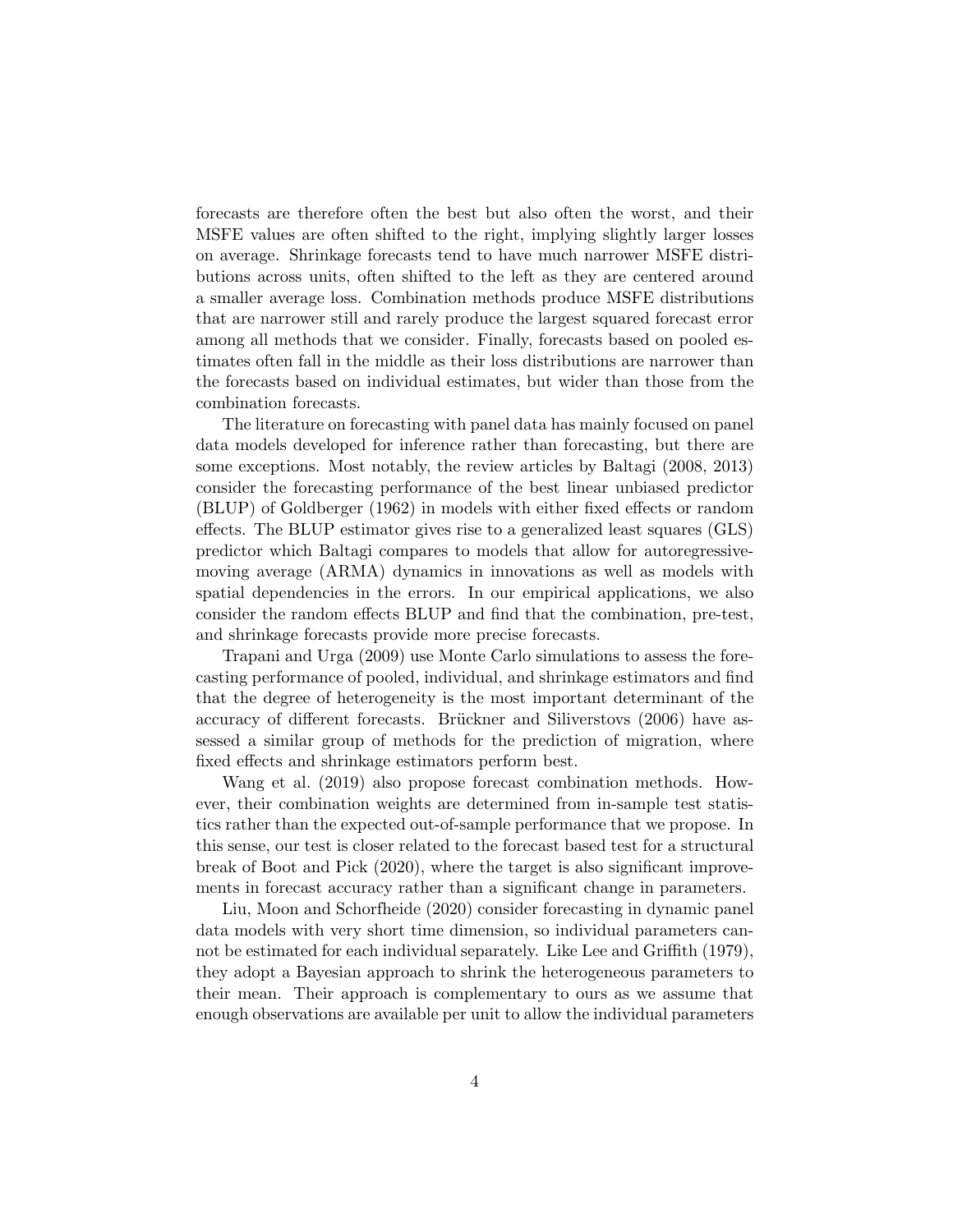to be estimated.<sup>1</sup>

The outline of the rest of the paper is as follows. Section 2 introduces the model setup and presents theoretical results that compare the predictive accuracy of individual and pooled estimation along with that of forecast combination, pre-test and shrinkage methods. Section 3 presents a set of Monte Carlo experiments designed to shed light on the determinants of the (relative) forecasting performance of the methods introduced in Section 2. Section 4 presents the results for our three empirical applications, while Section 5 concludes. Technical details are provided in appendices at the end of the paper.

**Notation:** We denote the largest and smallest eigenvalues of the  $N \times N$ matrix  $\mathbf{A} = (a_{ij})$  by  $\lambda_{\text{max}}(\mathbf{A})$  and  $\lambda_{\text{min}}(\mathbf{A})$ , respectively, its trace by  $\text{tr}(\boldsymbol{A}) = \sum_{i=1}^{N} a_{ii}$ , its spectral radius by  $\rho(\boldsymbol{A}) = |\lambda_{\text{max}}(\boldsymbol{A})|$ , and its spectral norm by  $||A|| = \lambda_{\max}^{1/2}(A'A)$ . Furthermore,  $\stackrel{p}{\to}$  denotes convergence in probability,  $\stackrel{d}{\rightarrow}$  convergence in distribution, and  $\stackrel{a}{\sim}$  asymptotic equivalence in distribution.  $O(.)$  and  $o(.)$  denote the Big O and Little o notations, respectively. If  $\{f_N\}_{N=1}^{\infty}$  is any real sequence and  $\{g_N\}_{N=1}^{\infty}$  is a sequence of positive real numbers, then  $f_N = O(g_N)$  if there exists a positive finite constant C such that  $|f_N|/g_N \leq C$  for all N.  $f_N = o(g_N)$  if  $f_N/g_N \to 0$  as  $N \to \infty$ .  $O_p(.)$  and  $o_p(.)$  are the equivalent orders in probability. C and c will be used to denote, respectively, finite large and non-zero small positive numbers that do not depend on N and T.

## 2 Theoretical results

We begin our analysis by describing the panel regression setup used in our analysis and by characterizing theoretically the trade-offs for some popular panel regression techniques. We then introduce the forecasting methods considered in the paper.

#### 2.1 Setup and assumptions

We consider the following linear panel regression model:

$$
y_{it} = \beta_i' \mathbf{x}_{it} + \varepsilon_{it},\tag{1}
$$

<sup>&</sup>lt;sup>1</sup>Our theoretical analysis focuses on the case with finite T and  $N \to \infty$  and does not Our theoretical analysis focuses on the case with finite T and  $N \to \infty$  and does not consider dynamic panel models whose analysis typically requires that  $\sqrt{N}/T \to 0$  as N and  $T \to \infty$ , jointly.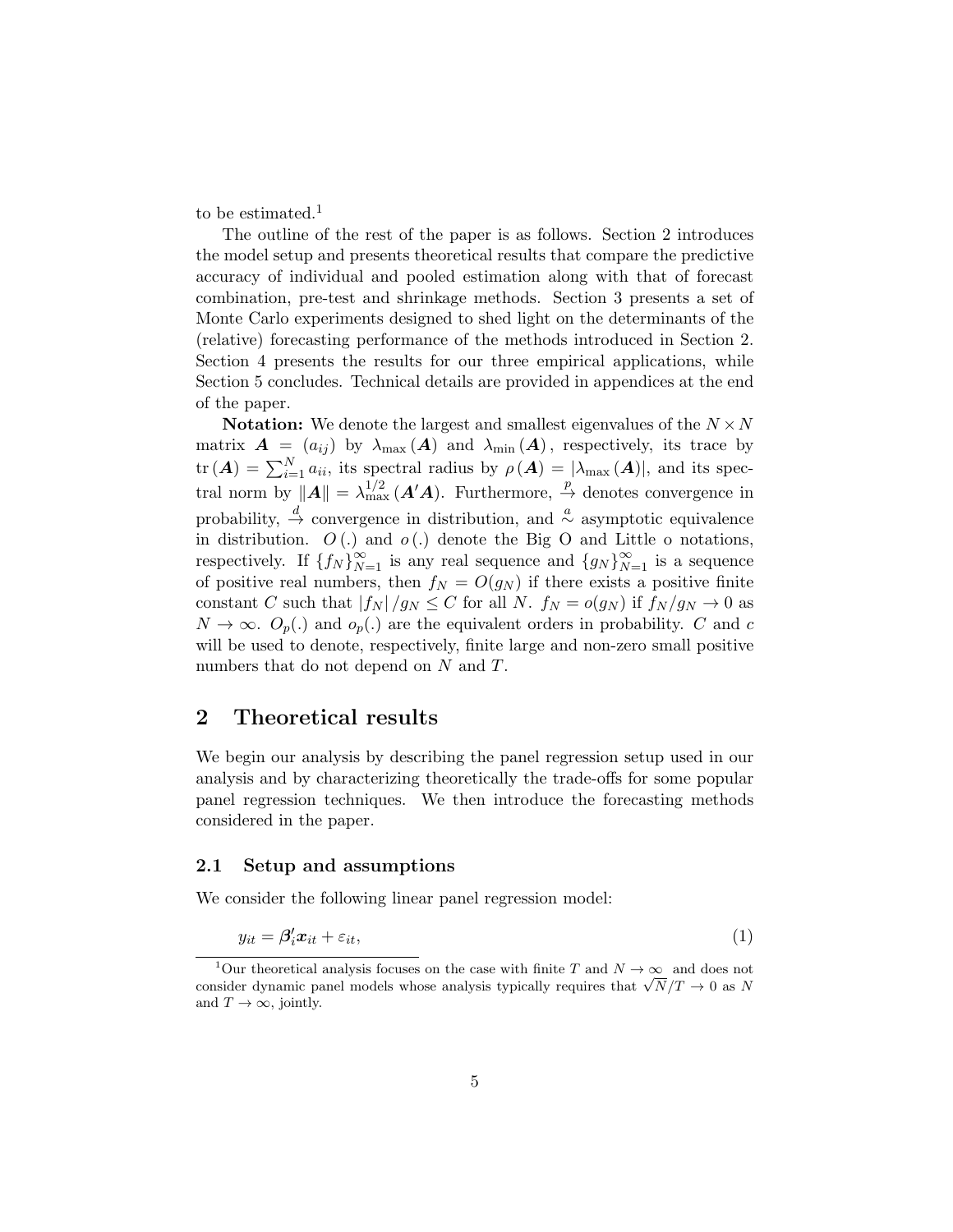where  $i = 1, 2, \ldots, N$  refers to the individual units and  $t = 1, 2, \ldots, T$  refers to the time period,  $y_{it}$  is the outcome of individual i at time t,  $x_{it}$  is a  $K \times 1$  vector of regressors—or predictors—used to forecast  $y_{it}$ ,  $\beta_i$ , is the associated vector of regression coefficients, and  $\varepsilon_{it}$  is the disturbances of unit i in period  $t^2$ . Stacking the time series of outcomes, regressors and disturbances, define  $\boldsymbol{y}_i = (y_{i1}, y_{i2}, \dots, y_{iT})'$ ,  $\boldsymbol{X}_i = (\boldsymbol{x}'_{i1}, \boldsymbol{x}'_{i2}, \dots, \boldsymbol{x}'_{iT})'$ , and  $\boldsymbol{\varepsilon}_i =$  $(\varepsilon_{i1}, \varepsilon_{i2}, \ldots, \varepsilon_{iT})'$ . Further, let  $\mathbf{y} = (\mathbf{y}'_1, \mathbf{y}'_2, \ldots, \mathbf{y}'_N)'$ ,  $\mathbf{X} = (\mathbf{X}'_1, \mathbf{X}'_2, \ldots, \mathbf{X}'_N)'$ , and  $\boldsymbol{\varepsilon} = (\boldsymbol{\varepsilon}'_1, \boldsymbol{\varepsilon}'_2, \dots, \boldsymbol{\varepsilon}'_N)'$ 

Our theoretical analysis makes the following standard assumptions about the underlying data generating process.

Assumption 1.  $\varepsilon_i \sim \text{iid}(0, \sigma_i^2 I_T)$ , with  $0 < \sigma_i^2 < \infty$ , and  $\text{E}(\varepsilon_i \varepsilon_j') = 0$ ,  $\forall$  $i \neq j$ .

Assumption 2.  $E(X'_j \varepsilon_i) = 0, \ \forall i, j$ .

**Assumption 3.** The sample covariance matrices,  $Q_{iT} = T^{-1}X_i'X_i =$  $O_p(1)$ ,  $\mathbf{Q}_{NT} = T^{-1}N^{-1}\mathbf{X}'\mathbf{X} = O_p(1)$ , and there exists a  $T_0$  such that for all  $T > T_0$ ,  $Q_{iT}$  and  $Q_{NT}$  are positive definite for all i, N, and T, and

 $0 < c < inf_i\left[\lambda_{min}\left(\boldsymbol{Q}_{iT} \right)\right] < sup_i\lambda_{max}\left(\boldsymbol{Q}_{iT} \right) < C < \infty,$ 

for some positive constants  $c < C$ .

Assumption 4.  $\beta_i = \beta + \eta_i$  with  $\|\beta\| < C$ ,  $E(\eta_i) = 0$  and  $Var(\eta_i) =$  $\Omega_{ii} = \Omega_n$ ,  $\forall i$ .

**Assumption 5.**  $\eta_i$  is distributed independently of  $X_j$  and  $\varepsilon_j$ ,  $\forall i, j$ .

 $\textbf{Assumption 6.}\ \boldsymbol{\eta}_i\ and\ \boldsymbol{\eta}_j\ are\ weakly\ correlated\ such\ that\ \sup_i \sum_{j=1}^N\|\boldsymbol{\Omega}_{ij}\|<\infty.$  $C, \ where \ \mathop{\mathrm{E}}\nolimits \left(\boldsymbol{\eta}_i \boldsymbol{\eta}_j^\prime \right) = \boldsymbol{\Omega}_{ij}.$ 

This list of assumptions provides a set of sufficient conditions for establishing the results we present below. In fact, many of the assumptions can be relaxed at the cost of adding more complexity to the analysis. Assumption 1 rules out error serial correlation and imposes error cross-sectional independence. Assumption 2 requires all regressors to be strictly exogenous with respect to  $\varepsilon$ . This assumption is used for forecasts based on pooled estimates and is not required when forecasts are based on the individual estimates.

<sup>&</sup>lt;sup>2</sup>Note that  $x_{it}$  is assumed to be known at the point in time where the forecast of  $y_{it}$ is generated. To keep notations simple, we do not explicitly specify the forecast horizon.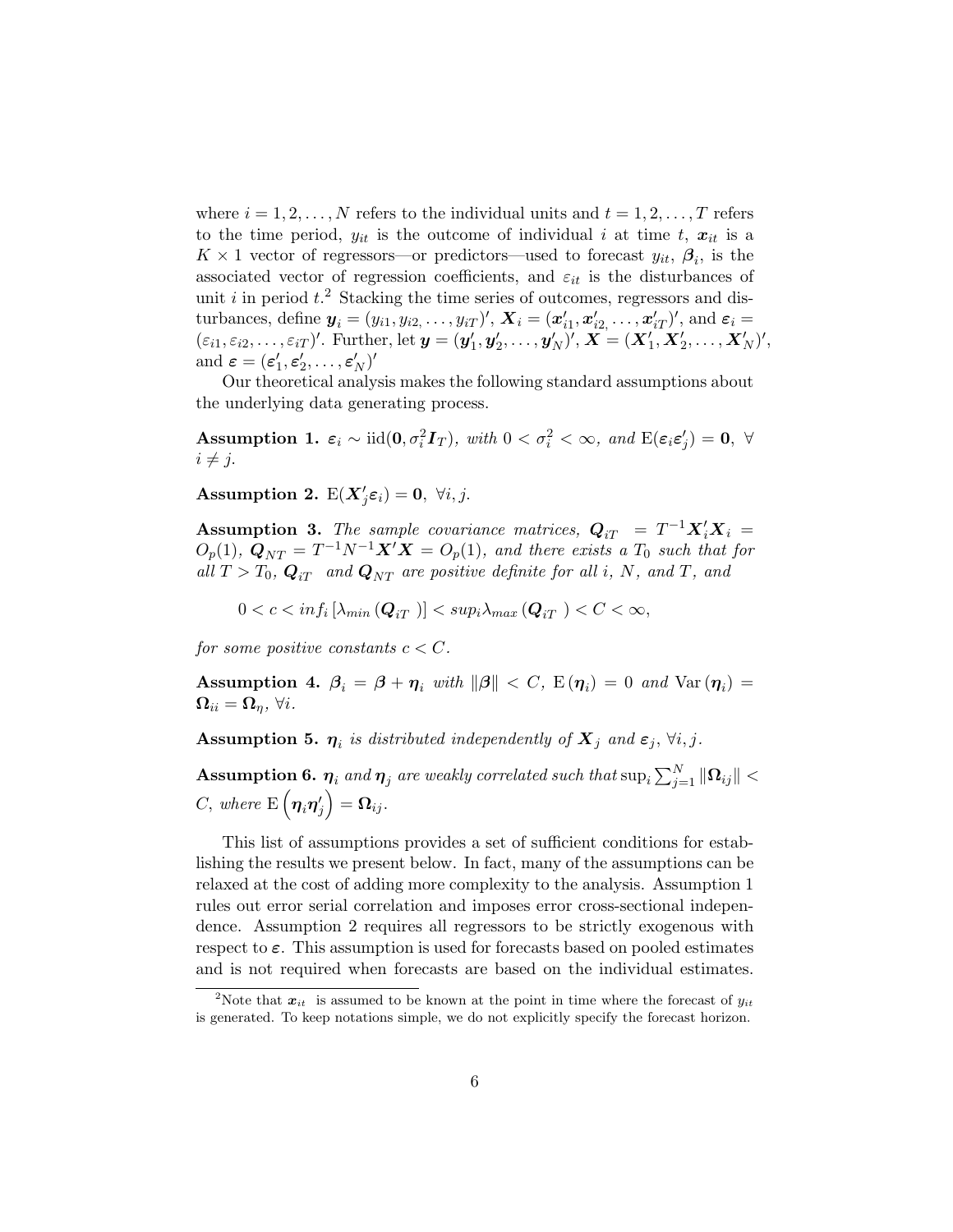Assumption 3 is an identification assumption that allows consistent estimation of individual slope coefficients,  $\beta_i$ , and pooled estimators of  $E(\beta_i) = \beta$ . For pooled estimation of  $\beta$ , the conditions on  $Q_{iT}$  can be relaxed and it is only required that  $Q_{NT}$  is positive definite, and  $\sup_i E \left\|Q_{NT}^{-1} Q_{iT}\right\| < C$ .

Assumption 4 does not rule out correlated heterogeneity and allows for non-zero values of  $E(X_i'X_i\eta_i)$ . Correlated heterogeneity is ruled out under Assumption 5. As we shall see later, optimality of forecasts based on pooled estimates of  $\beta$  requires Assumption 5, but this assumption is not needed for the optimality of forecasts based on the individual estimates of  $\beta_i$ . Assumption 6 allows  $\beta_i$  to be cross-sectionally weakly correlated, which represents a useful generalization of the random coefficient model where it is routinely assumed that  $\beta_i$  are independent draws from the same distribution. This relaxation of the random coefficient model is relevant to pooled estimation but does not bear on individual estimates of  $\beta_i$ , where  $\hat{\beta}_i - \beta_i$  does not depend on  $\eta_i$ . Note that  $\Omega_{\eta}$  is not required to be invertible, thus allowing for a subset of parameters to be homogeneous across  $i$ . Fixed effects can also be included in (1) by setting the first element of  $x_{it}$  to unity.

On a final note, our theoretical analysis uses a setup in which  $T$  is fixed and N tends to infinity. We choose this setup because we believe it is the most relevant representation of many economic panel data sets. However, since there are no extant results allowing us to evaluate mean squared errors for dynamic panels in this setting, this also means that our theoretical analysis rules out this class of models. To establish results for dynamic panels, ysis rules out this class of models. To establish results for dynamic panels, typically it is required that  $\sqrt{N}/T \to 0$ , and we conjecture that our results will hold for dynamic panels under this condition.

#### 2.2 Forecasts based on individual and pooled estimates

Suppose we are interested in forecasting  $y_{i,T+1}$  conditional on information known at time T, which we denote by  $x_{i,T+1}$  to clarify the correspondence to  $y_{i,T+1}$ . We first consider two forecasts generated from individual and pooled estimators of  $\beta_i$ . Forecasts based on the individual estimators take the form

$$
\hat{y}_{i,T+1} = \hat{\beta}'_i x_{i,T+1},\tag{2}
$$

where

$$
\hat{\boldsymbol{\beta}}_i = (\boldsymbol{X}_i' \boldsymbol{X}_i)^{-1} \boldsymbol{X}_i' \boldsymbol{y}_i. \tag{3}
$$

Similarly, forecasts based on the pooled estimator are given by

$$
\tilde{y}_{i,T+1} = \tilde{\boldsymbol{\beta}}' \boldsymbol{x}_{i,T+1},\tag{4}
$$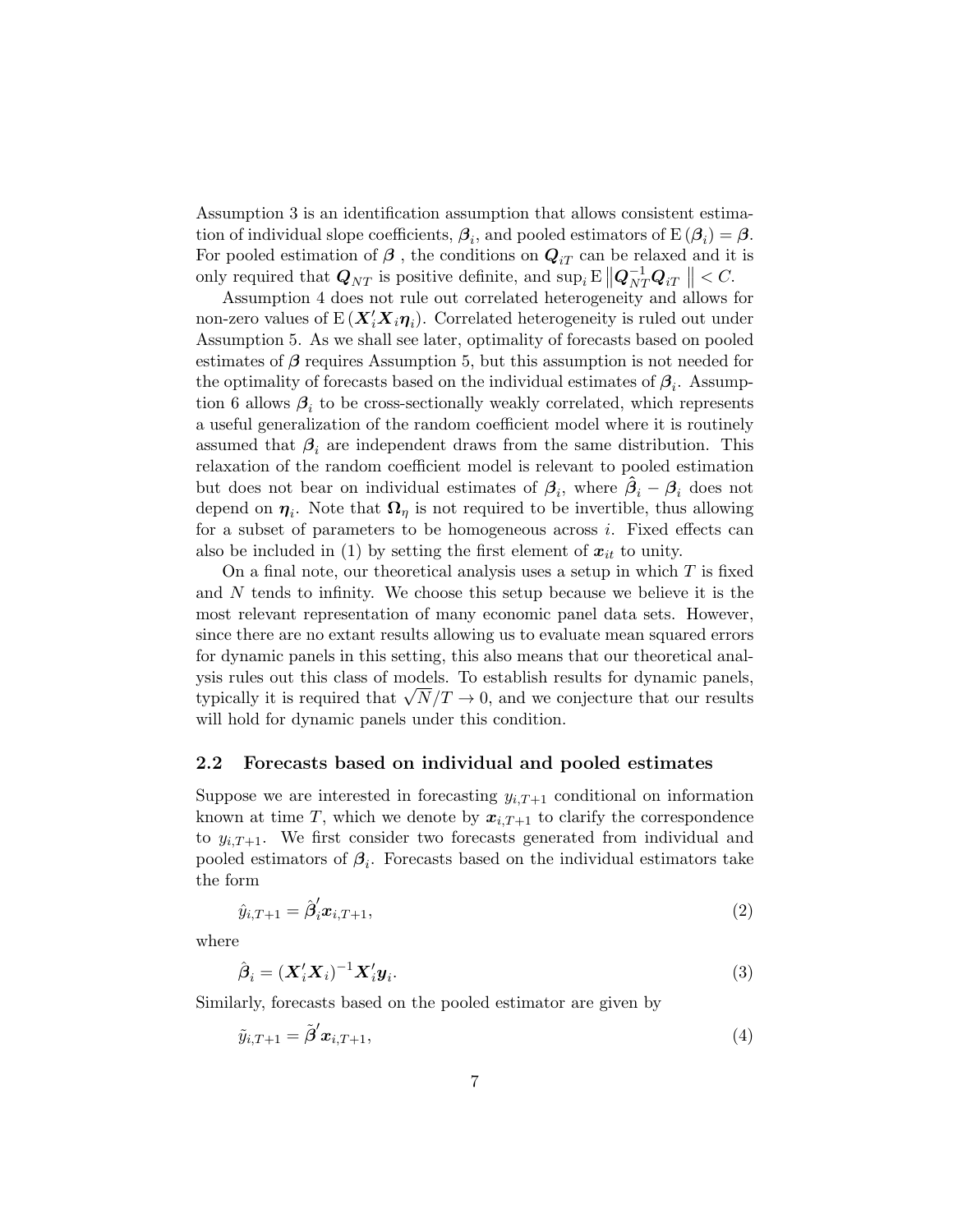where

$$
\tilde{\boldsymbol{\beta}} = (\boldsymbol{X}'\boldsymbol{X})^{-1}\boldsymbol{X}'\boldsymbol{y},\tag{5}
$$

with X and y as defined above.<sup>3</sup>

Forecast errors from the two approaches are given by

$$
\hat{e}_{i,T+1} = y_{iT+1} - \hat{y}_{i,T+1} = \varepsilon_{i,T+1} - (\hat{\beta}_i - \beta_i)' \mathbf{x}_{i,T+1},
$$
\n(6)

$$
\tilde{e}_{i,T+1} = y_{iT+1} - \tilde{y}_{i,T+1} = \varepsilon_{i,T+1} - (\tilde{\boldsymbol{\beta}} - \boldsymbol{\beta}_i)' \boldsymbol{x}_{i,T+1},
$$
\n(7)

Both forecasts are unbiased under Assumptions 1–6, so the mean squared forecast error (MSFE) equals the variance of each forecast. This allows us to establish the following proposition, which is established in Appendix A.1:

**Proposition 1.** (i) Under Assumptions  $1-4$ , the MSFE resulting from individualspecific estimation of the parameters is

$$
Var(\hat{e}_{i,T+1}|\boldsymbol{X}_{i},\boldsymbol{x}_{i,T+1}) = \sigma_{i}^{2} + T^{-1}\sigma_{i}^{2}\boldsymbol{x}_{i,T+1}'\boldsymbol{Q}_{iT}^{-1}\boldsymbol{x}_{i,T+1}
$$
  
=  $\sigma_{i}^{2} + O_{p}(T^{-1}),$  (8)

where  $Q_{iT} = T^{-1} \mathbf{X}'_i \mathbf{X}_i$ .

(ii) Under Assumptions 1–6, the MSFE resulting from pooled estimation of the parameters is

$$
Var(\tilde{e}_{i,T+1}|\boldsymbol{X}_{i},\boldsymbol{x}_{i,T+1}) = \sigma_{i}^{2} + \boldsymbol{x}_{i,T+1}'\boldsymbol{\Omega}_{\eta}\boldsymbol{x}_{i,T+1} + O_{p}\left(N^{-1}\right).
$$
 (9)

The following list of remarks helps interpret these results:

- **Remark 1** For typical panel data sets,  $T$  is not large. In practice, the parameter estimation uncertainty captured by the  $O_p(T^{-1})$  term in (8) can therefore be important. Parameter heterogeneity, in contrast, does not affect the accuracy of the forecast in (8).
- **Remark 2** A comparison of  $(8)$  and  $(9)$  suggests that for large T, forecasts based on individual estimation will have a lower MSFE than forecasts based on pooled estimation.

<sup>3</sup>One could also consider fixed and random effects estimators by separating the intercept terms from the slope coefficients and assuming that the slopes are homogeneous. This would be an example of sub-set homogeneity. Here, we do not consider such sub-set homogeneity to simplify the derivations but we do consider random effects estimators in our Monte Carlo analysis and applications.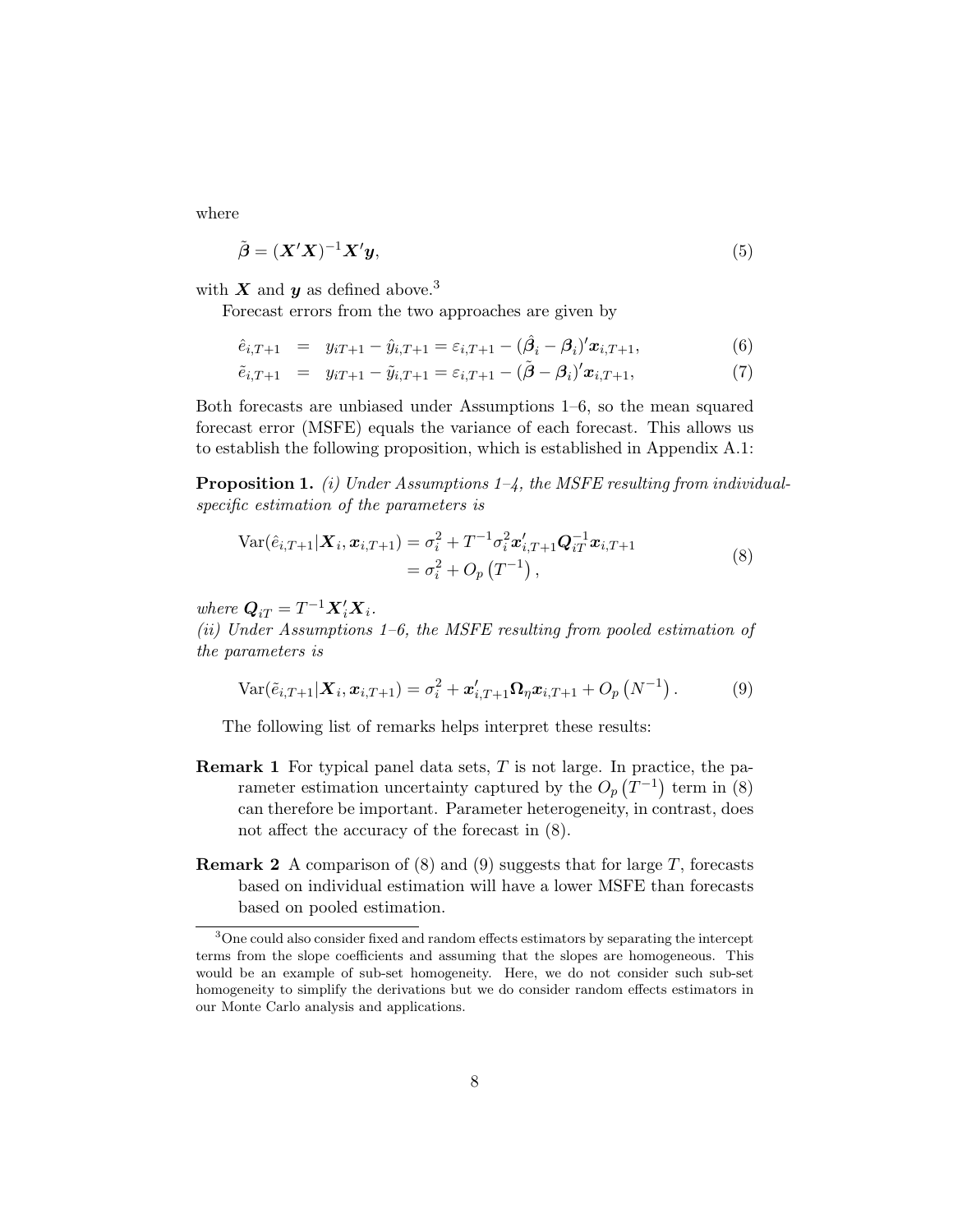- **Remark 3** Since estimates of  $\beta_i$  are not the focus of our analysis, the inverse of  $X_i'X_i$  can be replaced by a generalized inverse whenever some of the eigenvalues of  $X_i'X_i$  are close to zero.
- Remark 4 Forecasts based on individual estimates have large T optimality properties even if one or more of the predictors in  $x_{it}$  are weakly exogenous. In contrast, forecasts based on pooled regressions require the stronger assumption of strict exogeneity, even for  $T$  sufficiently large. See Pesaran and Smith (1995) who show that, in the presence of heterogeneity, FE estimates of dynamic panel are inconsistent even if N and  $T \to \infty$ .
- **Remark 5** Individual estimates of  $\beta_i$  are not affected by parameter heterogeneity even if such heterogeneity is correlated with the predictors,  $x_{it}$ , and under Assumptions 1-3 we have  $E(\hat{\beta}_i - \beta_i) = 0$ . However, the same is not true of the pooled estimates. Using  $(5)$ , we have that

$$
\tilde{\boldsymbol{\beta}} - \boldsymbol{\beta} = \left( N^{-1} \sum_{i=1}^N \boldsymbol{X}_i' \boldsymbol{X}_i \right)^{-1} N^{-1} \sum_{i=1}^N \boldsymbol{X}_i' \boldsymbol{X}_i \boldsymbol{\eta}_i + (N^{-1} \boldsymbol{X}' \boldsymbol{X})^{-1} N^{-1} \boldsymbol{X}' \boldsymbol{\varepsilon},
$$

and under Assumptions 1–4, we have

$$
\plim_{N \to \infty} \left( \tilde{\boldsymbol{\beta}} - \boldsymbol{\beta} \right) = \boldsymbol{\Psi}^{-1} \boldsymbol{b},\tag{10}
$$

where

$$
\Psi = \lim_{N \to \infty} N^{-1} \sum_{i=1}^N \mathrm{E} \left( \mathbf{X}_i' \mathbf{X}_i \right), \quad \mathbf{b} = \lim_{N \to \infty} N^{-1} \sum_{i=1}^N \mathrm{E} \left( \mathbf{X}_i' \mathbf{X}_i \boldsymbol{\eta}_i \right).
$$

This result holds for any fixed T so long as  $\Psi$  is non-singular. For the pooled estimator to be unbiased, Assumptions 4–6 are also needed to ensure that  $E(X_i'X_i\eta_i) = 0$ . Therefore, parameter heterogeneity could be particularly problematic if  $\eta_i = \beta_i - \text{E}(\beta_i)$  and  $X_i' X_i$  are correlated; see also Pesaran (2015, Section 28.3). Further, (8) holds even if  $X_i'X_i$  and  $\eta_i$  are correlated, but the result in (9) requires that  $\mathbf{X}_i$  and  $\boldsymbol{\eta}_i$  are distributed independently, thus ruling out correlated heterogeneity as well as weak regressor exogeneity.

**Remark 6** From (8) and (9) it is clear that larger values of  $\|\Omega_n\|$ , corresponding to a greater degree of heterogeneity in regression parameters, are associated with a relative deterioration of the expected accuracy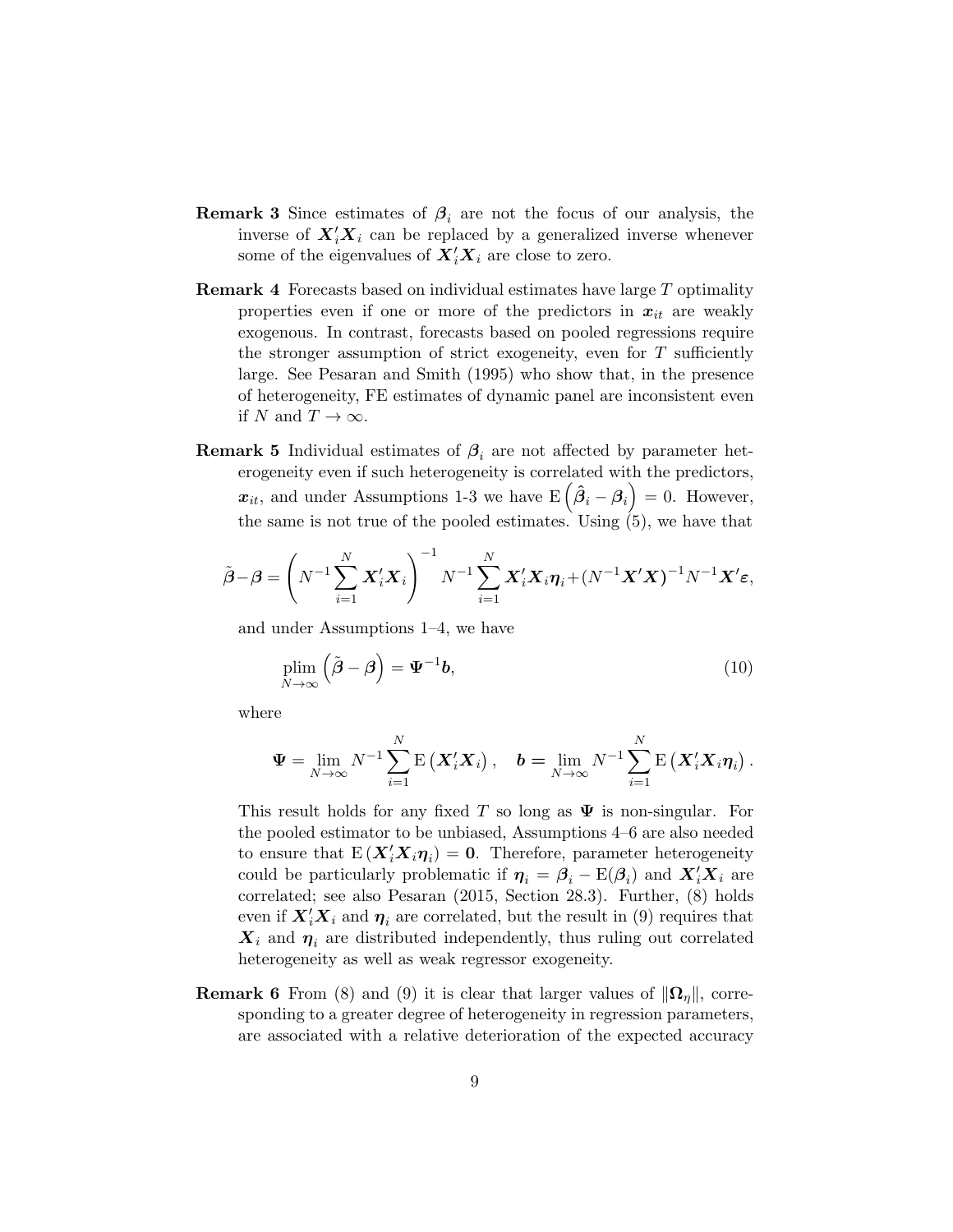of forecasts based on pooled estimation. However, forecast accuracy over the cross-section units depends on  $\mathbf{x}'_{i,T+1}\mathbf{\Omega}_{\eta}\mathbf{x}_{i,T+1}$  and therefore also on the magnitude and the dispersion of the predictors across the units and forecast periods.

#### 2.3 Optimal forecast combinations

Given the MSFE trade-off associated with the forecasts in (2) and (4), combining the forecasts based on the individual and pooled estimates,  $\hat{y}_{i,T+1}$ and  $\tilde{y}_{i,T+1}$ , may be desirable. As noted in the forecast combination literature (e.g., Timmermann, 2006), forecast combinations tend to perform particularly well if the correlation between individual forecast errors is weak. Correlations between forecast errors based on the individual and pooled estimation schemes decrease with (i) a lower variance of the common unpredictable component  $(\sigma_i^2)$ , (ii) a greater difference in the estimates of  $\beta_i$ resulting from larger estimation errors (small  $T$  and  $N$ ) or greater heterogeneity (large  $\Omega_n$ ), and (iii) estimation bias of the pooled estimator due to correlated heterogeneity.

In contrast, if the level of heterogeneity is either very large or very small, either the individual or pooled estimation approach will be dominant, thereby reducing the potential gains from forecast combination. Similarly, if  $T$  is very small but  $N$  is large and there is little parameter heterogeneity, we would expect pooled estimation to dominate individual estimation by a sufficiently large margin that forecast combination offers small, if any, gains. Conversely, if  $T$  is very large and  $N$  is relatively small, forecasts using individual estimates will dominate forecasts using pooled estimates by a sufficient margin that renders forecast combination less attractive.

Building on these observations, consider the combined forecast

$$
y_{i,T+1}^* = \omega_i \hat{y}_{i,T+1} + (1 - \omega_i) \tilde{y}_{i,T+1},
$$
\n(11)

with associated forecast error

$$
e_{i,T+1}^* = \omega_i \hat{e}_{i,T+1} + (1 - \omega_i)\tilde{e}_{i,T+1}.
$$
\n(12)

The error variance of the combined forecast is

$$
\begin{aligned} \text{Var}(e_{i,T+1}^*) &= \omega_i^2 \text{Var}(\hat{e}_{i,T+1}) + (1 - \omega_i)^2 \text{Var}(\tilde{e}_{i,T+1}) \\ &+ 2\omega_i (1 - \omega_i) \text{Cov}(\hat{e}_{i,T+1}, \tilde{e}_{i,T+1}), \end{aligned}
$$

and the optimal  $\omega_i^*$ , chosen to minimize the MSFE, is given by

$$
\omega_i^* = \frac{\text{Var}(\tilde{e}_{i,T+1}) - \text{Cov}(\hat{e}_{i,T+1}, \tilde{e}_{i,T+1})}{\text{Var}(\hat{e}_{i,T+1}) + \text{Var}(\tilde{e}_{i,T+1}) - 2\text{Cov}(\hat{e}_{i,T+1}, \tilde{e}_{i,T+1})}.
$$
(13)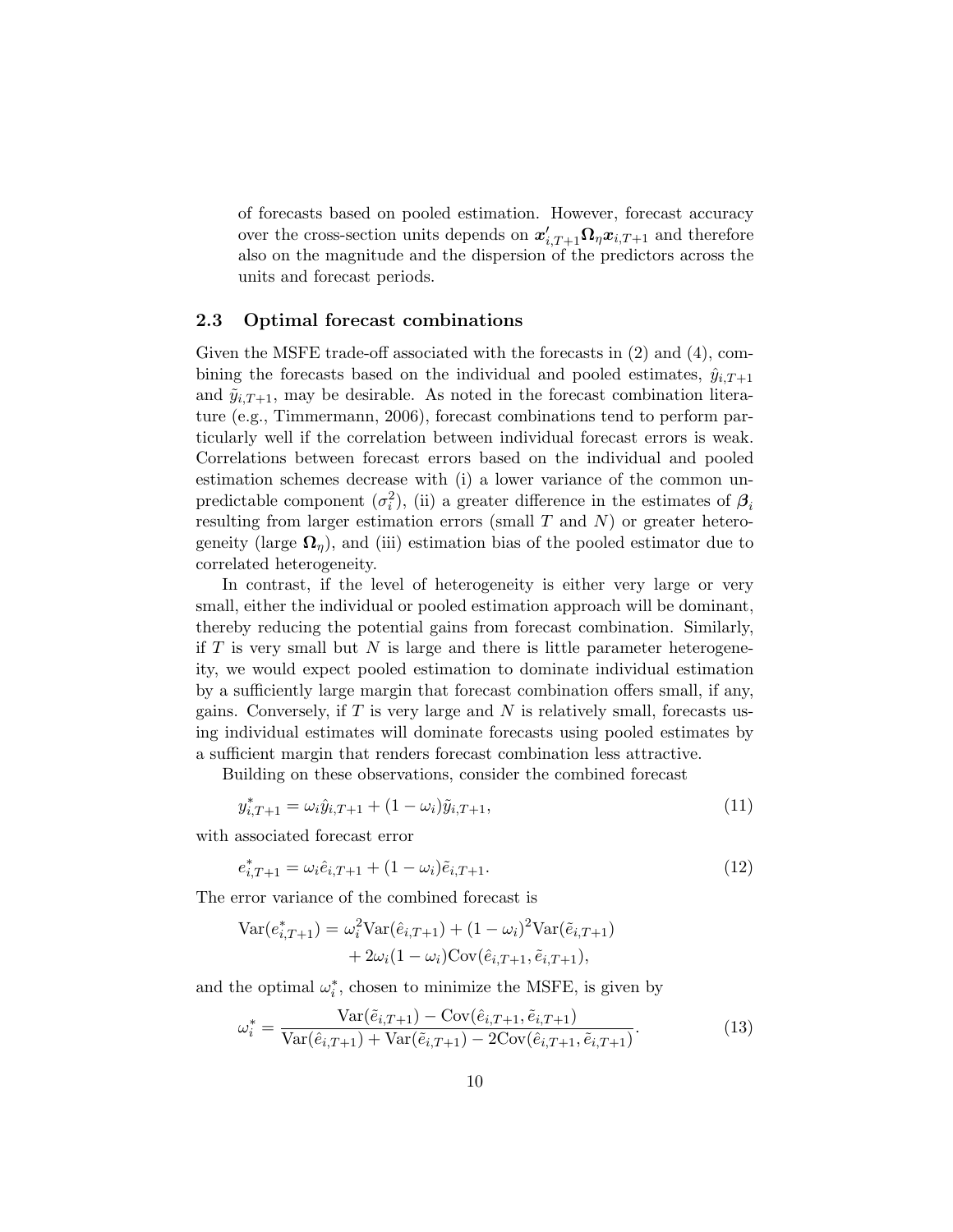The optimal combination weights therefore depend on the variances of the underlying forecast errors as well as the covariances between forecast errors. Using (13) and our earlier expressions for the forecast errors, we have the following result:

**Proposition 2.** For fixed  $T > T_0$  such that Assumptions 1–6 hold, the optimal combination weights that minimize the MSFE conditional on  $X_i$ and  $\boldsymbol{x}_{i,T+1}$ ,  $\boldsymbol{\Omega}_{\eta}$  and  $\sigma_i^2$  are given by

$$
\omega_i^* = \frac{\boldsymbol{x}_{i,T+1}' \boldsymbol{\Omega}_\eta \boldsymbol{x}_{i,T+1}}{\boldsymbol{x}_{i,T+1}' \left[ T^{-1} \sigma_i^2 \boldsymbol{Q}_{iT}^{-1} + \boldsymbol{\Omega}_\eta \right] \boldsymbol{x}_{i,T+1}} + O_p\left(\frac{1}{N}\right),\tag{14}
$$

for  $i = 1, 2, ..., N$ .

The proof is in Appendix A.2.

Note that for  $T \to \infty$  the weights tend to 1 as any parameter heterogeneity will outweigh the vanishing uncertainty of the individual estimation. For a finite  $T$ , however, the optimal weights in  $(14)$  depend on the unknown population parameters  $\mathbf{\Omega}_{\eta}$  and  $\sigma_i^2$ . In practice, we can replace these parameters with estimates,  $\hat{\Omega}_{\eta}$  and  $\hat{\sigma}_{i}^{2}$ , to obtain

$$
\hat{\omega}_{i}^{*} = \frac{\boldsymbol{x}_{i,T+1}' \hat{\boldsymbol{\Omega}}_{\eta} \boldsymbol{x}_{i,T+1}}{\boldsymbol{x}_{i,T+1}' \left[ \frac{1}{T} \hat{\sigma}_{i}^{2} \boldsymbol{Q}_{iT}^{-1} + \hat{\boldsymbol{\Omega}}_{\eta} \right] \boldsymbol{x}_{i,T+1}},
$$
\n(15)

where

$$
\hat{\Omega}_{\eta} = \frac{1}{N-1} \sum_{i=1}^{N} (\hat{\beta}_{i} - \bar{\hat{\beta}}) (\hat{\beta}_{i} - \bar{\hat{\beta}})' , \quad \bar{\hat{\beta}} = N^{-1} \sum_{i=1}^{N} \hat{\beta}_{i},
$$
  

$$
\hat{\sigma}_{i}^{2} = (T-k)^{-1} (\mathbf{y}_{i} - \mathbf{X}_{i} \hat{\beta}_{i})' (\mathbf{y}_{i} - \mathbf{X}_{i} \hat{\beta}_{i}).
$$

Under Assumptions 1–6,  $E(\hat{\Omega}_{\eta}) = \Omega_{\eta} + \frac{1}{N'}$  $\frac{1}{NT} \sum_{i=1}^{N} \sigma_i^2 \mathbf{Q}_{iT}^{-1}$ , and an unbiased estimator of  $\Omega_{\eta}$  is given by

$$
\tilde{\mathbf{\Omega}}_{\eta} = \hat{\mathbf{\Omega}}_{\eta} - \frac{1}{NT} \sum_{i=1}^{N} \hat{\sigma}_{i}^{2} \mathbf{Q}_{iT}^{-1},
$$
\n(16)

which yields the following estimate of  $\omega_i^*$ :

$$
\tilde{\omega}_{i}^{*} = \frac{\boldsymbol{x}_{i,T+1}'\left[\hat{\boldsymbol{\Omega}}_{\eta} - \frac{1}{NT}\sum_{i=1}^{N}\hat{\sigma}_{i}^{2}\boldsymbol{Q}_{iT}^{-1}\right]\boldsymbol{x}_{i,T+1}}{\boldsymbol{x}_{i,T+1}'\left[\frac{1}{T}\hat{\sigma}_{i}^{2}\boldsymbol{Q}_{iT}^{-1} + \hat{\boldsymbol{\Omega}}_{\eta} - \frac{1}{NT}\sum_{i=1}^{N}\hat{\sigma}_{i}^{2}\boldsymbol{Q}_{iT}^{-1}\right]\boldsymbol{x}_{i,T+1}},
$$
\n(17)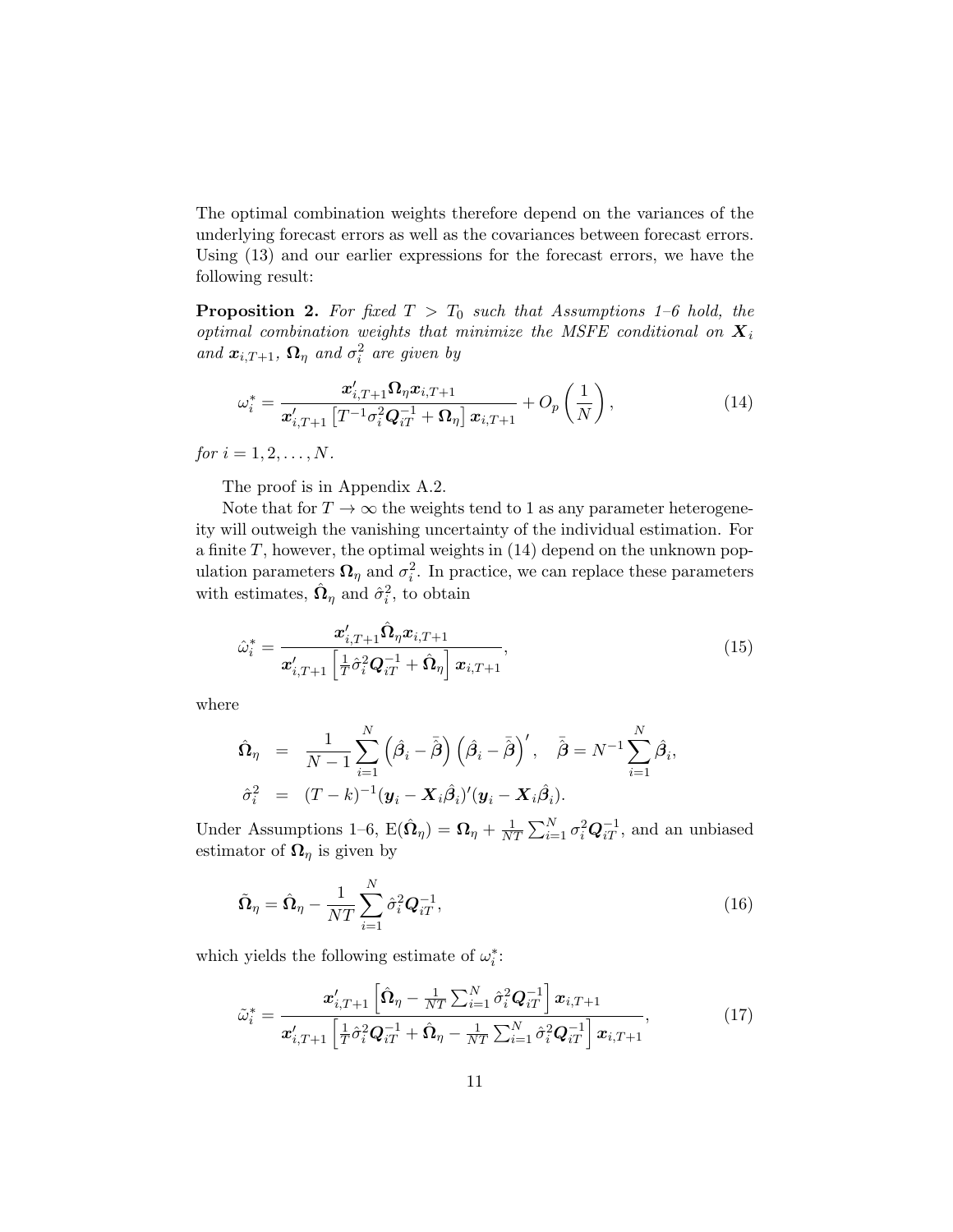which we will refer to as bias-corrected weights.

A downside to using the bias-corrected weights in (17) is that estimates of the covariance matrix of the parameters (16) are not guaranteed to be positive definite and the weights can be negative or exceed one. Moreover, if the denominator is close to zero, the weights may take on extreme values which can adversely affect forecasting performance. To avoid such scenarios, we propose to restrict the weights in (17) to values between zero and one and we will do so in the Monte Carlo experiments in Section 3 and in the applications in Section 4.

The second input in (15) are the individual error variances. The standard unbiased estimator of  $\sigma_i^2$ ,  $\hat{\sigma}_i^2 = (T - K)^{-1} \sum_{t=1}^T (y_{it} - \hat{\beta}_i' x_{it})^2$ , tends to be poorly estimated for small T. In Section 2.4, we introduce an alternative estimator of  $\sigma_i^2$  based on a mean group estimator of  $\beta$ , which is not adversely affected by individual outlier estimates,  $\hat{\boldsymbol{\beta}}_i$ .

To compare the above forecasting schemes, Figure 1 plots the risk functions, that is, the expected MSFE values of the forecasts based on (i) the individual estimates; (ii) the pooled estimator; and (iii) the optimal combination using the weights in (15). The plot, obtained using simulations for  $K = 1$  with details given in Appendix B, maps risk as a function of the degree of heterogeneity measured in terms of  $\sigma_{\eta}^2$ , a scalar version of  $\Omega_{\eta}$ .

For low levels of parameter heterogeneity, the forecast based on the pooled estimator has a distinctly lower risk as compared to the forecasts based on individual estimates, with the forecast combination falling between these two. Differences between the pooled and combination forecasting schemes are due to the estimation error in the covariance matrix and the error variance. The combination forecast is, however, a clear improvement over the forecasts based on individual estimates. As the degree of heterogeneity increases, the risk of the forecast based on the pooled estimator rises above that of the individual approach (which has a constant risk) with the forecast combination now having a lower risk than either of the other two forecasts. Overall, the combination forecast has an attractive risk profile as it avoids producing high levels of risk regardless of the degree of heterogeneity.

#### 2.4 Forecast-based tests for pooled estimation

Figure 1 shows that there are regions in the parameter variance space where the forecast based on the pooled estimator is more precise than the forecasts based on individual estimates and vice versa. A possible strategy is then to apply a pre-test to determine which of these cases applies to a given data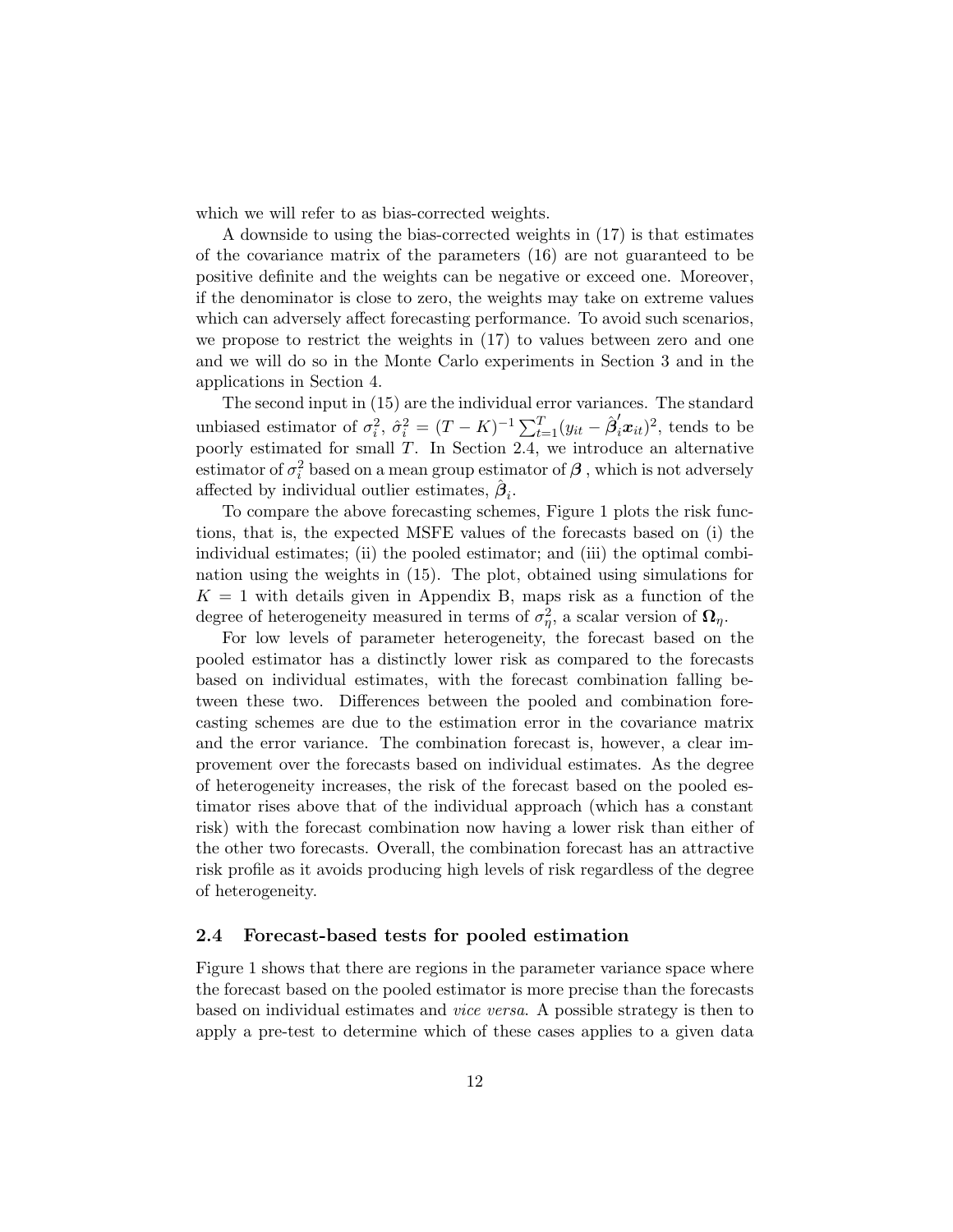Figure 1: Risk versus parameter heterogeneity



Note: The plot displays the expected MSFE of forecasts based on pooled and individual estimates and combination forecasts. The horizontal axis measures the degree of parameter heterogeneity in the simple panel regression model. Details of the construction of the plot is provided in Appendix B.

set. One obvious approach would be to directly test the null of parameter homogeneity, namely  $\beta_i = \beta$ , for all *i*. There are a number of such tests in the literature that focus on the dispersion of  $\hat{\beta}_i$  around  $\tilde{\hat{\beta}}$ , proposed by Swamy (1970) and developed further by Pesaran and Yamagata (2008). For a recent survey see Hsiao (2022, Ch. 13). However, forecast errors depend on  $x'_{i,T+1}(\hat{\beta}_i - \bar{\hat{\beta}})$  rather than on  $(\hat{\beta}_i - \bar{\hat{\beta}})$  and a more appropriate criterion would be the difference between the MSFE based on individual and pooled estimates, namely MSFE $(\hat{y}_{i,T+1})$  – MSFE $(\tilde{y}_{i,T+1})$ .

Under Assumptions 1–6 and given the expressions for the MSFE of the forecasts based on the individual and pooled estimates in (8) and (9), we have

MSTE
$$
(\hat{y}_{i,T+1})
$$
 - MSTE $(\tilde{y}_{i,T+1})$   
=  $T^{-1}\sigma_i^2 \mathbf{x}'_{i,T+1} \mathbf{Q}_{iT}^{-1} \mathbf{x}_{i,T+1} - \mathbf{x}'_{i,T+1} \mathbf{\Omega}_\eta \mathbf{x}_{i,T+1} + O_p(N^{-1}).$  (18)

The first term on the right hand side represents the small  $T$  estimation error of the individual approach while the second term captures increased variance of the pooled method due to the parameter heterogeneity. The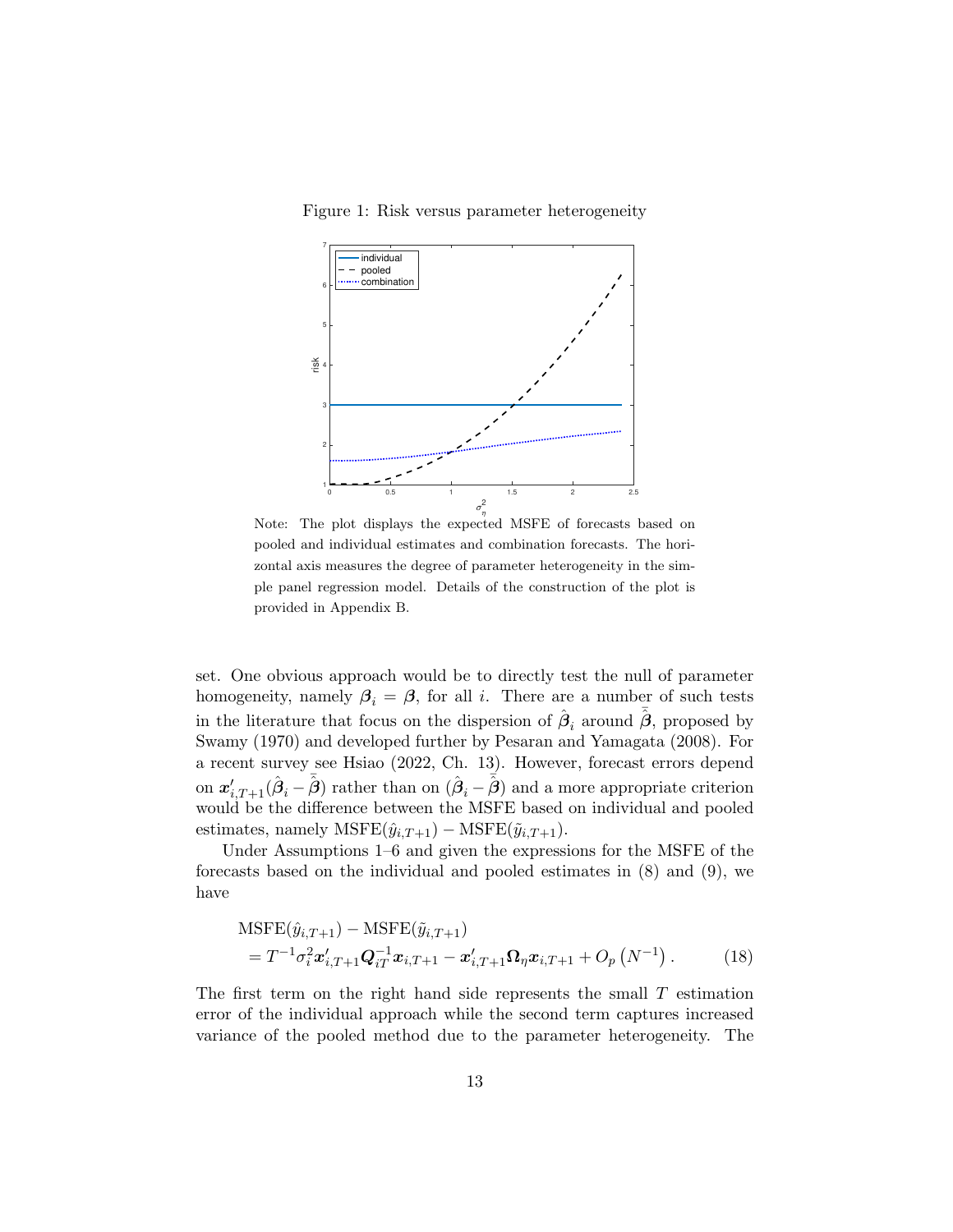pooled approach will dominate forecasts based on individual estimates if, on average, the estimation error is larger than the parameter heterogeneity. Importantly, however, the estimation error and the parameter heterogeneity are weighted by the regressors in the forecast period, and as such it makes more sense to consider the average dispersion of  $z_{i,NT} = x'_{i,T+1}(\hat{\beta}_i - \bar{\hat{\beta}})$ rather than  $(\hat{\beta}_i - \bar{\hat{\beta}})$ . Accordingly, we propose a test based on  $z_{i,NT}^2$ , as set out in the following proposition.

**Proposition 3.** Suppose that Assumptions 1–6 hold,  $\eta_i$  and  $\varepsilon_i$  are normally distributed, and  $\eta_i$  are cross-sectionally independent. Then, under the null of equal forecast accuracy defined by

$$
H_{0,PF}: T^{-1}\sigma_i^2 \mathbf{x}'_{i,T+1} \mathbf{Q}_{iT}^{-1} \mathbf{x}_{i,T+1} = \mathbf{x}'_{i,T+1} \mathbf{\Omega}_\eta \mathbf{x}_{i,T+1}, \quad \forall i,
$$
\n(19)

there exists a finite  $T_0$  such that for all  $T > T_0$  and as  $N \to \infty$ 

$$
PF_{NT} = \frac{1}{\sqrt{N}} \sum_{i=1}^{N} \left( \frac{\omega_{i,NT}^2 - 1}{\sqrt{2}} \right) \stackrel{d}{\to} \mathcal{N}(0, 1),\tag{20}
$$

where

$$
\omega_{i,NT}^2 = \frac{z_{i,NT}^2}{2x_{i,T+1}'\Omega_\eta x_{i,T+1}} = \frac{T\left[x_{i,T+1}'(\hat{\beta}_i - \bar{\hat{\beta}})\right]^2}{2\sigma_i^2 x_{i,T+1}'Q_{iT}^{-1}x_{i,T+1}}.
$$
(21)

The proof is provided in Appendix A.3.

If the  $PF_{NT}$  test statistic exceeds the critical value for a given significance level, forecasts based on individual estimates should be more precise. Therefore, the  $PF_{NT}$  test in (20) should be applied as a one-sided test. The assumption of Gaussianity is needed for deriving the variance of  $z_{i,NT}^2$ . The assumption of error cross-sectional independence can be relaxed but involves technical challenges. When  $K = 1$ , the  $PF_{NT}$  test becomes equivalent to slope homogeneity tests. In this case  $\omega_{i,NT}^2 = \frac{1}{2}$  $\frac{1}{2}\left(\frac{{\bm{x}}_i' {\bm{x}}_i}{\sigma_i^2}\right)$  $\overline{\sigma_i^2}$  $\Big) \; (\hat{\boldsymbol{\beta}}_i - \bar{\hat{\boldsymbol{\beta}}})^2$ which no longer depends on  $x_{i,T+1}$ , and corresponds to  $s_i$  in Pesaran and Yamagata (2008, p.56).

We need suitable estimates of  $\sigma_i^2$  for the test to be applicable when N is large relative to T. The time series estimator of  $\sigma_i^2$ , namely  $\hat{\sigma}_i^2$  =  $(T-k)^{-1}(\bm{y}_i-\bm{X}_i\hat{\bm{\beta}}_i)'(\bm{y}_i-\bm{X}_i\hat{\bm{\beta}}_i)$ , is unbiased but requires large T to be consistent. To reduce the dependence of the estimator of  $\sigma_i^2$  on individual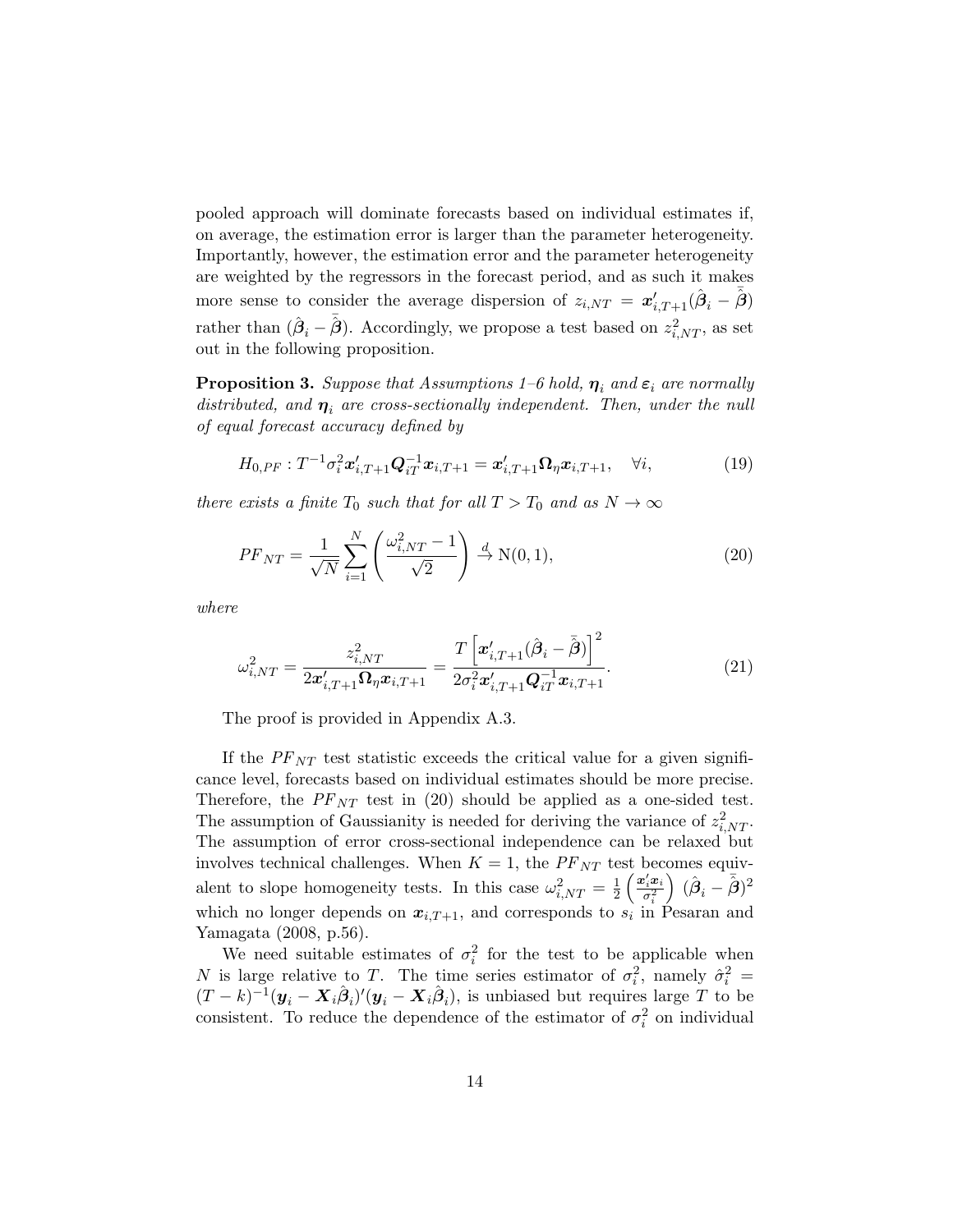estimates of  $\beta_i$ , we propose the following alternative estimator based on the mean group estimator,  $\hat{\vec{\beta}} = N^{-1} \sum_{i=1}^{N} \hat{\vec{\beta}}_i$ ,

$$
\tilde{\sigma}_{i,NT}^2 = \frac{(\boldsymbol{y}_i - \boldsymbol{X}_i \bar{\hat{\boldsymbol{\beta}}})' (\boldsymbol{y}_i - \boldsymbol{X}_i \bar{\hat{\boldsymbol{\beta}}})}{T + \mathrm{E} \left( \boldsymbol{x}_{i,T+1}' \boldsymbol{Q}_{iT}^{-1} \boldsymbol{x}_{i,T+1} \right)}.
$$
\n(22)

Under the null of equal forecast accuracy, (19), and assuming that

$$
T^{-1} \sum_{t=1}^{T} \mathbf{E} \left( \boldsymbol{x}_{it} \boldsymbol{x}'_{it} \right) = \mathbf{E} \left( \boldsymbol{x}_{i,T+1} \boldsymbol{x}'_{i,T+1} \right), \qquad (23)
$$

which holds, for example, if  $x_{it}$  is stationary. It then follows that

$$
E\left(\tilde{\sigma}_{i,NT}^2\right) = \sigma_i^2 + O\left(N^{-1}\right). \tag{24}
$$

See Appendix A.4 for a proof. Using this result in (20) now yields

$$
\widetilde{PF}_{NT} = \frac{1}{\sqrt{N}} \sum_{i=1}^{N} \left( \frac{\widetilde{\omega}_{i,NT}^2 - 1}{\sqrt{2}} \right),
$$

where

$$
\tilde{\omega}_{i,NT}^2 = \frac{T\left[\boldsymbol{x}_{i,T+1}'(\hat{\boldsymbol{\beta}}_i - \bar{\hat{\boldsymbol{\beta}}})\right]^2}{2\tilde{\sigma}_{i,NT}^2 \boldsymbol{x}_{i,T+1}' \boldsymbol{Q}_{iT}^{-1} \boldsymbol{x}_{i,T+1}}.
$$
\n(25)

Finally, we propose to approximate  $\mathrm{E}\left(\boldsymbol{x}_{i,T+1}^{\prime} \boldsymbol{Q}_{iT}^{-1} \boldsymbol{x}_{i,T+1}\right)$  , which appears in the denominator of  $\tilde{\sigma}_{i,NT}^2$ , by

$$
\hat{\mathrm{E}}\left(\bm{x}_{i,T+1}'\bm{Q}_{iT}^{-1}\bm{x}_{i,T+1}\right) \approx N^{-1}\sum_{i=1}^N \bm{x}_{i,T+1}'\bm{Q}_{iT}^{-1}\bm{x}_{i,T+1},
$$

which holds when  $x_{it}$  are random draws from a common distribution. Due to the sampling errors involved in using  $\tilde{\sigma}^2_{i,NT}$  for  $\sigma^2_i$ , and  $\hat{\mathrm{E}}\left(\boldsymbol{x}^\prime_{i,T+1}\boldsymbol{Q}^{-1}_{iT}\boldsymbol{x}_{i,T+1}\right)$ for  $\mathrm{E}\left(\boldsymbol{x}'_{i,T+1}\boldsymbol{Q}_{iT}^{-1}\boldsymbol{x}_{i,T+1}\right)$ , the use of  $\widetilde{PF}_{NT}$  is asymptotically justified only if  $N$  and  $T$  are relatively large.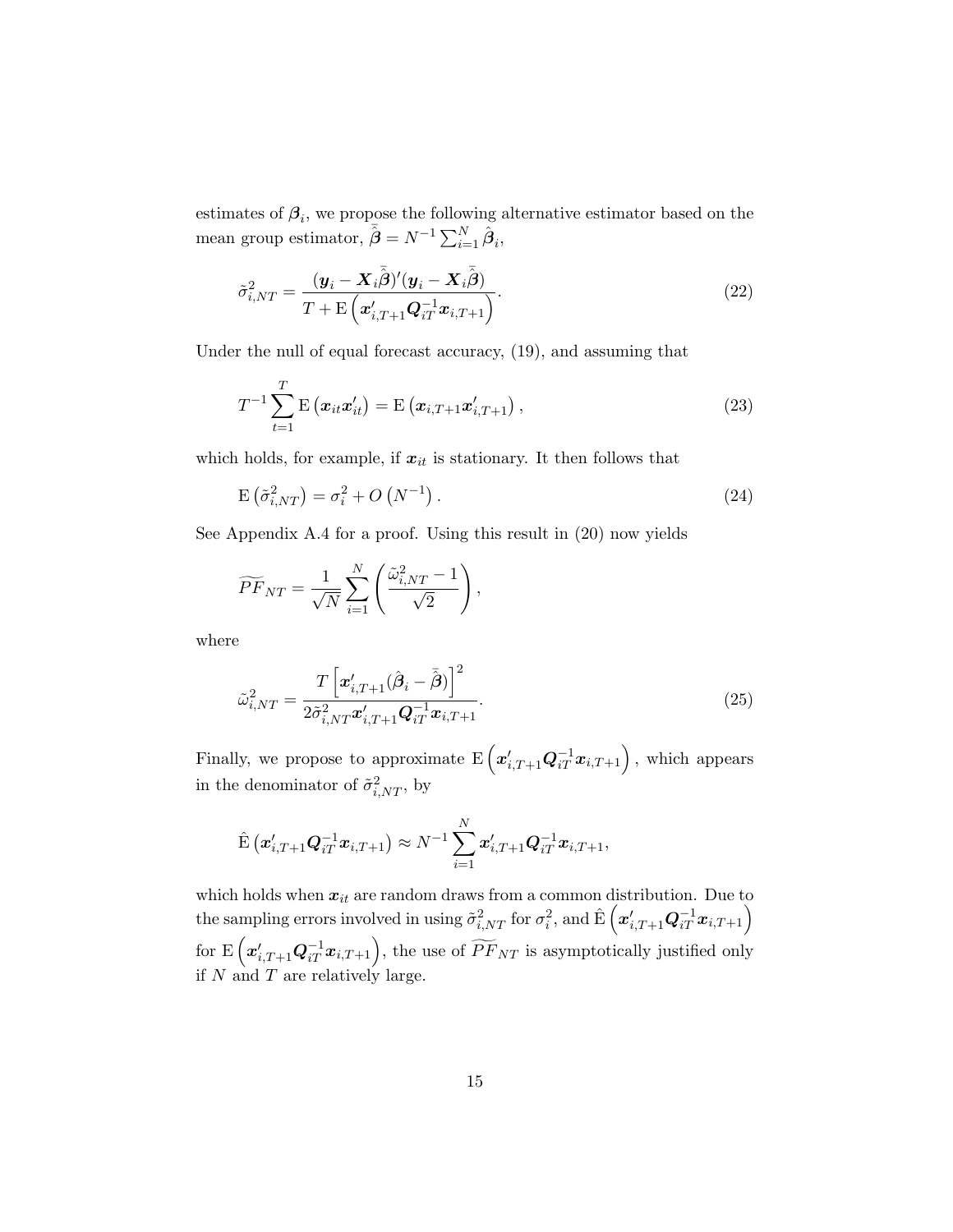#### 2.5 Shrinkage forecasts

Maddala et al. (1997) consider three iterative shrinkage estimators for improving estimation in panels with heterogeneous parameters, namely the prior likelihood, Bayesian, and empirical Bayes initially introduced by Lee and Griffiths (1979). They do not focus on forecasting, yet it is straightforward to use their estimators for this purpose.<sup>4</sup> The estimators take the same basic form:

$$
\hat{\boldsymbol{\beta}}_i^* = \left(\frac{1}{\hat{\sigma}_i^2} \boldsymbol{X}_i' \boldsymbol{X}_i + \hat{\boldsymbol{\Omega}}^{*-1}\right)^{-1} \left(\frac{1}{\hat{\sigma}_i^2} \boldsymbol{X}_i' \boldsymbol{X}_i \hat{\boldsymbol{\beta}}_i + \hat{\boldsymbol{\Omega}}^{*-1} \bar{\boldsymbol{\beta}}^*\right),\tag{26}
$$

where  $\bar{\boldsymbol{\beta}}^* = N^{-1} \sum_{i=1}^N \hat{\boldsymbol{\beta}}_i^*$  $i$  is the average of the respective estimators across individual units. The three estimators differ in the choices of  $\hat{\sigma}_i^2$  and  $\hat{\Omega}^*$ .

Specifically, the prior likelihood estimator uses

$$
\hat{\sigma}_i^2 = \frac{1}{T} \left( \boldsymbol{y}_i - \boldsymbol{X}_i \hat{\boldsymbol{\beta}}_i^* \right) \left( \boldsymbol{y}_i - \boldsymbol{X}_i \hat{\boldsymbol{\beta}}_i^* \right)',\tag{27}
$$

and

$$
\hat{\Omega}^* = \frac{1}{N} \sum_{i=1}^N (\hat{\beta}_i^* - \bar{\beta}^*)(\hat{\beta}_i^* - \bar{\beta}^*)'.\tag{28}
$$

The Bayesian estimator sets

$$
\hat{\sigma}_i^2 = \frac{1}{T+2} \left( \boldsymbol{y}_i - \boldsymbol{X}_i \hat{\boldsymbol{\beta}}_i^* \right) \left( \boldsymbol{y}_i - \boldsymbol{X}_i \hat{\boldsymbol{\beta}}_i^* \right)',\tag{29}
$$

and

$$
\hat{\Omega}^* = \frac{1}{N - k - 1} \left[ \boldsymbol{R} + \sum_{i=1}^N (\hat{\beta}_i^* - \bar{\beta}^*) (\hat{\beta}_i^* - \bar{\beta}^*)' \right],\tag{30}
$$

where **R** is the priors for  $\Omega$ . Maddala et al. (1997) choose a relatively uninformative prior, setting  $\boldsymbol{R}$  to a diagonal matrix with small positive entries on the diagonal as they note that the choice of  $\bm{R}$  can have implications for the convergence of the maximization to obtain the parameter estimates. Finally, the empirical Bayes estimator uses

$$
\hat{\sigma}_i^2 = \frac{1}{T - k} \left( \boldsymbol{y}_i - \boldsymbol{X}_i \hat{\boldsymbol{\beta}}_i^* \right) \left( \boldsymbol{y}_i - \boldsymbol{X}_i \hat{\boldsymbol{\beta}}_i^* \right)', \tag{31}
$$

<sup>&</sup>lt;sup>4</sup>Maddala et al. (1997) also discuss a Stein-type estimator. In our applications, this estimator is far less accurate so, for brevity, we omit this estimator.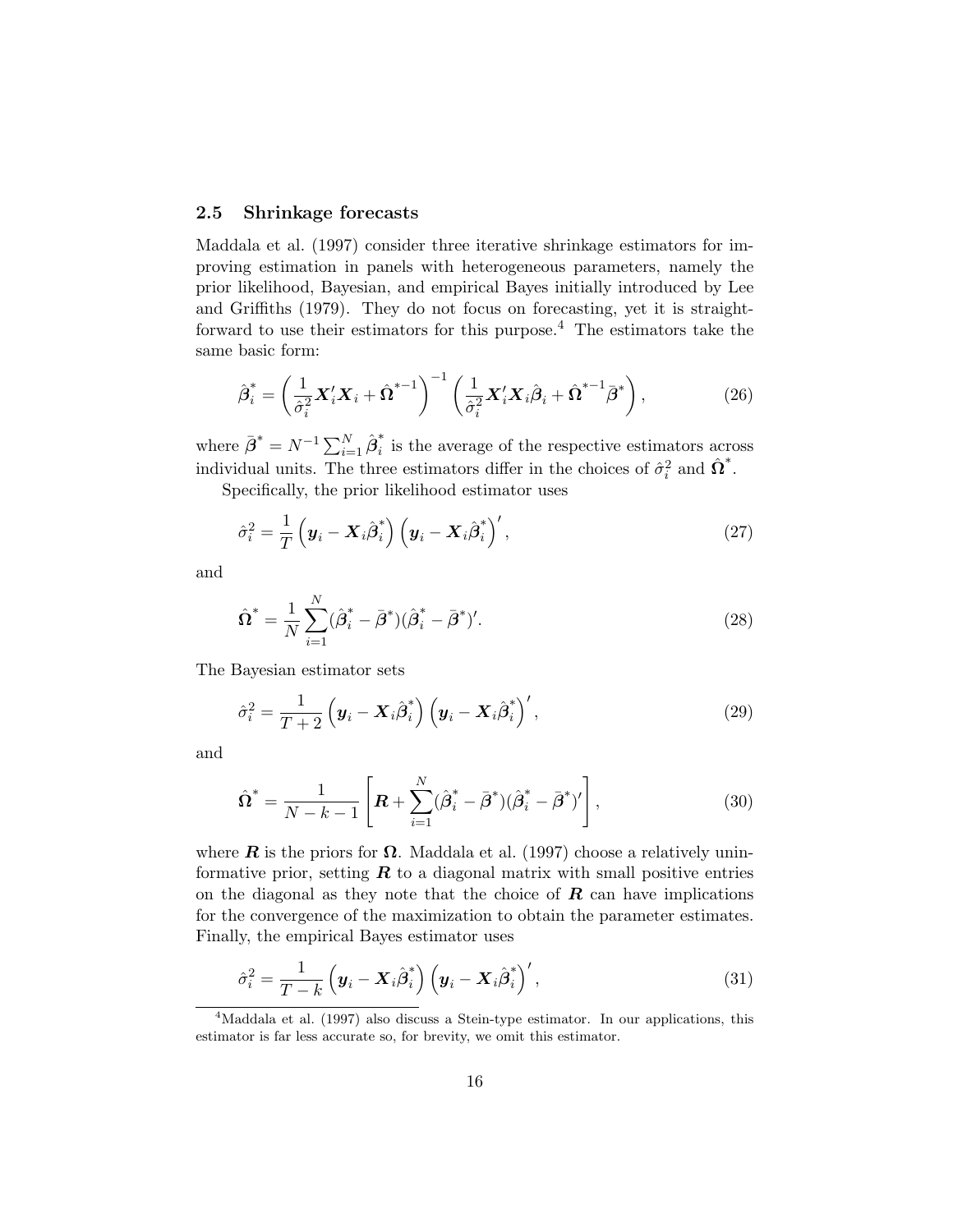and

$$
\hat{\Omega}^* = \frac{1}{N-1} \left[ \boldsymbol{R} + \sum_{i=1}^N (\hat{\beta}_i^* - \bar{\beta}^*) (\hat{\beta}_i^* - \bar{\beta}^*)' \right]. \tag{32}
$$

None of these three estimators have closed form solutions and require an iterative approach for estimation.

The resulting forecasts from each of these estimators is then

$$
\hat{y}_{i,T+1} = \hat{\pmb{\beta}}_i^{*\prime} \pmb{x}_{i,T+1}.
$$

### 3 Monte Carlo experiments

In this section, we use Monte Carlo simulations to explore the finite-sample performance of a number of panel forecasting methods including those listed above.

#### 3.1 Design

We adopt a fairly general design which allows for dynamics, parameter heterogeneity, and correlations between the regressors and coefficients. We also consider the nature of the trade-off between heterogeneity and estimation uncertainty under different degrees of fit of the underlying panel regressions. In particular, we consider the following data generating process (DGP):

$$
y_{i,t+1} = \alpha_i + \rho_i y_{it} + \gamma_i x_{it} + \kappa \sigma_i \varepsilon_{i,t+1},\tag{33}
$$

where  $\varepsilon_{i,t+1} \sim \text{iidN}(0, 1), \sigma_i^2 \sim \text{iid}\left(1 + \chi_1^2\right)/2,$ 

$$
x_{it} = \mu_{xi} + \xi_{it}, \quad \mu_{xi} = (z_i^2 - 1) / \sqrt{2}, \quad z_i \sim \text{iidN}(0, 1),
$$
  

$$
\xi_{it} = \rho_{xi}\xi_{i,t-1} + \sigma_{xi}(1 - \rho_{xi}^2)^{1/2} \nu_{it}, \quad \nu_{it} \sim \text{iidN}(0, 1),
$$

and  $\sigma_{xi}^2 \sim \text{iid}\left(1+\chi_1^2\right)/2$ , for individual units  $i = 1, 2, ..., N$ , and observation periods  $t = -100, -99, \ldots, -1, 0, 1, \ldots, T$ , where the draws for  $t = -100, -99, \ldots, -1$ , are discarded. The following panel modes are fitted to compute forecasts of  $y_{i,T+1}$ :

 $\boldsymbol{y}_i = \boldsymbol{X}_i \boldsymbol{\beta}_i + \kappa \sigma_i \boldsymbol{\varepsilon}_i,$ 

where  $y_i = (y_{i1}, y_{i2}, y_{i3}, \dots, y_{iT})'$ ,  $\mathbf{X}_i = (\boldsymbol{\iota}_T, \boldsymbol{y}_{i,-1}, \boldsymbol{x}_{i,-1})$ ,  $\boldsymbol{\iota}_T$  is a  $T \times 1$ vector of ones,  $y_{i,-1} = (y_{i0}, y_{i1}, \ldots, y_{i,T-1})'$ ,  $x_{i,-1} = (x_{i0}, x_{i1}, \ldots, x_{i,T-1})'$ ,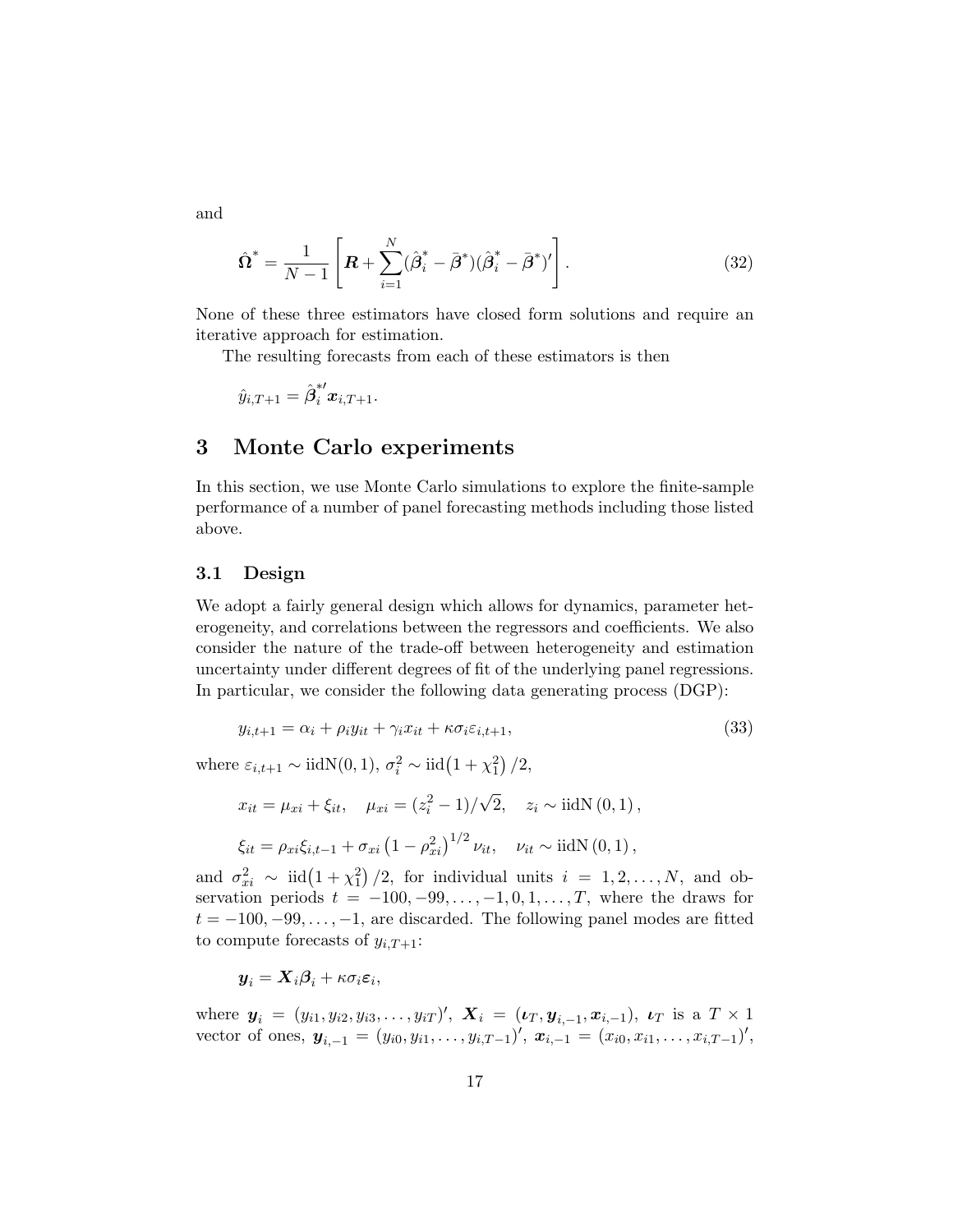$\varepsilon_i = (\varepsilon_{i1}, \varepsilon_{i2}, \dots, \varepsilon_{iT})'$ , and  $\beta_i = (\alpha_i, \rho_i, \gamma_i)'$ . Given our focus on large N panels, we set  $N = 500$  and consider different time dimensions, namely  $T = \{20, 30, 50, 100\}.$ 

The autocorrelations of  $x_{it}$  are generated as  $\rho_{xi} \sim$  iid Uniform(0, 0.95), thus allowing for a high degree of dynamic heterogeneity in the regressors. The coefficients of lagged dependent variables,  $y_{i,t-1}$ , are generated as  $\rho_i \sim$ iid Uniform $(0, \bar{\rho})$ , where we vary  $\bar{\rho}$  to capture different degrees of dynamic heterogeneity. The static panel arises as a special case with  $\bar{\rho} = 0$ . The value of  $\bar{\rho}$  depends on the chosen  $R^2$ , which is discussed below.

Unlike previous research, we also consider cases where the regressors and the coefficients are correlated. Specifically, we set

$$
\alpha_i = \phi \mu_{xi} + \sigma_{\eta} \eta_i
$$
, and  $\gamma_i = 1 + \theta \mu_{xi} + \sigma_{\zeta} \zeta_i$ ,

where  $\eta_i, \zeta_i \sim \text{iidN}(0, 1)$ . Importantly, such non-zero correlations need not bias the pooled estimates. As noted in Remark 5, what matters is the correlation between  $X_i'X$  and  $(\beta_i-\beta)$ . This has implications for the distribution of  $\mu_{xi}$ , which drives the correlation. A symmetric distribution, such as the normal distribution, of  $\mu_{xi}$  would imply that the correlation between regressors and coefficients is non-zero but, due to the symmetry of the normal distribution, we still have that  $E[(\gamma_i - \gamma)x_{it}^2] = 0$ . To avoid such an outcome, we draw  $\mu_{xi}$  from a chi-square distribution as detailed above.

To determine the magnitude of the correlation, consider taking expectations with respect to both  $i$  and  $t$ ,

$$
E(\gamma_i) = 1, \quad Var(\gamma_i) = \theta^2 + \sigma_{\zeta}^2,
$$
  
\n
$$
E(x_{it}) = E(\mu_{xi} + \xi_{it}) = 0, \quad Var(x_{it}) = E(x_{it} - \mu_{xi})^2 = \sigma_{xi}^2,
$$

and  $E[Var(x_{it})] = E(1 + x_1^2)/2 = 1$ . Also, since  $\nu_{it}$  is distributed independently of  $\eta_j$  and  $\zeta_j$  for all t, i and j, Cov  $(\gamma_i, x_{it}) = \theta$  and Corr  $(\gamma_i, x_{it}) =$  $\theta\left(\sigma_{\zeta}^2+\theta^2\right)^{-1/2}$ . To achieve a given level of  $Corr(\gamma_i, x_{it}) = r_{\gamma x}$ , we set

$$
\theta = \frac{r_{\gamma x} \sigma_{\zeta}}{\left(1 - r_{\gamma x}^2\right)^{1/2}}.\tag{34}
$$

Similarly, to achieve  $Corr(\alpha_i, x_{it}) = r_{\alpha x}$ , we set

$$
\phi = \frac{r_{\alpha x} \sigma_{\eta}}{\left(1 - r_{\alpha x}^2\right)^{1/2}}.\tag{35}
$$

Defining  $\sigma_{\gamma}^2 = \text{Var}(\gamma_i) = \theta^2 + \sigma_{\zeta}^2$ , we can use (34) to see that  $\theta = r_{\gamma x} \sigma_{\gamma}$ . An equivalent result emerges for  $\phi$  where, for  $\sigma_{\alpha}^2 = \text{Var}(\alpha_i)$ , we have  $\phi = r_{\mu x} \sigma_{\alpha}$ .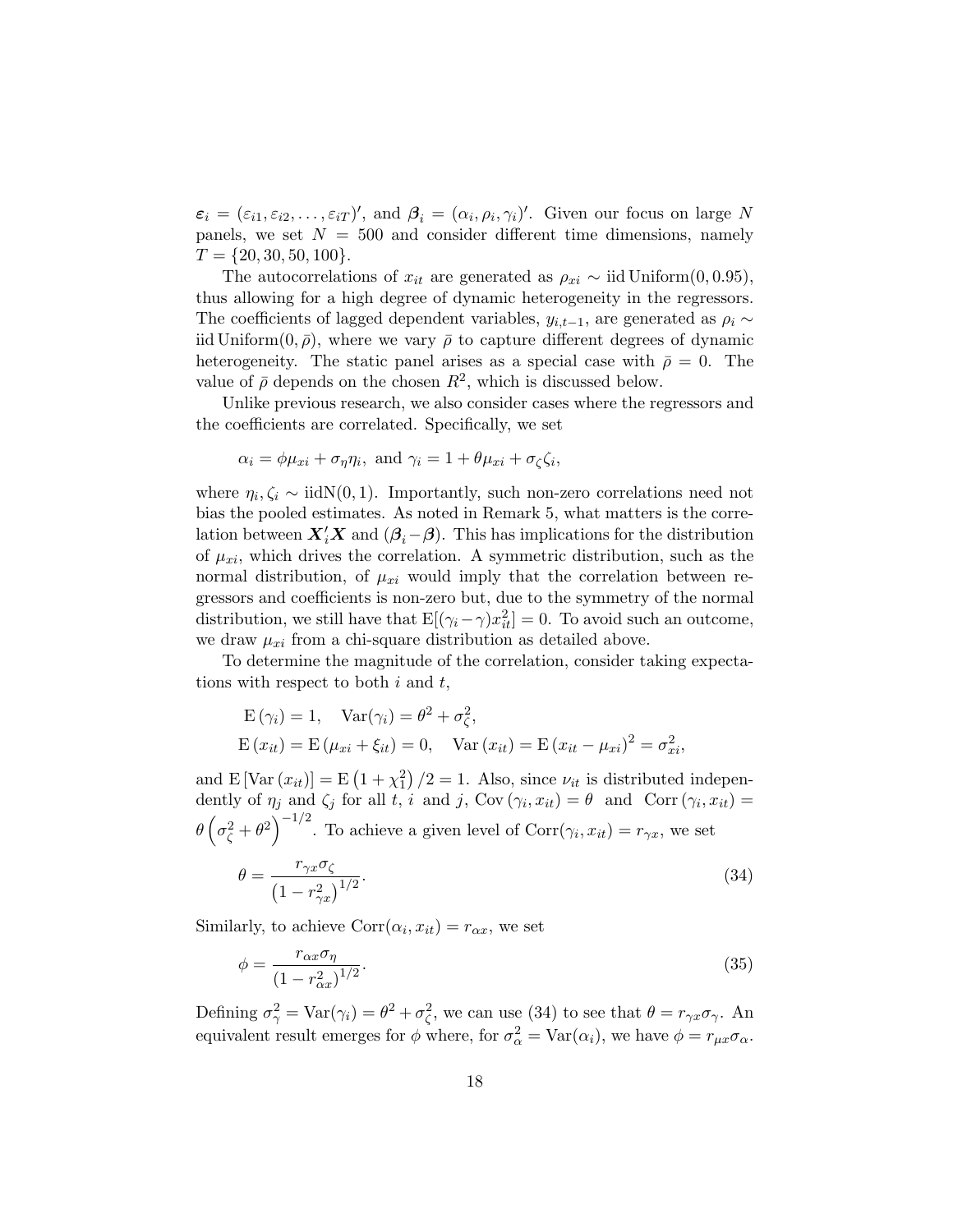We thus use the parameters  $\sigma_{\alpha}^2$ ,  $\sigma_{\gamma}^2$ , and  $\bar{\rho}$  to vary the degree of parameter heterogeneity in  $\alpha_i$ ,  $\gamma_i$  and  $\rho_i$ , respectively.

We show in Appendix D that the value of the pooled  $R^2$  of the individual regressions,  $PR^2$ , limits the maximum value that  $\rho_i$  can take. Accordingly, we set  $\bar{\rho}$  depending on the value of  $PR^2$ . For each value of T, we set  $\rho_{\beta x} = \rho_{\alpha x} \in \{0, 0.5\}$ , and for each of these we run simulations for four combinations of  $\{\bar{\rho}, \sigma_{\eta}^2, \sigma_{\zeta}^2\}$ : For  $PR^2 = 0.2$ , we use  $\{0, 0, 0\}$ ,  $\{0.2, 0.1, 0.1\}$ ,  $\{0.4, 0.25, 0.25\}$ , and  $\{0.6, 0.5, 0.5\}$ , and for  $PR^2 = 0.6$ , we use  $\{0, 0, 0\}$ ,  $\{0.5, 0.1, 0.1\}, \{0.725, 0.25, 0.25\}, \text{ and } \{0.95, 0.5, 0.5\}.$ 

Finally, we set  $\kappa^2$  to achieve a desired level of average fit as measured by the pooled  $R^2$  of the individual regressions. Details of how  $\kappa^2$  is determined can be found in Appendix D. The resulting parameter values are reported in Table 7 in Appendix D.

We hold the parameters constant across replications but redraw the errors,  $\varepsilon_{it}$  and  $\nu_{it}$  and generate data for different values of the average  $PR^2$ for the individual estimation.

To provide a more comprehensive comparison of forecasting performance across different models, we add to our list two widely used methods, namely random effects estimation and median group estimation.

In summary, forecasts based on the following estimators are considered:

- Individual estimation;
- Pooled estimation;
- Random effects estimator of Goldberger (1962);
- Median Group estimator;
- Forecast combination with weights (15) and (17) using the variance introduced in Section 2.4 assuming serially independent data;
- Forecasts based on the pre-test discussed in Section 2.4, using the variance introduced in that section assuming serially independent data;
- Forecasts based on the three shrinkage estimators used by Maddala et al. (1997) and discussed in Section 2.5: prior likelihood, Bayesian, and empirical Bayes.

Further details of these estimators are provided in Appendix C. Heterogeneity across units can lead to misleading results when calculating MSFE ratios that are averaged across all units. To obtain a more robust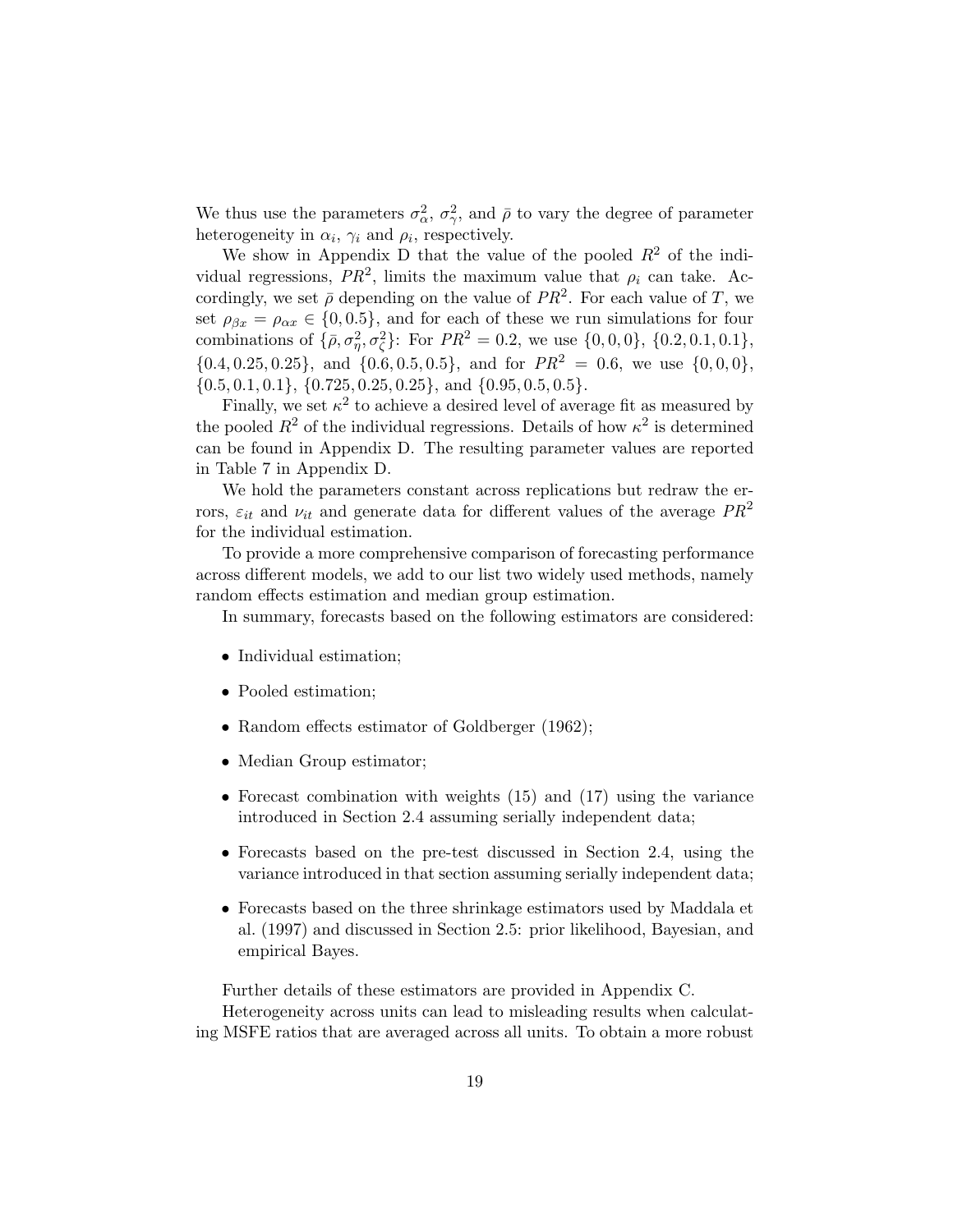measure, we report the median MSFE ratio computed across all units for each method:

median MSFE(*j*) = median<sub>*i* \in (1,N)</sub> 
$$
\left[ \frac{\mathcal{R}^{-1} \sum_{r=1}^{\mathcal{R}} \left( y_{i,T+1} - \hat{y}_{i,T+1}^{(j)} \right)^2}{\mathcal{R}^{-1} \sum_{r=1}^{\mathcal{R}} \left( y_{i,T+1} - \hat{y}_{i,T+1}^{(\text{bench})} \right)^2} \right], (36)
$$

where  $\hat{y}_{i,j,T+1}^{(r)}$  denotes the forecast of method j and  $\hat{y}_{i,bench,T+1}^{(r)}$  is the benchmark forecast, both for unit i in the rth simulation for  $r = 1, 2, \ldots, \mathcal{R}$ , where the number of replications is set to  $\mathcal{R} = 10,000$ .

#### 3.2 Simulation results

Tables 1 and 2 report results for  $PR^2 = 0.2$  and  $PR^2 = 0.6$ , respectively. Across rows we vary the correlation between the regressors and the coefficients  $(r_{\gamma x})$  and the variance of the coefficients  $(\sigma_{\gamma}^2)$  which controls the degree of heterogeneity. The time-series dimension,  $T$ , varies across the columns. We keep  $N$  fixed at 500 as initial results suggest that variation in N has a much smaller influence on the results compared to variations in T. The MSFE ratios are computed using the forecasts from the individual forecasts as the benchmark with values below unity suggesting that the respective method produces more accurate forecasts than this benchmark, while values above unity suggest the reverse.

Panels in the top row display the results for the pooled estimation, the BLUP random effects estimation, and the median group estimator. Panels in the middle row show results for the combination forecasts and the pretest forecasts. The bottom row contains the forecast results for the three shrinkage estimators of Maddala et al. (1997).

We summarize our observations from these simulations as follows:

• The forecast based on the pooled estimator is most precise under parameter homogeneity. Additionally, in the low  $PR^2$  environment and with  $T = 20$ , pooling provides fairly competitive forecasts even when parameters are heterogeneous. For larger T, forecasts based on individual estimates are more precise. In contrast, in the high  $PR<sup>2</sup>$  environment, forecasts from individual estimation tend to be relatively more precise for all  $T$  when parameters are heterogeneous. In all settings, the forecast based on pooled estimation is also relatively more adversely affected by a positive correlation between the slope parameter and the regressor than the forecasts based on individual estimates.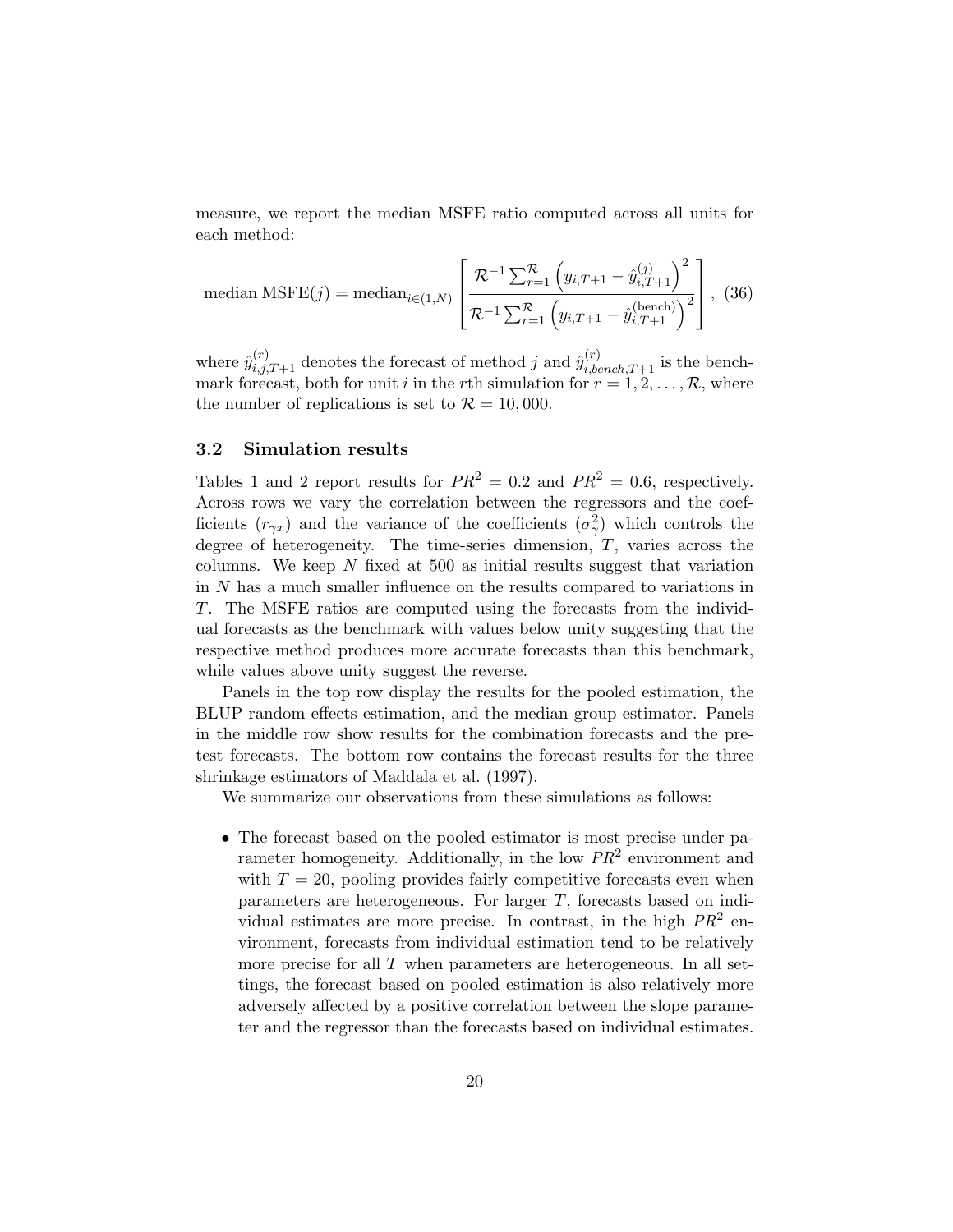| $r_{\gamma,x}$   | $\sigma_{\gamma}^2 \backslash T$ | 20          | 50                                 | 100   | 20           | 50                                            | 100       | 20                     | 50           | 100   |
|------------------|----------------------------------|-------------|------------------------------------|-------|--------------|-----------------------------------------------|-----------|------------------------|--------------|-------|
|                  |                                  |             | Pooled                             |       |              | Random effects                                |           |                        | Median Group |       |
| $\boldsymbol{0}$ | $\boldsymbol{0}$                 | 0.841       | 0.938                              | 0.969 | 0.884        | 0.957                                         | 0.979     | 0.844                  | 0.939        | 0.970 |
| $\overline{0}$   | 0.1                              | 0.899       | 0.993                              | 1.025 | 0.907        | 0.978                                         | 1.003     | 0.913                  | 0.999        | 1.029 |
| $\boldsymbol{0}$ | $0.25\,$                         | 0.939       | 1.035                              | 1.066 | 0.929        | 1.002                                         | $1.026\,$ | 0.971                  | 1.051        | 1.077 |
| $\overline{0}$   | 0.5                              | 0.952       | 1.040                              | 1.064 | 0.943        | 1.017                                         | 1.037     | 1.002                  | 1.061        | 1.076 |
| 0.5              | $\overline{0}$                   | 0.841       | 0.938                              | 0.970 | 0.884        | 0.957                                         | 0.979     | 0.844                  | 0.939        | 0.970 |
| $0.5\,$          | 0.1                              | 0.924       | 1.014                              | 1.047 | 0.908        | 0.980                                         | $1.003\,$ | $0.928\,$              | 1.006        | 1.037 |
| 0.5              | 0.25                             | 0.977       | $1.070\,$                          | 1.095 | 0.929        | 1.002                                         | $1.023\,$ | 0.992                  | 1.061        | 1.082 |
| 0.5              | 0.5                              | 0.987       | 1.072                              | 1.099 | $\,0.942\,$  | 1.018                                         | 1.038     | 1.018                  | 1.073        | 1.089 |
|                  |                                  |             | Combination, $\hat{\Omega}_{\eta}$ |       |              | Combination, $\tilde{\mathbf{\Omega}}_{\eta}$ |           |                        | PF test      |       |
| $\boldsymbol{0}$ | $\boldsymbol{0}$                 | 0.908       | 0.963                              | 0.982 | 0.852        | 0.940                                         | 0.971     | 0.841                  | 0.938        | 0.969 |
| $\boldsymbol{0}$ | 0.1                              | $\,0.914\,$ | 0.971                              | 0.989 | $0.892\,$    | 0.969                                         | 0.988     | 0.899                  | 0.996        | 1.000 |
| $\overline{0}$   | 0.25                             | 0.919       | 0.976                              | 0.992 | 0.922        | 0.981                                         | 0.993     | 0.941                  | 1.000        | 1.000 |
| $\boldsymbol{0}$ | 0.5                              | 0.921       | 0.976                              | 0.992 | 0.935        | 0.982                                         | 0.993     | 0.955                  | 1.000        | 1.000 |
| 0.5              | $\overline{0}$                   | 0.908       | 0.963                              | 0.982 | 0.852        | 0.940                                         | 0.971     | 0.841                  | 0.938        | 0.970 |
| $0.5\,$          | 0.1                              | 0.918       | 0.973                              | 0.991 | 0.969        | 0.993                                         | $1.003\,$ | 0.923                  | 1.000        | 1.000 |
| 0.5              | 0.25                             | 0.925       | 0.979                              | 0.993 | 0.989        | 1.005                                         | 1.009     | 0.975                  | 1.000        | 1.000 |
| 0.5              | 0.5                              | 0.927       | 0.979                              | 0.993 | 0.994        | 1.007                                         | 1.010     | 0.985                  | 1.000        | 1.000 |
|                  |                                  |             | Prior likelihood                   |       | <b>Bayes</b> |                                               |           | <b>Empirical Bayes</b> |              |       |
| $\boldsymbol{0}$ | $\boldsymbol{0}$                 | 0.844       | 0.939                              | 0.970 | 0.842        | 0.939                                         | 0.969     | 0.843                  | $\,0.939\,$  | 0.969 |
| $\boldsymbol{0}$ | 0.1                              | 0.914       | 0.997                              | 0.995 | 0.907        | 0.992                                         | 0.994     | 0.908                  | 0.995        | 0.995 |
| $\overline{0}$   | 0.25                             | 0.973       | 0.992                              | 1.010 | 0.953        | 0.988                                         | 1.010     | 0.956                  | 0.995        | 1.013 |
| $\boldsymbol{0}$ | 0.5                              | 1.005       | 1.000                              | 1.000 | 0.965        | 1.001                                         | 1.001     | 0.972                  | 1.020        | 1.005 |
| 0.5              | $\overline{0}$                   | 0.844       | 0.939                              | 0.970 | 0.842        | 0.939                                         | 0.969     | 0.842                  | 0.939        | 0.969 |
| 0.5              | 0.1                              | 0.923       | 0.972                              | 0.994 | 0.914        | 0.972                                         | 0.993     | 0.914                  | 0.976        | 0.994 |
| 0.5              | 0.25                             | 0.927       | 0.988                              | 1.010 | 0.929        | 0.985                                         | 1.009     | 0.962                  | 0.986        | 1.009 |
| 0.5              | 0.5                              | 0.945       | 0.994                              | 1.003 | 0.955        | 0.993                                         | 1.002     | 0.972                  | 1.000        | 1.008 |

Table 1: Monte Carlo results: relative MSFE, average  ${\cal PR}^2=0.2$ 

Note: The table reports the median of the MSFE of the respective method as a ratio of the MSFE based on individual estimates. The DGP is given in Section 3.1,  $N = 500$ , and the parameterization to achieve an pooled  $R^2$  of individual regressions,  $PR^2$ , of 0.2 is in Table 7. Details on the estimators are in Appendix C. Results are from 10,000 draws of the DGP.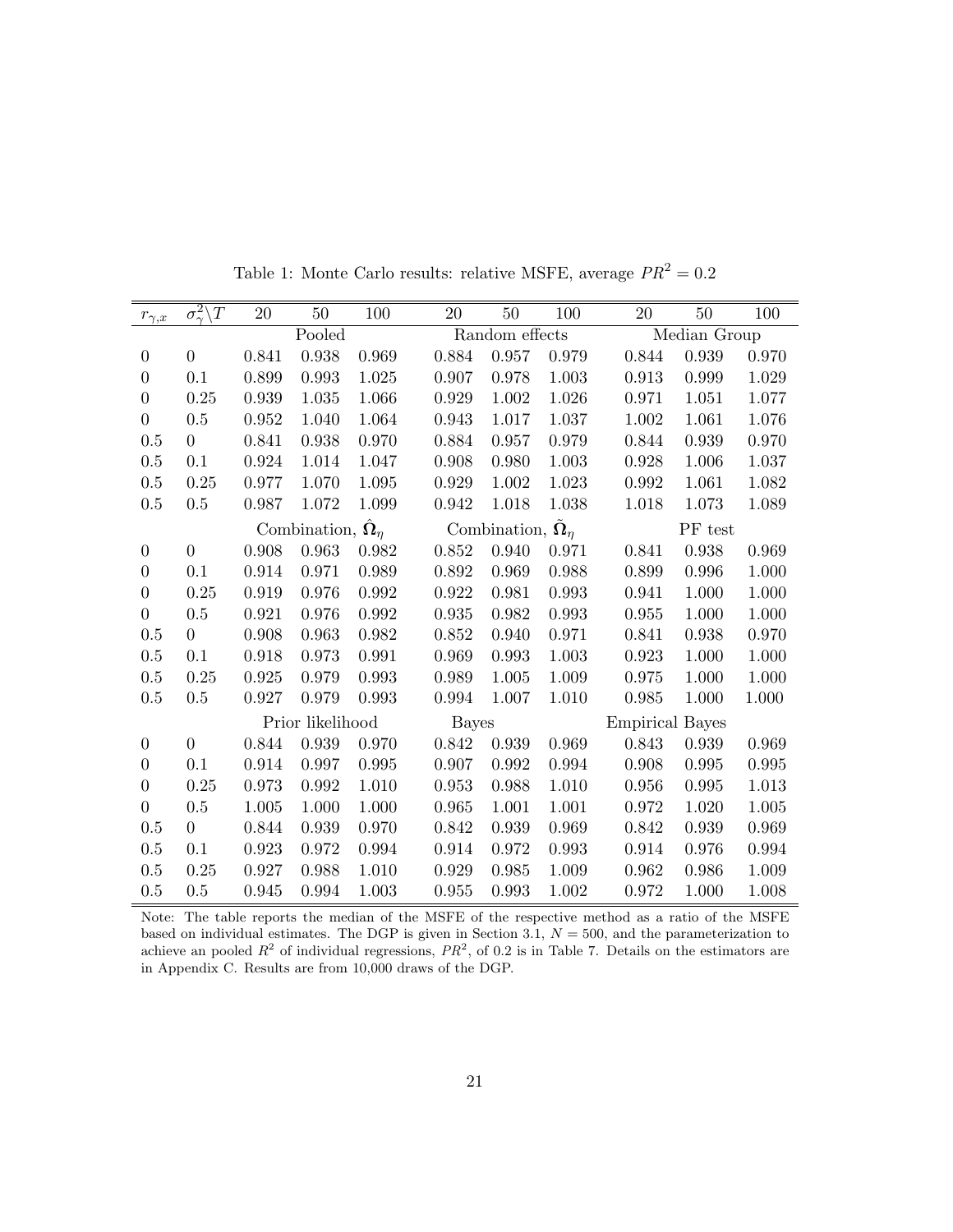| $r_{\underline{\gamma, x}}$ | $\overline{\sigma_{\gamma}^2 \backslash T}$ | 20    | $50\,$                        | 100         | 20           | 50                                       | 100         | 20                     | 50           | 100   |
|-----------------------------|---------------------------------------------|-------|-------------------------------|-------------|--------------|------------------------------------------|-------------|------------------------|--------------|-------|
|                             |                                             |       | Pooled                        |             |              | Random effects                           |             |                        | Median Group |       |
| $\overline{0}$              | $\overline{0}$                              | 0.841 | 0.938                         | 0.969       | 0.883        | 0.957                                    | 0.979       | 0.843                  | 0.939        | 0.970 |
| $\overline{0}$              | 0.1                                         | 1.144 | 1.228                         | 1.249       | 1.024        | 1.095                                    | 1.114       | 1.245                  | 1.292        | 1.304 |
| $\boldsymbol{0}$            | 0.25                                        | 1.240 | 1.382                         | 1.420       | 1.085        | 1.193                                    | 1.223       | 1.533                  | 1.634        | 1.649 |
| $\theta$                    | 0.5                                         | 1.248 | 1.262                         | 1.332       | 1.103        | 1.155                                    | 1.205       | 2.287                  | 1.651        | 1.729 |
| 0.5                         | $\overline{0}$                              | 0.840 | 0.938                         | 0.969       | 0.883        | 0.957                                    | 0.979       | 0.843                  | 0.939        | 0.970 |
| 0.5                         | 0.1                                         | 1.181 | 1.289                         | 1.345       | 1.011        | 1.091                                    | 1.121       | 1.245                  | 1.310        | 1.370 |
| 0.5                         | $0.25\,$                                    | 1.330 | 1.439                         | 1.451       | 1.107        | 1.189                                    | 1.200       | 1.772                  | 1.706        | 1.678 |
| 0.5                         | 0.5                                         | 1.279 | 1.327                         | 1.377       | 1.100        | 1.168                                    | 1.199       | 2.822                  | 2.012        | 1.913 |
|                             |                                             |       | Combination, $\hat{\Omega}_n$ |             |              | Combination, $\tilde{\mathbf{\Omega}}_n$ |             |                        | PF test      |       |
| $\boldsymbol{0}$            | $\overline{0}$                              | 0.909 | 0.964                         | 0.982       | 0.851        | 0.940                                    | 0.971       | 0.841                  | 0.938        | 0.969 |
| $\overline{0}$              | 0.1                                         | 0.941 | 0.987                         | 0.997       | 1.023        | 1.018                                    | 1.003       | 1.000                  | 1.000        | 1.000 |
| $\boldsymbol{0}$            | 0.25                                        | 0.951 | 0.993                         | 0.999       | 1.035        | 1.050                                    | 1.017       | 1.000                  | 1.000        | 1.000 |
| $\theta$                    | 0.5                                         | 0.954 | 0.987                         | 0.997       | 1.000        | 1.027                                    | 1.025       | 1.000                  | 1.000        | 1.000 |
| 0.5                         | $\overline{0}$                              | 0.909 | 0.964                         | $\,0.982\,$ | 0.851        | 0.940                                    | 0.971       | 0.841                  | 0.938        | 0.969 |
| 0.5                         | 0.1                                         | 0.946 | 0.990                         | 0.999       | 1.003        | 1.016                                    | 1.021       | 1.000                  | 1.000        | 1.000 |
| 0.5                         | 0.25                                        | 0.960 | 0.995                         | 0.999       | 1.001        | 1.008                                    | 1.014       | 1.000                  | 1.000        | 1.000 |
| 0.5                         | 0.5                                         | 0.958 | 0.990                         | 0.998       | 1.000        | 1.000                                    | 1.002       | 1.000                  | 1.000        | 1.000 |
|                             |                                             |       | Prior likelihood              |             | <b>Bayes</b> |                                          |             | <b>Empirical Bayes</b> |              |       |
| $\boldsymbol{0}$            | $\overline{0}$                              | 0.844 | 0.940                         | 0.970       | 0.841        | 0.938                                    | 0.969       | 0.842                  | 0.938        | 0.969 |
| $\boldsymbol{0}$            | 0.1                                         | 0.992 | 1.000                         | 0.995       | 0.976        | 0.996                                    | $\,0.994\,$ | 0.983                  | 1.006        | 0.995 |
| $\theta$                    | 0.25                                        | 1.005 | 0.985                         | 0.996       | 1.010        | 0.985                                    | 0.996       | 1.028                  | 0.986        | 0.996 |
| $\boldsymbol{0}$            | 0.5                                         | 1.006 | 0.994                         | 0.999       | 0.994        | 0.994                                    | 0.998       | 1.017                  | 1.015        | 1.005 |
| 0.5                         | $\overline{0}$                              | 0.844 | 0.940                         | 0.970       | 0.841        | 0.938                                    | 0.969       | 0.841                  | 0.938        | 0.970 |
| 0.5                         | 0.1                                         | 0.968 | 1.002                         | 0.995       | 0.957        | 1.005                                    | 0.995       | 0.962                  | 1.028        | 0.995 |
| 0.5                         | 0.25                                        | 1.027 | 0.985                         | 0.995       | 1.015        | 0.986                                    | 0.996       | 1.021                  | 1.006        | 0.996 |
| 0.5                         | 0.5                                         | 1.001 | 0.993                         | 1.008       | 0.984        | 0.992                                    | 1.007       | 0.998                  | 1.004        | 1.008 |

Table 2: Monte Carlo results: relative MSFE, average  ${\cal PR}^2=0.6$ 

Note: See footnote of Table 1.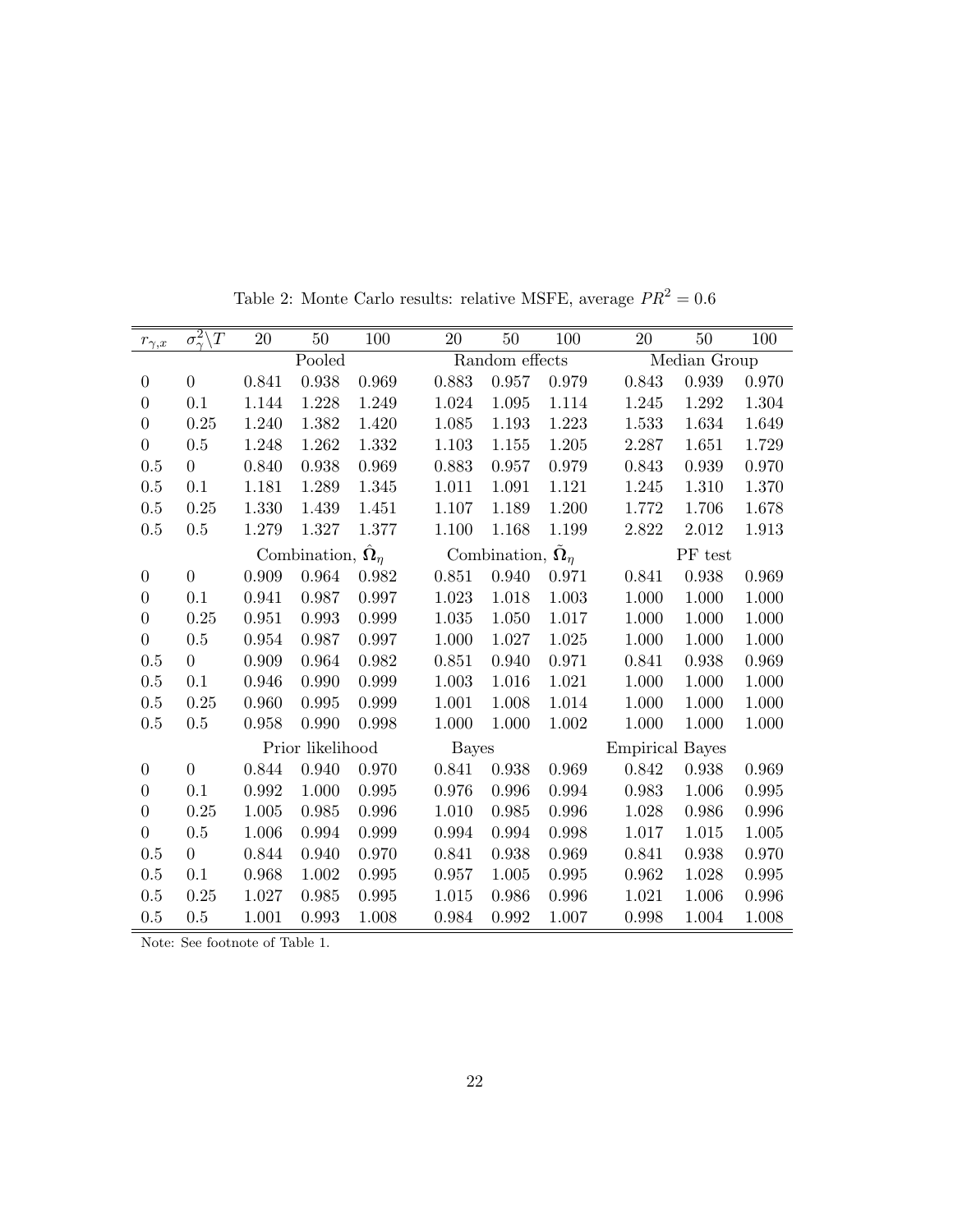- The precision of forecasts based on random effects estimation often falls between those of the individual and pooled estimations when parameters are heterogeneous. In the low  $PR^2$  environment, forecasts based on random coefficients estimation can be more precise than either. The relative performance of the random effects forecast is not adversely affected by a positive correlation between the slope parameter and the regressor.
- The median group forecast improves over the forecasts based on individual estimates when  $T$  is small but is generally less precise for larger T values. It is more precise than pooling only for high levels of heterogeneity and in large samples but can be fairly imprecise in other settings. This method performs particularly poorly in the high  $PR<sup>2</sup>$  setting under high levels of parameter heterogeneity and when regressors and slope coefficients are correlated.
- The combination method that uses  $\hat{\Omega}_{\eta}$  provides the most precise forecast more often than any other methods and, in the remaining cases, is generally close to the best forecast. This method is uniformly more precise than forecasts based on individual estimates. When  $PR^2 = 0.2$ and parameters are heterogeneous it is the most precise or close to being the most precise forecast with the only exception of  $T = 20$ and low parameter heterogeneity. Also, the forecast precision of this method, measured relative to forecasts based on individual estimates, is robust with regards to any correlation between parameters and regressors. Under  $PR^2 = 0.6$  it is the most precise or very close to being the most precise method whenever parameters are heterogeneous for all T.
- Using the unbiased estimator of  $\tilde{\Omega}_{\eta}$  in (16) improves over the  $\hat{\Omega}_{\eta}$ based forecasts under parameter homogeneity, especially if  $T$  is small. In the low  $PR^2$  environment and if parameters and regressors are uncorrelated, this method provides the best or very close to the best forecast. This forecast does, however, perform notably worse when parameters and regressors are correlated. In the high  $PR<sup>2</sup>$  environment, the correction to the estimate  $\tilde{\Omega}_{\eta}$  is not as important as the numerical instability that it introduces and the forecast is less precise than that based on  $\hat{\Omega}_{\eta}$  under parameter heterogeneity.
- The accuracy of the pre-test forecast that tests between the forecasts based on individual and pooled estimates is very close to the latter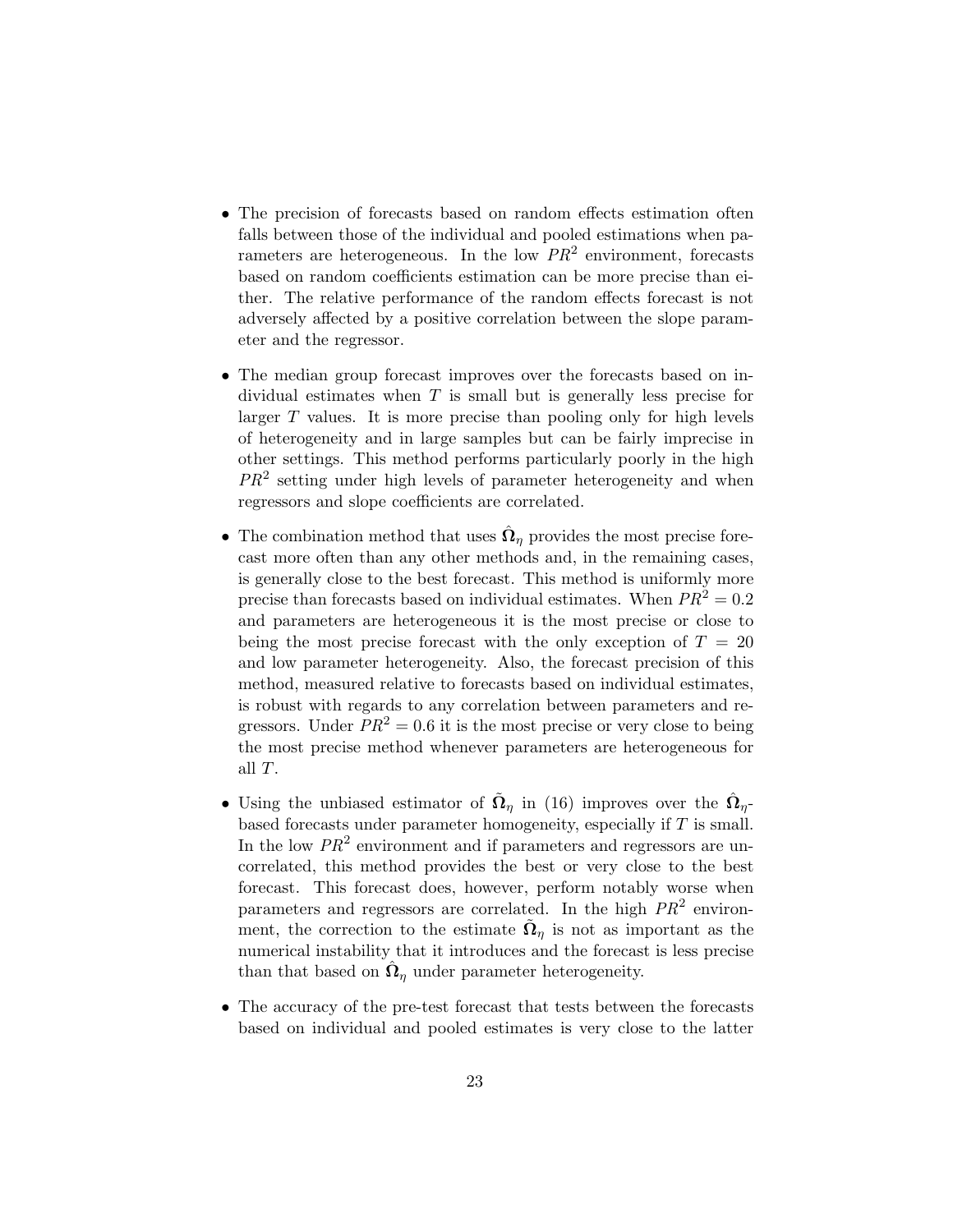when this is better than forecasts based on individual estimates but equals that of the forecast based on individual estimates when this is more precise than the forecasts based on pooled estimates. This holds for both values of  $PR^2$  and suggests that the PF test has a high success rate in identifying whether the forecasts based on pooled or individual estimates will be most accurate.

• The methods considered by Maddala et al. (1997) generally perform well under parameter homogeneity, with a forecasting performance that is close to the forecast based on pooled estimates. However, under parameter heterogeneity, their performance is mixed. They deliver the most precise forecast at times but at other times fail to beat forecasts based on individual estimates, though any under-performance relative to this benchmark tends to be modest, i.e., almost always less than 3% in our simulations. Although no uniform ordering emerges among the three forecasts, the Bayesian forecast tends to perform best overall.

Overall, these simulations demonstrate that the combination forecast using  $\hat{\Omega}_{\eta}$  is the most precise or close to being the most precise method whenever parameters are heterogeneous. The pre-test generally tends to choose the more precise of the forecasts based on pooled or individual estimates but the resulting forecasts can be beaten by using forecast combination, unless the degree of heterogeneity is very small. The remaining methods show mixed results and their forecasting performance tends to depend more on the specific setting.

Our simulations also highlight the importance of correlated heterogeneity, that is, the nature of the correlation between  $\gamma_i$  and  $x_{it}$ . The forecasts based on pooled estimates tend to perform poorly when  $E[(\gamma_i - \gamma) x_{it}^2] \neq 0$ .

The fit of the model which, in our simulations, is captured through the  $PR<sup>2</sup>$  value also matters to the performance of the prediction methods. The better the fit (higher  $PR^2$ ), the more accurately the individual coefficients are estimated, and the more costly it becomes to ignore parameter heterogeneity.

Adding dynamics to the data generating process favors pooling over other methods when  $T$  is small because it tends to exacerbate estimation error, which matters particularly when  $T$  is small and parameters are imprecisely estimated.

Individual empirical applications differ in how closely they resemble the spectrum of DGPs assumed in Tables 1 and 2. To illustrate this point, we consider three very different applications in the next section.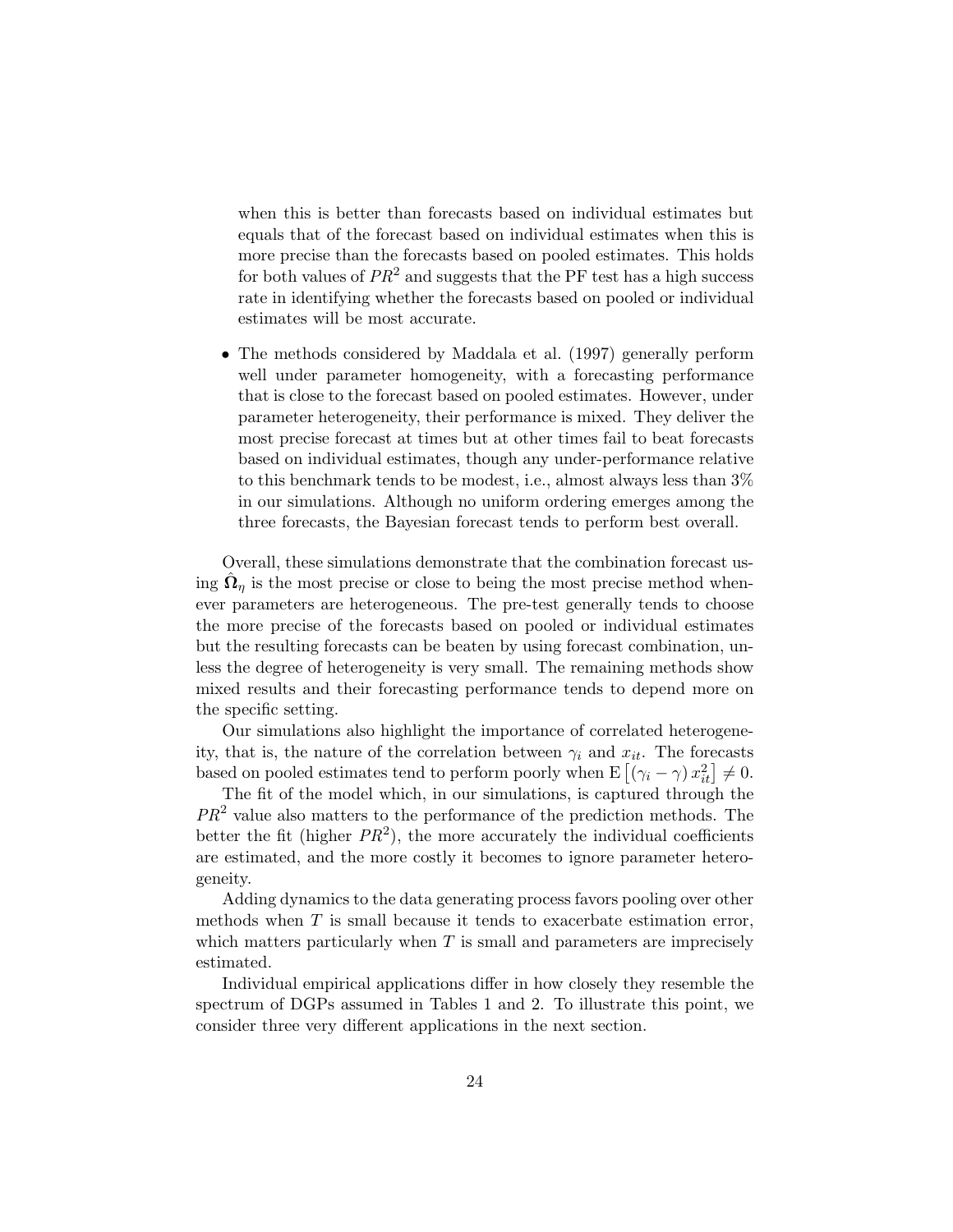## 4 Empirical Applications

We apply our list of panel forecasting methods to the following three empirical applications: House price inflation in U.S. metropolitan areas, inflation of CPI sub-indices, and stock returns on U.S. firms. These three applications have very contrasting in-sample fit: the returns of individual stocks have a  $PR^2$  below 0.01; for the CPI application the  $PR^2$  is around 0.2, and for the house price models it exceeds 0.8.

#### 4.1 Measures of forecasting performance

Forecasts are evaluated using the out-of-sample MSFE of the individual units

$$
\text{MSFE}_{ij} = \frac{1}{T - T_1} \sum_{t = T_1}^{T - 1} (y_{i, t + 1} - \hat{y}_{i, j, t + 1|t})^2,
$$
\n(37)

where  $\hat{y}_{i,j,t+1|t}$  is the forecast of  $y_{i,t+1}$  using method j, conditional on the information at time t. We then calculate the ratio of the MSFE of method j relative to that of the benchmark method (individual estimation), and report the median ratio. We split the full sample of T observations into an estimation sample containing observations  $t = 1, 2, \ldots, T_1$ , and a test sample covering observations  $T_1 + 1, T_1 + 2, \ldots, T$ . Details of the size of the estimation sample are reported with each application.

We also report the proportion of units in the cross-section for which a given method produces a smaller MSFE than the benchmark

$$
\frac{1}{N} \sum_{i=1}^{N} \mathcal{I} \left[ \text{MSFE}_{ij} < \text{MSFE}_{iB} \right],\tag{38}
$$

where  $I(\cdot)$  is the indicator function that equals unity if the expression inside the operator is true and zero otherwise, and subscript B denotes the benchmark forecast. Additionally, we report the proportion of units in the cross-section for which a given method has the smallest or largest MSFE value computed as

$$
\frac{1}{N} \sum_{i=1}^{N} \mathbf{I} \left[ \text{MSFE}_{ij} = \min_{l} \text{MSFE}_{il} \right],
$$
\n
$$
\frac{1}{N} \sum_{i=1}^{N} \mathbf{I} \left[ \text{MSFE}_{ij} = \max_{l} \text{MSFE}_{il} \right].
$$
\n(39)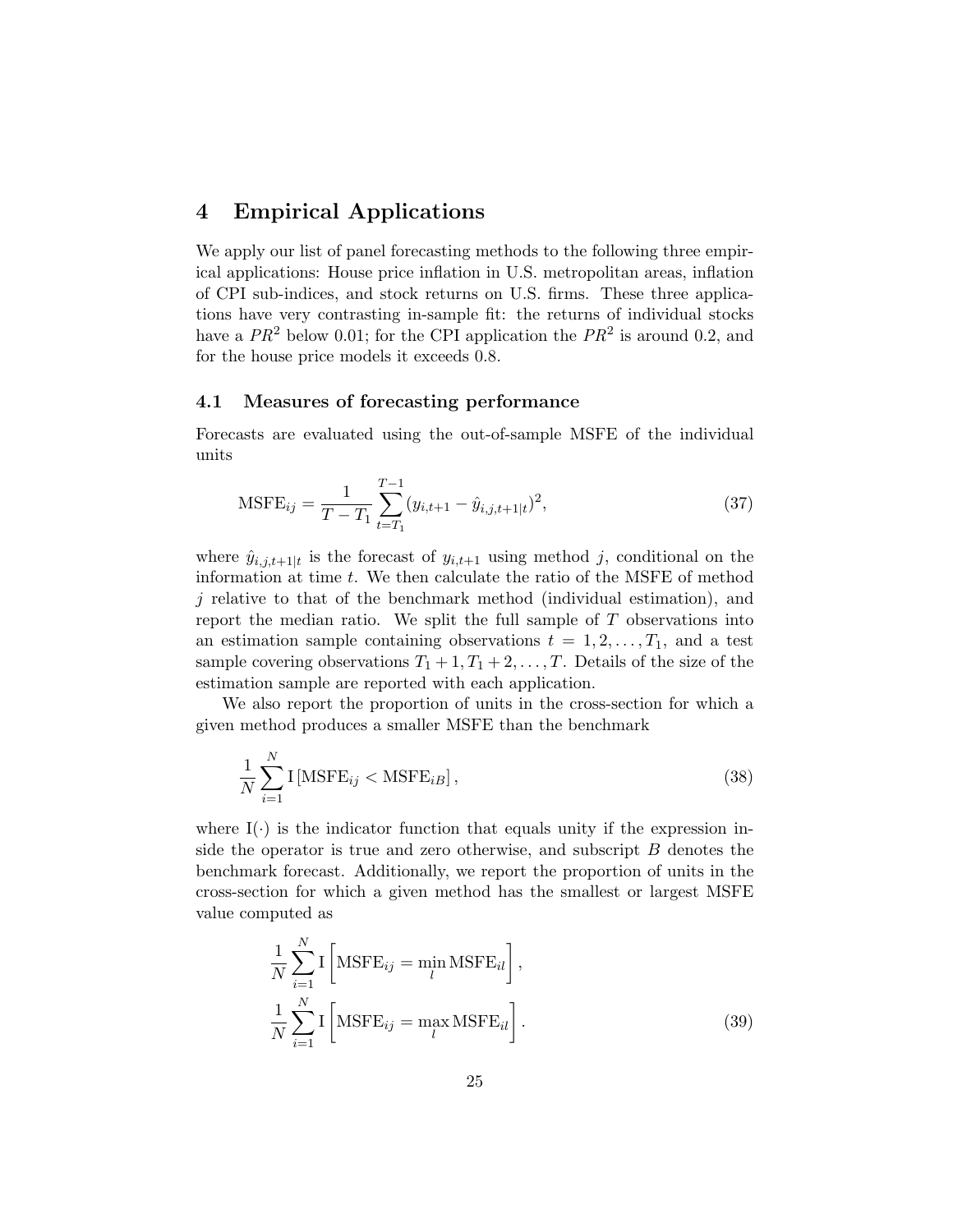These measures help us better understand the risk of under-performance and, on the upside, the possibility of superior predictive accuracy. Note that these proportions can add up to more than one due to ties between forecasting methods, for example when the pre-test method selects the forecasts based on pooled estimation for the entire forecast window for a particular unit.

Finally, we provide density plots of the individual ratios of MSFEs for selected methods. These plots give more detailed insights into the distribution of the forecast performance across different units.

#### 4.2 U.S. house prices

Our first application uses quarterly data on real house price inflation in 377 U.S. Metropolitan Statistical Areas (MSAs) from the first quarter of 1975 to the fourth quarter of 2014—a data set that has previously been analyzed by Yang (2021). From the Freddie Mac house price index, we calculate annual house price inflation rates for each MSA which we then deflate by the CPI. Our forecasts focus on the one-quarter-ahead MSA-level rate of house price changes. The sample covers a total of 160 quarterly periods which we split into two halves using the first as the training sample and the second to evaluate the forecasts. Forecasts start in the first quarter of 1995 and end in the fourth quarter of 2014, a total of 80 quarterly periods. We use a rolling window of 60 quarters to estimate the parameters.

Our prediction model for the house price inflation rate in quarter  $t$  for MSA i,  $y_{it}$ , takes the form

$$
y_{it} = \alpha_i + \rho_i y_{i,t-1} + \rho_i^* y_{i,t-1}^* + \gamma_{Ri} \bar{y}_{i,t-1}^{(R)} + \gamma_{Ci} \bar{y}_{t-1}^{(C)} + \varepsilon_{it}, \qquad (40)
$$

where  $i = 1, 2, ..., N$  denotes individual MSAs and  $t = 1, 2, ..., T$  refers to the time period,  $y_{it}^* = \sum_{k=1, k \neq i}^{N} \omega_{ik} y_{jt}$  is the spatial effect for a set of spatial weights  $\omega_{ik}$ ,  $\bar{y}_{it}^{(R)}$  is the average house price inflation in the region of unit i, and  $\bar{y}_t^{(C)}$  $t_t^{(C)}$  is the country-wide average house price inflation. The spatial weights,  $\omega_{ik}$ , measure the spatial effect of house prices in MSA k on house prices in MSA i. We construct spatial weights from geographic distance, that is  $\omega_{ik} = v_{ik} / \sum_{k=1}^{N} v_{ik}$  and  $v_{ik} = 1$  if the MSAs are at most 100 miles apart and zero otherwise. For details of these weights see Yang (2021). Our analysis excludes MSAs that do not have any neighbors within 100 miles, which leaves 362 MSAs in our sample.

We consider two forecasting models: the first, denoted SAR, is a spatial autoregressive model that excludes the regional and country-wide averages,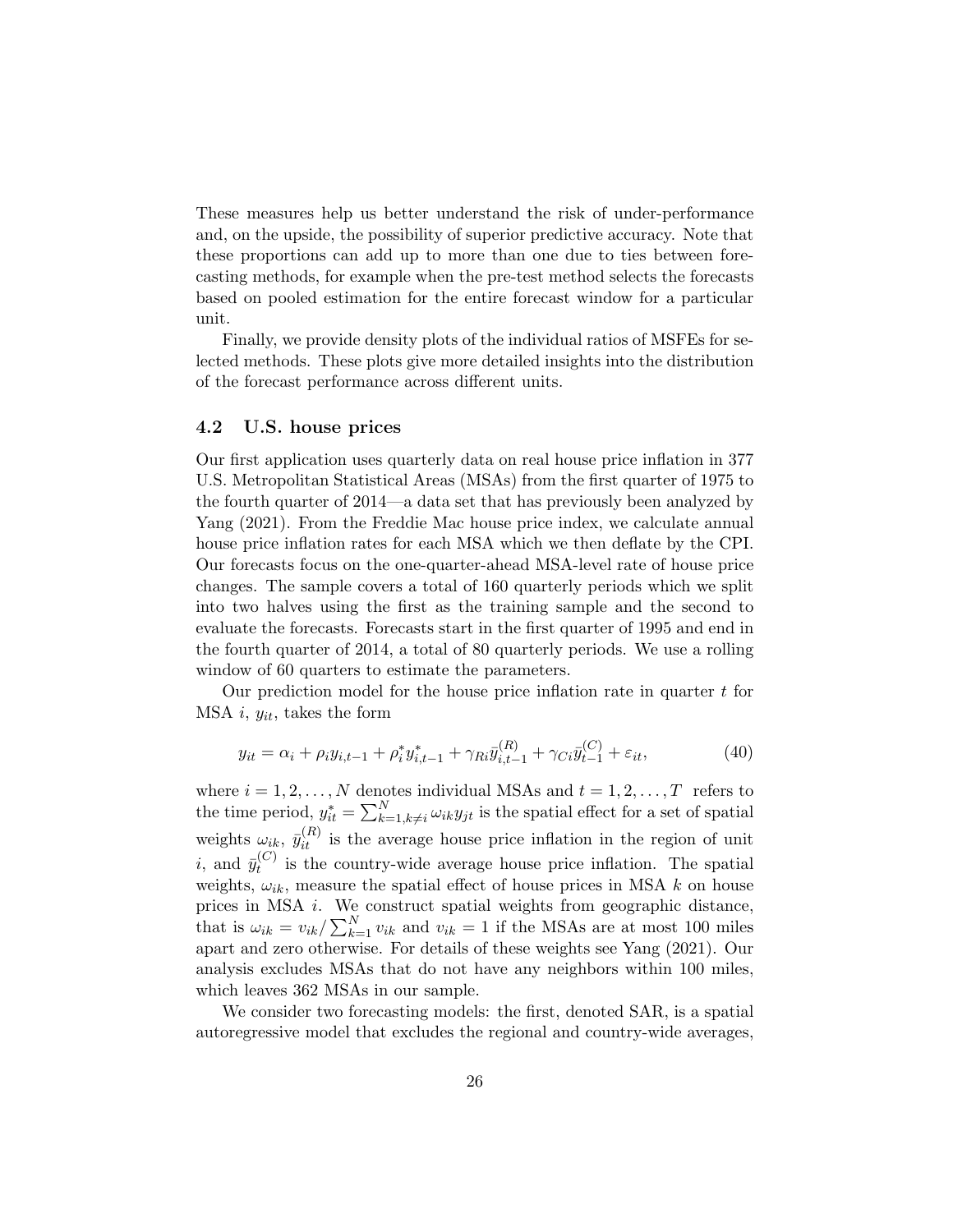i.e., (40) with  $\gamma_{Ri} = \gamma_{Ci} = 0$ . The second, denoted SARX, is the model in (40) with all coefficients left unrestricted.

Table 3 reports the results. In the columns headed Median MSFE, the first row shows the median MSFE value for the forecasts based on individual estimates. Subsequent rows report the median of the MSFE ratios for the respective methods relative to that of these benchmark forecasts. Values of unity mean that for half of the MSAs forecasts produced by the method listed in the row are at least as accurate as those from the benchmark with the remaining half being equally good or worse. Values below unity imply that the method in that row is more accurate than the benchmark for more than half of the MSAs, while values above unity suggest the opposite. The next two columns headed 'freq. beating benchmark' report the proportion of MSAs for which the respective methods have a smaller MSFE than the benchmark, while the columns headed 'freq. smallest MSFE' and 'freq. largest MSFE' show the proportion of MSAs for which the respective methods have the smallest or largest mean square forecast error among all forecasting methods.

A first observation is that the forecasts based on individual estimates from the SAR model that excludes the regional and national averages tend to be slightly more accurate, on average, than their counterparts based on the SARX model but also have a wider spread in forecasting performance. Forecasts based on individual estimates are most accurate for the SAR model for only 7.7% of the MSAs but are least accurate for a staggering 45.0% of MSAs. Similarly, the individual SARX forecasts are most accurate for only 3.6% of the MSAs, but least accurate for 40.1% of MSAs. Some form of pooling is clearly advantageous for this data set.

Forecasts based on the pooled estimator improve over the benchmark by reducing the median MSFE by between 1% and 3%, and beating the benchmark by up to two-thirds of the MSAs. For the SAR model, the forecasts based on pooled estimates are most accurate for 3.0% of the MSAs while they are least accurate for 11.9% of the MSAs. These numbers are somewhat worse for the SARX model, amounting to 1.1% and 20.2%. Forecasts based on the pooled estimator, therefore, produce the worst performance for far more MSAs than they produce the best performance, which suggests that pooled estimation is not optimal for this data set either.

Random effects forecasts of house price inflation are more precise than both the forecasts based on pooled and individual estimation. This method performs best for the SAR model, where it beats the benchmark for 75.4% of the MSAs, is the most precise method for 22.1% of the MSAs, and only produces the least accurate forecasts for 4.1% of the MSAs. For the SARX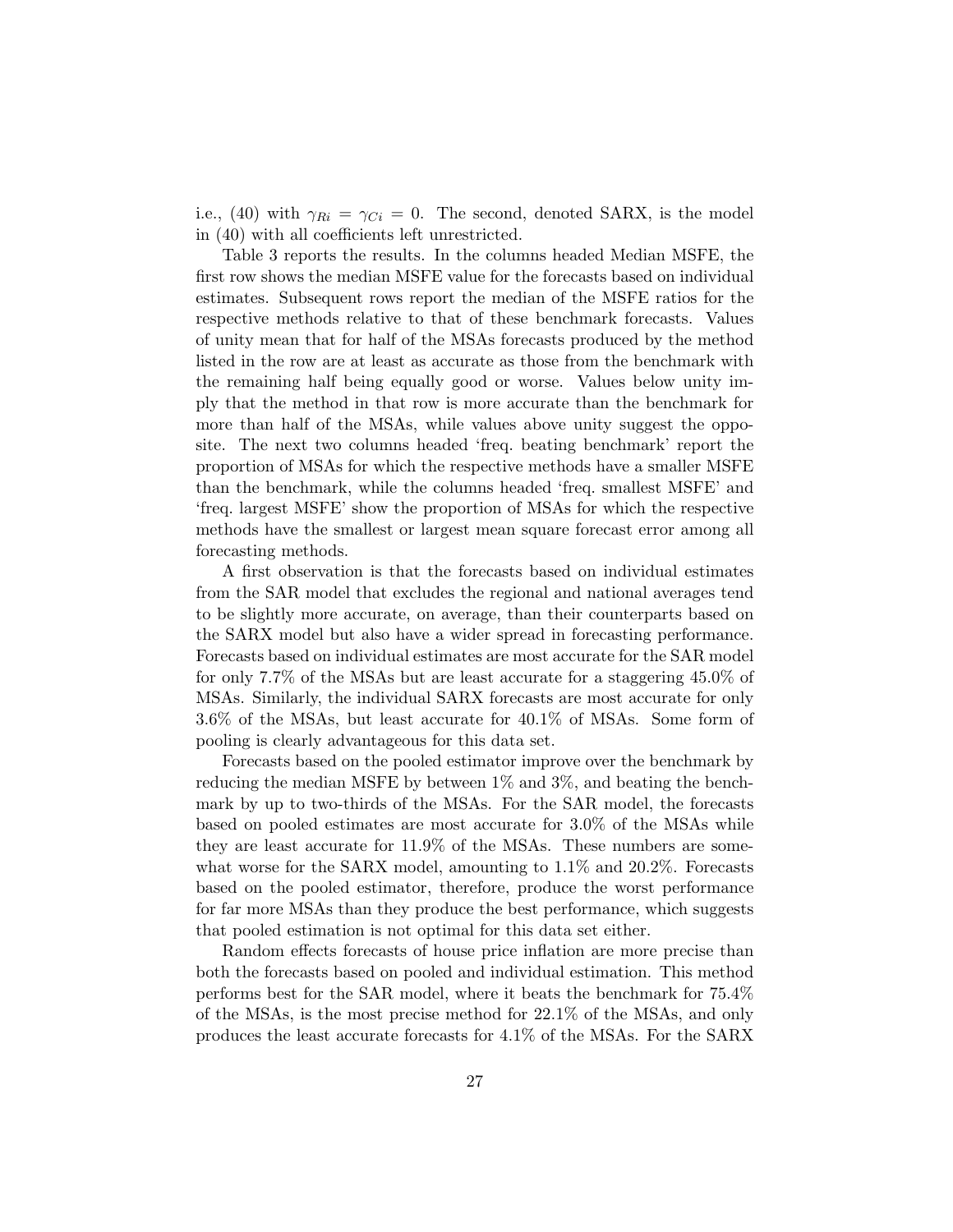|                               | Median      |             |            | freq. beating |             | freq. smallest |             | freq. largest |  |
|-------------------------------|-------------|-------------|------------|---------------|-------------|----------------|-------------|---------------|--|
| Forecast                      | <b>MSFE</b> |             | benchmark  |               | <b>MSFE</b> |                | <b>MSFE</b> |               |  |
| methods                       | <b>SAR</b>  | <b>SARX</b> | <b>SAR</b> | <b>SARX</b>   | <b>SAR</b>  | <b>SARX</b>    | <b>SAR</b>  | <b>SARX</b>   |  |
| Individual                    | 2.536       | 2.569       |            |               | 0.077       | 0.036          | 0.450       | 0.401         |  |
| Pooled                        | 0.971       | 0.989       | 0.660      | 0.539         | 0.030       | 0.011          | 0.119       | 0.202         |  |
| RE                            | 0.952       | 0.952       | 0.754      | 0.682         | 0.221       | 0.091          | 0.041       | 0.044         |  |
| Median group                  | 0.952       | 0.941       | 0.727      | 0.688         | 0.312       | 0.318          | 0.050       | 0.069         |  |
| <i>Optimal combination</i>    |             |             |            |               |             |                |             |               |  |
| Naive $(\hat{\Omega}_{\eta})$ | 0.980       | 0.975       | 0.876      | 0.934         | 0.019       | 0.047          | 0.000       | 0.000         |  |
| Bias adj. $(\Omega_n)$        | 0.974       | 0.966       | 0.859      | 0.914         | 0.069       | 0.119          | 0.006       | 0.006         |  |
| Pre-test                      |             |             |            |               |             |                |             |               |  |
| PF                            | 0.984       | 0.974       | 0.608      | 0.691         | 0.102       | 0.185          | 0.213       | 0.091         |  |
| Shrinkage                     |             |             |            |               |             |                |             |               |  |
| Prior lik.                    | 0.970       | 0.963       | 0.715      | 0.622         | 0.047       | 0.088          | 0.105       | 0.149         |  |
| Bayes.                        | 0.960       | 0.948       | 0.749      | 0.699         | 0.058       | 0.047          | 0.006       | 0.003         |  |
| Emp. Bayes.                   | 0.956       | 0.954       | 0.754      | 0.652         | 0.064       | 0.058          | 0.011       | 0.036         |  |

Table 3: House price inflation forecasting results

Note: SAR denotes the spatial autoregressive model and SARX the same model with regional and nationwide house prices average added. The forecasts use geographic spatial weighting: being in a 100km neighborhood, and an estimation window of 60 observations. In the column headed Median MSFE, the first line gives the median level of the MSFE based on individual estimates and the following lines the median ratios of MSFEs of the respective method relative those based on individual estimates. The column headed 'freq. beating benchmark' gives the proportion of MSAs where the respective method has a smaller MSFE than the benchmark, the column headed 'freq. smallest MSFE' gives the proportion of MSAs where the respective method has the smallest MSFE, and the column headed 'freq. largest MSFE' gives the proportion of MSAs where the respective method has the largest MSFE. See Appendix C for further details of the forecasting methods.

model, it produces the most precise forecasts less often (9.1%) and produces the worst forecasts at about half of this rate (4.4%). Estimating heterogeneous intercepts seems to work well in this application. This is consistent with substantial heterogeneity in average house price appreciation across the MSAs in our data.

The median group estimator produces the most accurate forecasts in this application both on average, across all MSAs, and also in terms of the frequency at which it is the best forecast at the unit level among all forecasting methods. It beats the benchmark for 72.7% in the case of the SAR models and 68.8% in the case of the SARX model and provides the most precise forecasts for 31.2% and 31.8% of MSAs. In contrast, it provides the least precise forecast only for 5.0% and 6.9% of MSAs. This suggests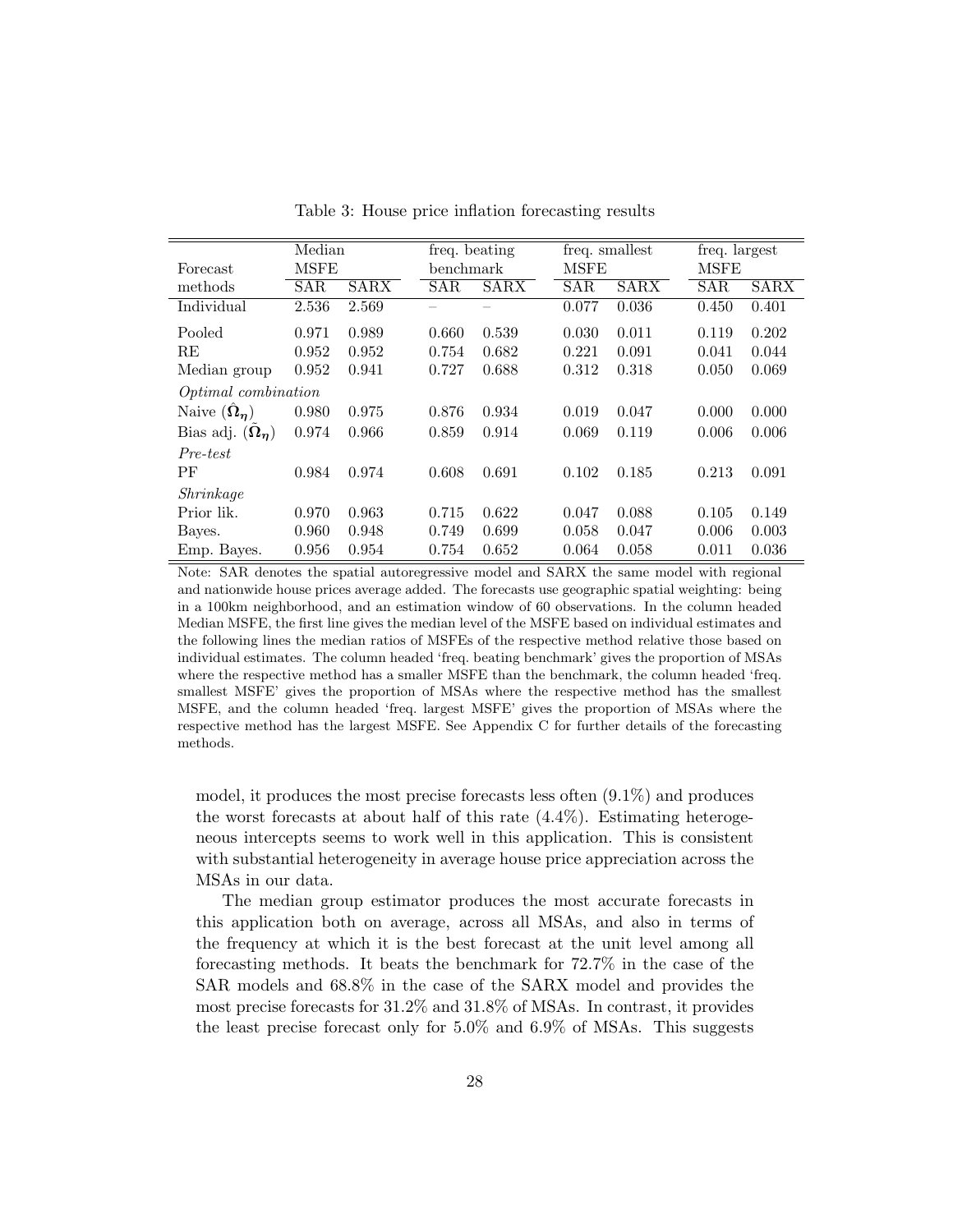that the median group estimator successfully adapts to the moderate level of parameter heterogeneity that is present in this application.

Combination forecasts also improve over the forecasts based on individual and pooled estimation. The optimal combination forecasts using biascorrected weights are more accurate than those from the combination scheme that uses naive weights and beat the benchmark for 85.9% and 91.4% of MSAs. The combination forecasts with bias-corrected weights are the most accurate ones for 6.9% and 11.9% of MSAs but only for 1.9% and 4.7% when using the naive weights. Remarkably, however, it is extremely rare for them to produce the worst performance. The combination forecast using the naive weights never produces the worst forecast and the bias-corrected weights only does so for 0.6% of the MSAs. This is a feature we will find again in the other applications.

Pre-tests improve on the individual estimates based forecasts and in the case of the SARX model also on the forecast based on the pooled estimator. They beat the benchmark in about two thirds of the MSAs. Interestingly, while the pre-tests produce the most accurate forecasts at only half the rate at which they produce the least accurate forecasts (10.2% versus 21.3%) for the SAR model, this relation flips for the SARX model for which the pretests produce the smallest MSFE (18.5%) at twice the rate at which these forecasts are worst  $(9.1\%)$ <sup>5</sup>

The shrinkage forecasts are also more precise than the forecasts based on individual or pooled estimation. The Bayesian and empirical Bayes forecasts tend to be slightly more accurate than the prior likelihood forecasts. The shrinkage forecasts beat the benchmark in between 62.2% and 75.4% of the MSAs. They are the most precise forecasts for between 4.7% and 8.8% of the MSAs and produce the worst forecast for between 0.3% and 14.9% of the MSAs with the Bayesian forecasts being notably less likely than the other shrinkage methods to yield the worst forecast for individual MSAs.

Our findings can be summarized by considering Figure 2, which plots densities fitted to the cross-sectional distribution of MSFE ratios for four of the forecasting methods. The pooling based forecasts are centered around 0.97 and have a high dispersion relative to the other methods. The MSFE distribution of the random effect forecasts is shifted to the left and has a slightly smaller dispersion than the forecasts based on pooled estimates. The forecast combination and Bayesian approaches have a much lower dispersion than the other methods and rarely underperform for individual MSAs.

 ${}^{5}$ The median value of the PF test statistic is 1.70 and 2.82 for the SAR and SARX models, respectively.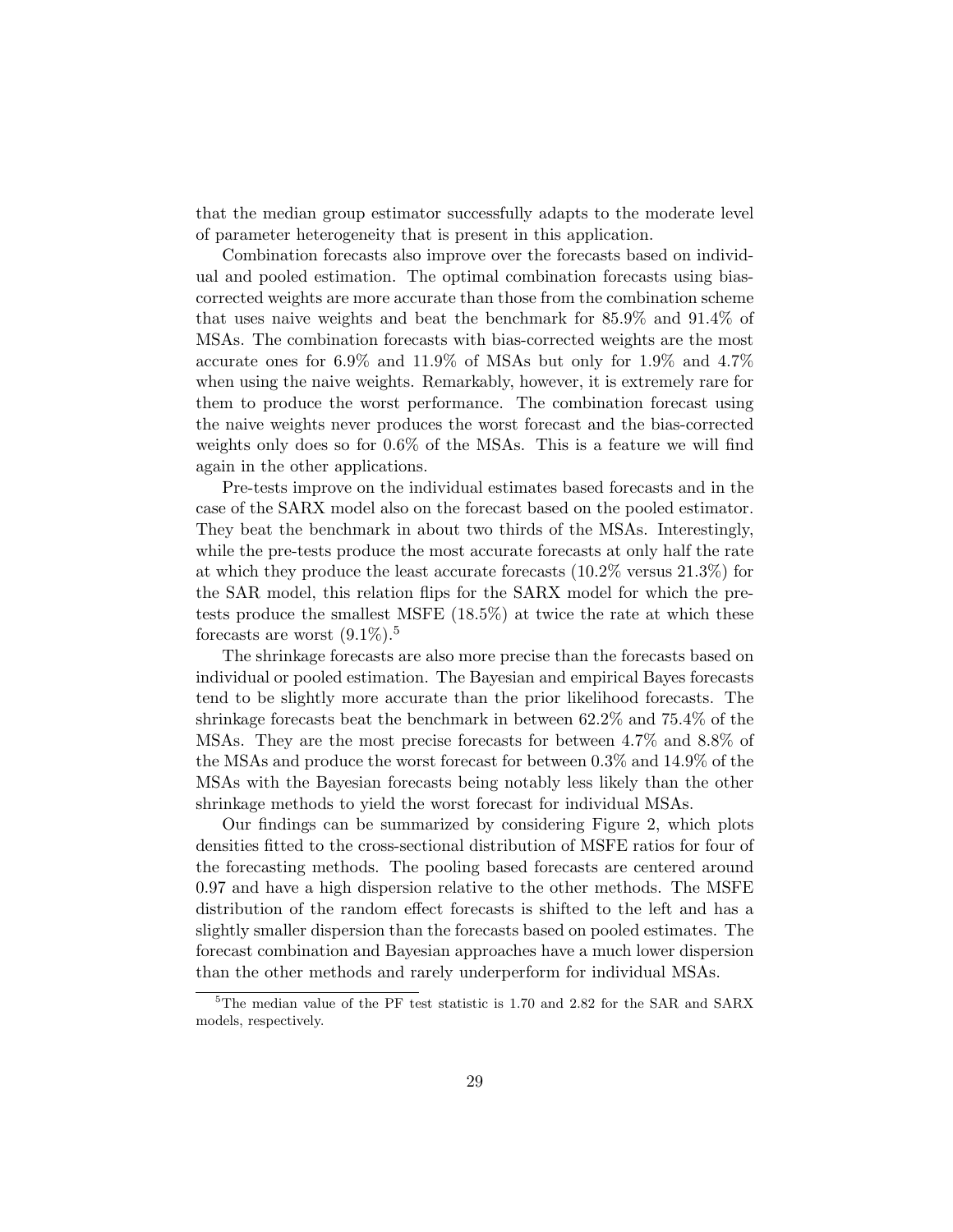Figure 2: Density of ratios of MSFE: House prices



Note: The graph shows density plots of the ratios of the MS-FEs for selected forecasts (pooled, random effects, bias-adjusted combination, and Bayesian) for the SAR model. The density estimates use a normal kernel with bandwidth 0.03.

#### 4.3 CPI inflation of sub-indices

Our second application covers inflation rates for 202 sub-indices of the US consumer price index (CPI). The data is measured at the monthly frequency and spans the 60-year period from November 1958 to December 2018. We use rolling estimation windows with 60 observations and require each estimation sample to be balanced, excluding individual units without a complete set of observations in a given window. After accounting for the necessary pre-samples, we generate 650 forecasts for each series, with the first forecast computed for November 1964.

We consider three forecasting models: (i) a purely autoregressive specification with lags 1, 2, and 12, denoted AR; (ii) the same AR specification augmented with the lagged value of the first principal component of the data, denoted AR-PC; and (iii) the AR-PC model augmented with the lagged default yield and lagged term spread, denoted AR-X.

The first three columns of Table 4 show that, in contrast to the previous application, forecasts based on individual estimates are now more accurate, on average, than forecasts based on the pooled, random effects, and, to a lesser extent, median group estimation schemes. These methods have a higher median MSFE and beat the benchmark only for about one-third of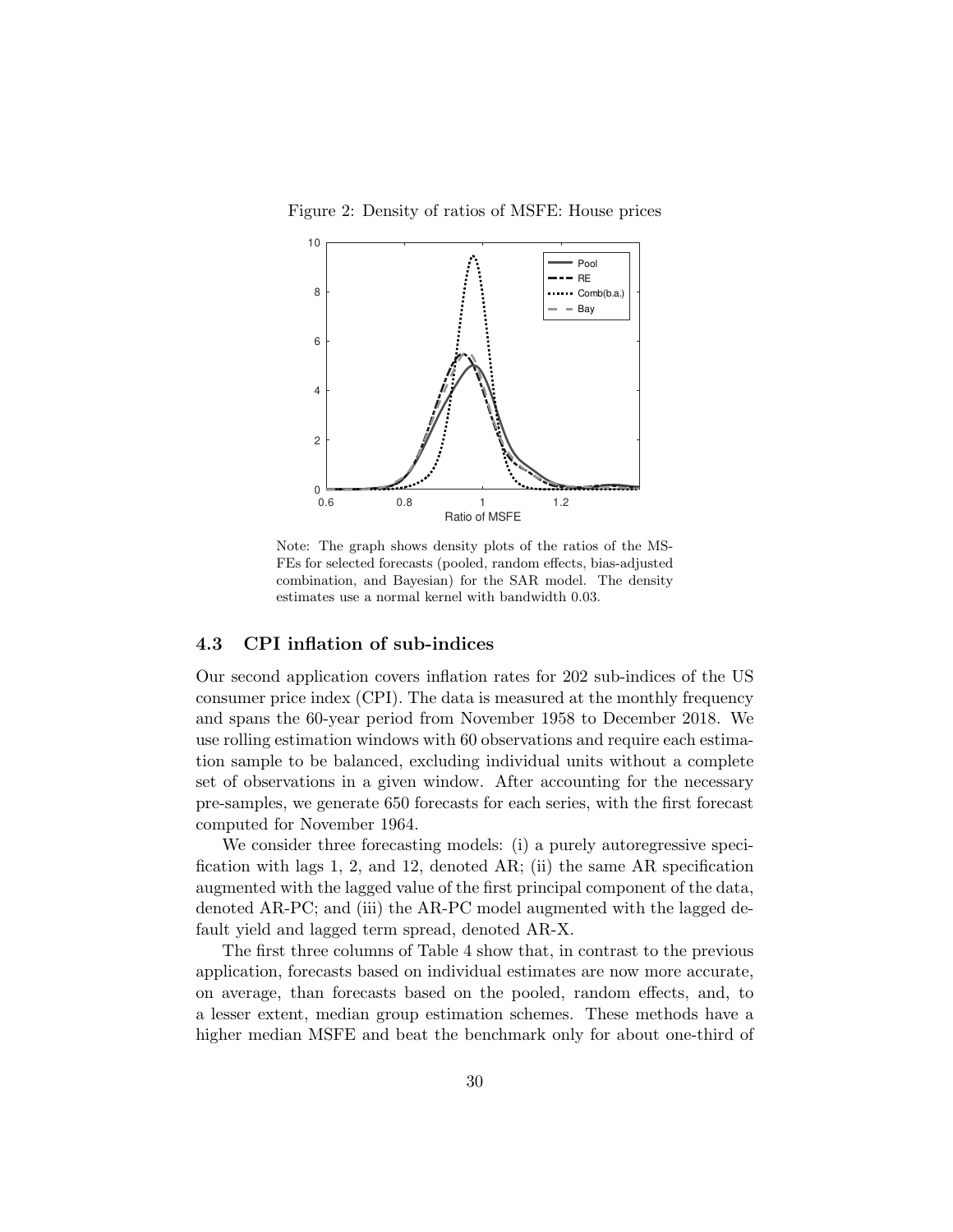|                            | Median      |         |        | freq. beating |         |        | freq. smallest |         |        | freq. largest |         |        |
|----------------------------|-------------|---------|--------|---------------|---------|--------|----------------|---------|--------|---------------|---------|--------|
| Forecast                   | <b>MSFE</b> |         |        | benchmark     |         |        | <b>MSFE</b>    |         |        | <b>MSFE</b>   |         |        |
| method                     | AR          | $AR-PC$ | $AR-X$ | AR            | $AR-PC$ | $AR-X$ | AR             | $AR-PC$ | $AR-X$ | AR            | $AR-PC$ | $AR-X$ |
| Individual                 | 1.568       | 1.573   | 1.641  |               |         |        | 0.059          | 0.054   | 0.035  | 0.064         | 0.054   | 0.183  |
| Pooled                     | 1.076       | 1.077   | 1.114  | 0.351         | 0.347   | 0.361  | 0.144          | 0.153   | 0.149  | 0.119         | 0.124   | 0.114  |
| RE                         | 1.153       | 1.155   | 1.232  | 0.213         | 0.218   | 0.233  | 0.015          | 0.015   | 0.000  | 0.579         | 0.564   | 0.554  |
| Median group               | 1.038       | 1.038   | 1.016  | 0.337         | 0.342   | 0.450  | 0.030          | 0.030   | 0.059  | 0.124         | 0.119   | 0.099  |
| <i>Optimal combination</i> |             |         |        |               |         |        |                |         |        |               |         |        |
| Naive $(\Omega_n)$         | 0.975       | 0.974   | 0.951  | 0.936         | 0.936   | 0.950  | 0.317          | 0.297   | 0.243  | 0.000         | 0.000   | 0.000  |
| Bias adj. $(\Omega_n)$     | 0.973       | 0.971   | 0.964  | 0.678         | 0.673   | 0.688  | 0.074          | 0.074   | 0.045  | 0.000         | 0.000   | 0.005  |
| Pre-test                   |             |         |        |               |         |        |                |         |        |               |         |        |
| PF                         | 1.000       | 1.000   | 1.003  | 0.356         | 0.485   | 0.465  | 0.030          | 0.030   | 0.000  | 0.0.03        | 0.025   | 0.045  |
| Shrinkage                  |             |         |        |               |         |        |                |         |        |               |         |        |
| Prior lik.                 | 0.991       | 0.989   | 0.951  | 0.574         | 0.554   | 0.723  | 0.069          | 0.059   | 0.069  | 0.054         | 0.020   | 0.000  |
| Bayes.                     | 0.982       | 0.980   | 0.931  | 0.644         | 0.683   | 0.807  | 0.114          | 0.104   | 0.144  | 0.000         | 0.000   | 0.000  |
| Emp. Bayes.                | 0.994       | 0.996   | 0.927  | 0.584         | 0.550   | 0.782  | 0.173          | 0.188   | 0.257  | 0.035         | 0.094   | 0.000  |

Table 4: CPI inflation forecasting results

Note: The column denoted 'AR' reports the results for a purely autoregressive specification, 'AR-PC' adds the first principle component of the panel of sub-indices, and 'AR-X' additionally the default yield and the term spread to the model. The MSFEs in the first line are multiplied by  $10^5$ . For further details see the footnote of Table 3.

> the indices. Forecasts based on pooled estimates yield the smallest MSFE (14%) only slightly more often than they yield the largest ones (12%). Random effects forecasts, in contrast, rarely have the smallest MSFE and now generate the largest MSFE values for a majority of indices (55-57%). Median group forecasts are most accurate for 3-6% of the series but least accurate for 10-12% of the series, so this approach is not adapting particularly well to the high degree of heterogeneity observed across the models estimated on the CPI data–a finding that is consistent with the Monte Carlo simulations.

> Forecast combinations produce a more precise median MSFE value than forecasts based on individual or pooled estimation. They beat the benchmark for up to 95% of the indices and are the most precise forecast in up to 31.7% of the cases. Remarkably, forecast combinations based on the naive weights do not generate the largest MSFE value for any of the price indices. Overall, the naive weights produce more precise forecasts than the biascorrected weights, particularly in terms of their performance at the level of the individual CPI sub-indices.

> For this application, the pre-test forecasts frequently select the forecasts based on individual estimates, consistent with there being a high level of heterogeneity in the forecasting models fitted on CPI sub-indices. $6$  These

 $6$ The median values of the PF test statistic for the AR, AR-PC and AR-X models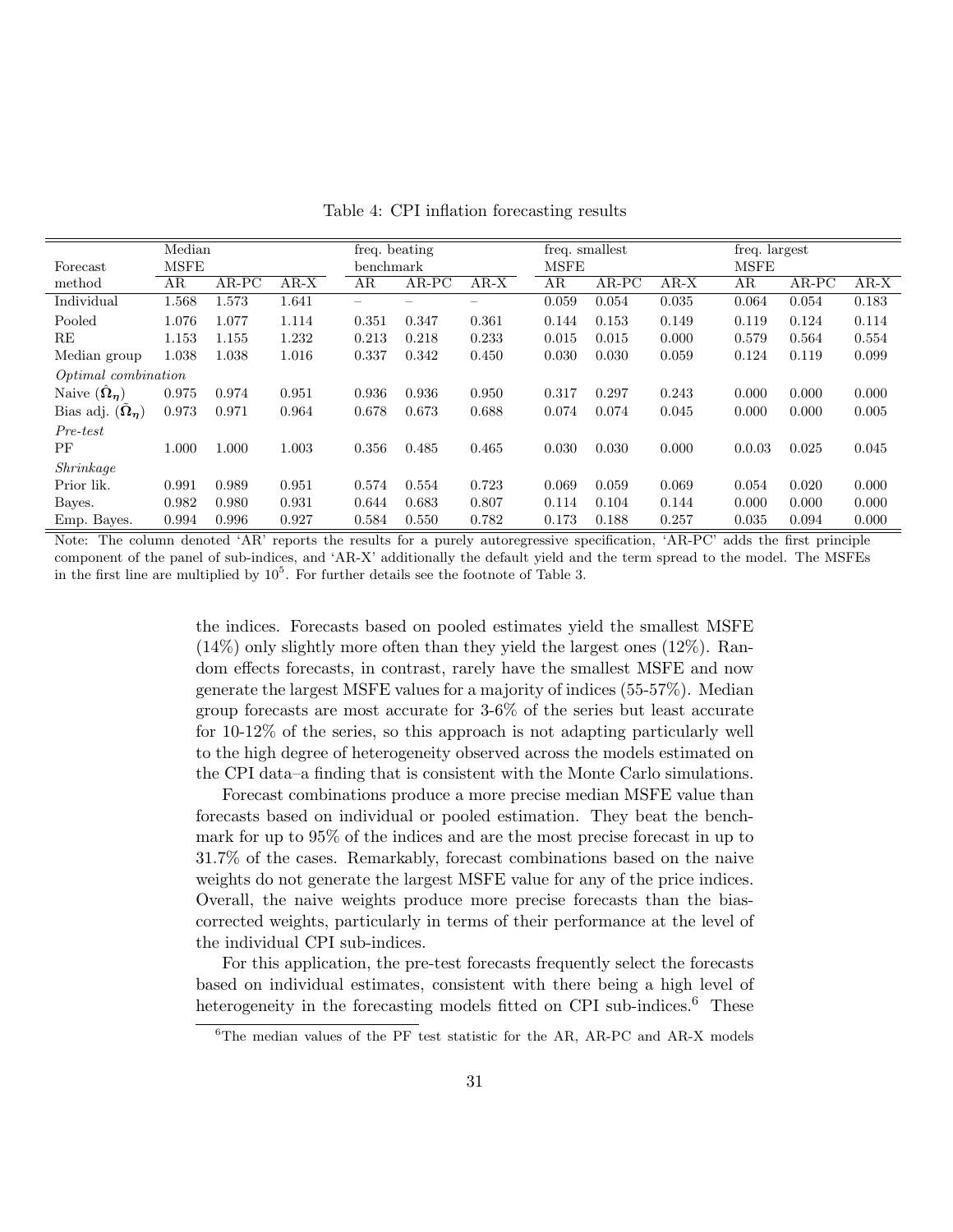forecasts improve on the predictive accuracy of the benchmark for between 35.6% and 48.5% of the price indices and produce the smallest MSFE values about as often as they generate the largest MSFE (3%) for the AR and AR-PC models. For the AR-X model, the pre-test approach performs a little worse, however, failing to generate the most accurate forecast for any of the sub-indices and generating the worst forecast for 4.5% of the series.

The prior likelihood, Bayesian, and empirical Bayes estimators again deliver forecasts with a lower median MSFE than the forecasts based on pooled or individual estimation. They beat the benchmark for between 57.4% and 80.7% of the price indices, have the lowest MSFE value for between 5.9% and 25.7% of indices and the highest MSFE for between 0 and 9.4% of indices.

Overall, the Bayesian forecasts perform best among these shrinkage approaches, both in terms of median MSFE, the frequency at which the forecasts beat the benchmark, and the ability to produce forecasts with the lowest MSFE without also increasing the risk of generating the least accurate forecasts. The ordering of the forecasts is not completely uniform, however. For example, the empirical Bayes approach works very well for the AR-X model.

Our evidence is summarized in Figure 3 which shows densities of the MSFE ratios across the different sub-indices as produced by the AR model. As in the previous application, the forecast combination and Bayesian approaches have by far the smallest dispersion, consistent with these methods producing relatively few cases with the best or worst MSFE performance. Forecasts based on pooled estimates have a thick right tail, indicating severe underperformance (median MSFE ratios above one) for a large proportion of price indices. The random effects approach performs even worse in this application with few MSFE ratios below one and a very thick right tail.

#### 4.4 Individual stock returns

Our final application considers a panel of 23,121 individual US firm-level stock returns recorded at the monthly frequency. Our data sample runs from January 1977 through December 2017. We use a rolling estimation window of 120 observations, so our out-of-sample forecasts span the 31-year period from January 1987 through December 2017, corresponding to 372 monthly forecasts per stock. We require the panel for each estimation window to be balanced. In practice, this means that, in a given period, between 1,116 and 2,726 stocks are included in the panels we use for estimation, the average

<sup>(8.29, 7.91,</sup> and 3.13) support using the individual estimates for the CPI sub-indices.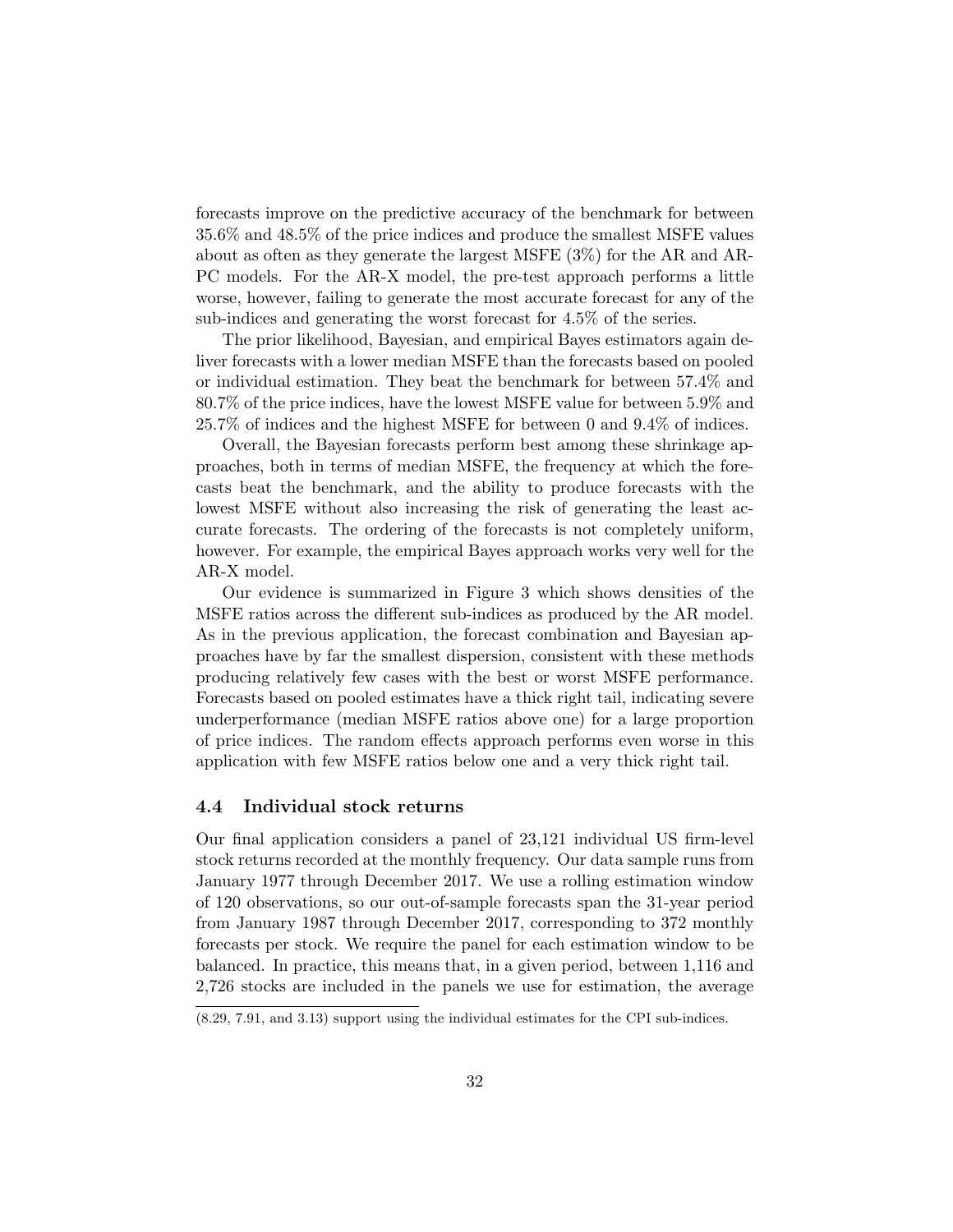Figure 3: Density of ratios of MSFE: CPI inflation



Note: The graph shows density plots of the ratios of the MSFE over the CPI sub-indices for selected forecasts (pooled, random effects, bias-adjusted combination, and Bayesian) for the AR model. The density estimates use a normal kernel with bandwidth 0.04.

being 2,151 stocks.

Our prediction model is based on univariate regressions of the form

$$
y_{i,t+1} = \alpha_i + \beta_i x_{it} + \varepsilon_{it+1},\tag{41}
$$

where  $x_{it}$  is the 6-month momentum of the particular stock, measured using cumulative returns up to the previous month. Return momentum is often identified as being among the best predictors of stock returns. While results will, of course, vary across predictors, similar findings hold for other predictors that we examined.

Table 5 reports our results. As in the other applications, the top row shows results for the model estimated on individual stocks. In the second row we now present results for the so-called prevailing mean model that uses the historical average computed on data up to the forecast date, i.e., model (41) constrained to set  $\beta_i = 0$ . Welch and Goyal (2008) find that this benchmark is very difficult to outperform in out-of-sample forecasts for the aggregate stock market, while Gu, Kelly and Xiu (2020) find that a simple forecast of zero is difficult to improve upon for individual stocks.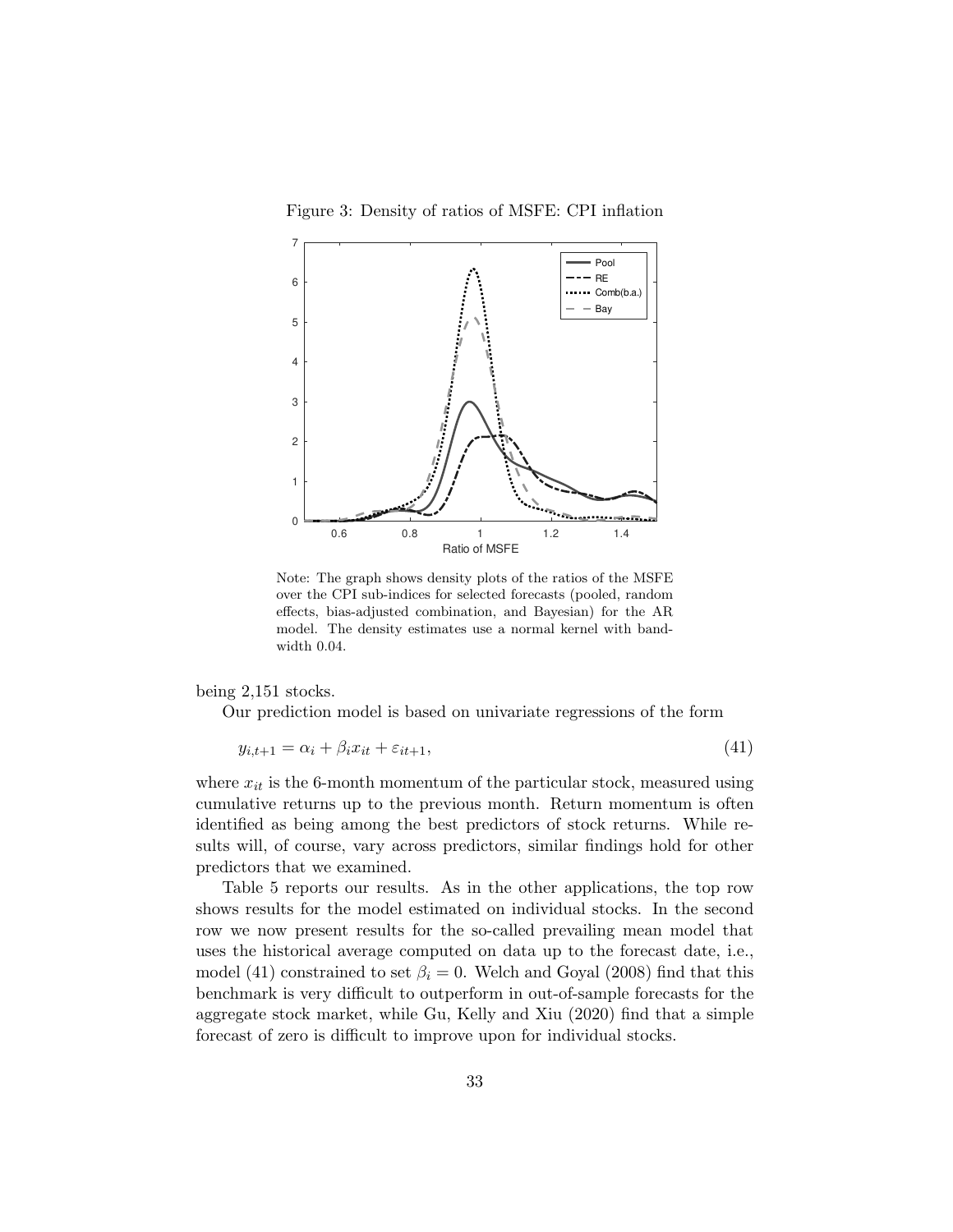| Forecast                   | Median    | freq. beating | freq. beating | freq. smallest | freq. largest |
|----------------------------|-----------|---------------|---------------|----------------|---------------|
| method                     | R-squared | prevail.mean  | individual    | MSFE           | <b>MSFE</b>   |
| Individual                 | $-1.399$  | 0.352         |               | 0.088          | 0.583         |
| Prevailing mean            |           |               | 0.648         | 0.164          | 0.089         |
| Pooled                     | 0.232     | 0.609         | 0.648         | 0.106          | 0.018         |
| RE                         | $-0.220$  | 0.439         | 0.647         | 0.200          | 0.206         |
| Median Group               | 0.302     | 0.623         | 0.648         | 0.151          | 0.011         |
| <i>Optimal combination</i> |           |               |               |                |               |
| Naive $(\hat{\Omega}_n)$   | $-0.244$  | 0.414         | 0.647         | 0.049          | 0.002         |
| Bias adj. $(\Omega_n)$     | 0.184     | 0.577         | 0.648         | 0.117          | 0.026         |
| Pre-test                   |           |               |               |                |               |
| РF                         | 0.232     | 0.609         | 0.648         | 0.106          | 0.018         |
| Shrinkage                  |           |               |               |                |               |
| Prior lik.                 | 0.274     | 0.602         | 0.648         | 0.136          | 0.074         |
| Bayes.                     | 0.295     | 0.622         | 0.648         | 0.033          | 0.002         |
| Emp. Bayes.                | 0.295     | 0.623         | 0.648         | 0.003          | 0.000         |

Table 5: Stock market forecasting results

Note: The table reports the median out-of-sample  $R^2$ , defined as 1 minus the ratio of MSFE of the respective method over that of the prevailing mean forecast, such that positive values correspond to MSFE ratios less than one. For further details see the footnote of Table 3.

In line with the empirical finance literature, the first column reports median out-of-sample  $R^2$  values rather than MSFE ratios. The out-of-sample  $R<sup>2</sup>$  measure proposed, by Campbell and Thompson (2008), is given by

$$
R_{ij}^2 = 1 - \frac{(T - T_1)^{-1} \sum_{t=T_1}^{T-1} (y_{i,t+1} - \hat{y}_{i,j,t+1|t})^2}{(T - T_1)^{-1} \sum_{t=T_1}^{T-1} (y_{i,t+1} - \bar{y}_{i,t+1|t})^2} = 1 - \frac{MSFE_{ij}}{MSFE_{iB}}.
$$

where  $\bar{y}_{it+1|t}$  is the prevailing mean (historical average) forecast,  $i = 1, 2, ..., N$ denotes the stock, and  $j$  the forecasting method with corresponding forecast  $\hat{y}_{i,j,t+1|t}$ . As shown after the second equation sign, the out-of-sample  $R^2$  measure is a simple transformation of the MSFE ratio for method j  $(MSFE_{ij})$ measured relative to that of the benchmark  $(MSFE_{iB})$  with positive values corresponding to MSFE ratios less than one. As  $R^2$  values are very small in this application, we report them in percentage terms so that, e.g., 0.5% is equivalent to 0.005.

Columns two and three report the frequency with which a given forecasting method produces lower MSFE values than the prevailing mean (column 2) or the forecasts based on individual estimates (column 3), while columns four and five report the proportion of stocks for which a method produces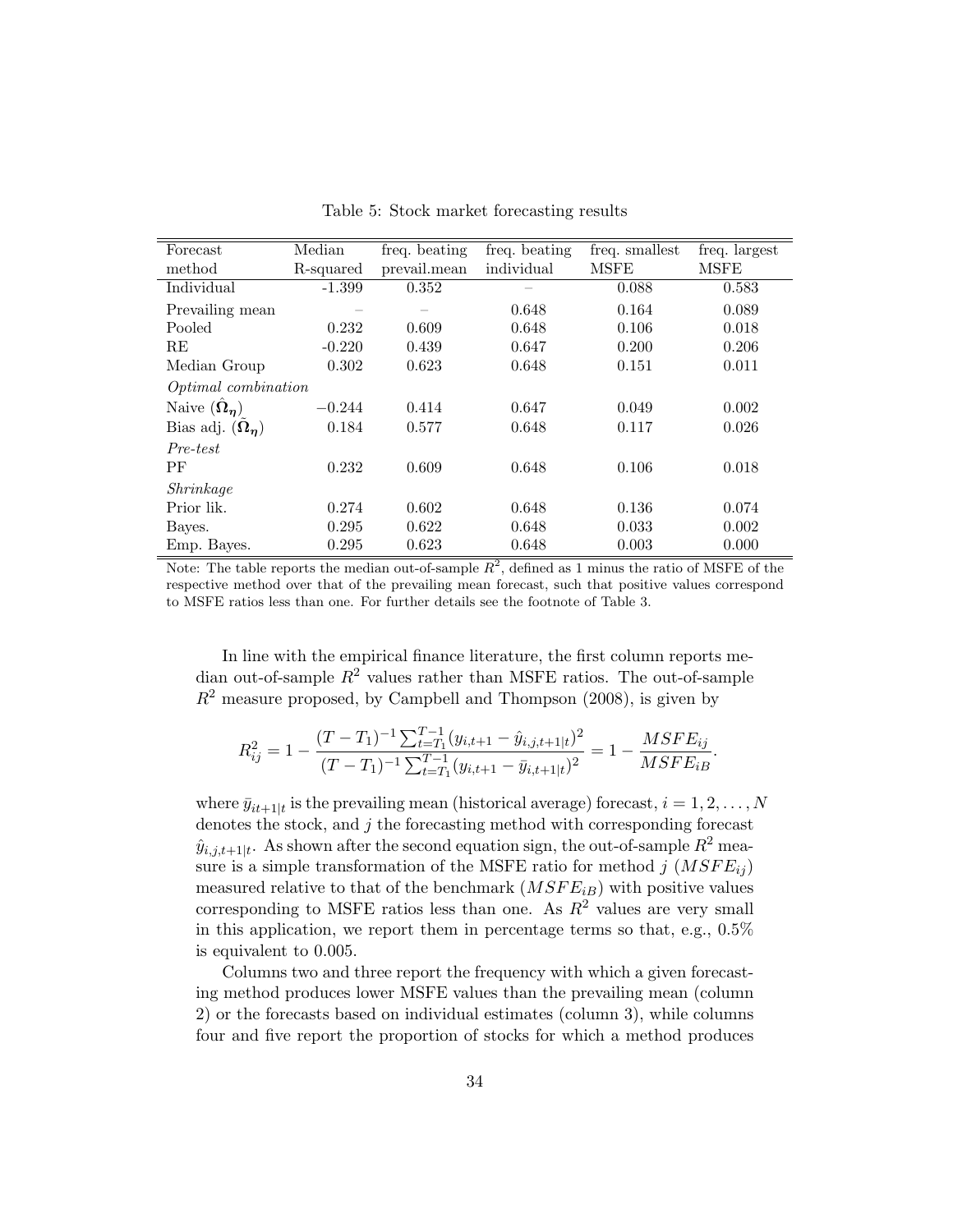the lowest or highest MSFE values, respectively.

Table 5 shows that forecasts based on the pooled, median group, biascorrected optimal combination, pre-testing, and three shrinkage schemes generate median  $R^2$  values between 0.184\% and 0.302\%. These forecasts also beat the prevailing mean forecasts for between 57.7% and 62.3% of the stocks and further beat the forecasts based on individual estimates for nearly 65% of the stocks. Conversely, the individual, random effects and naive combination weights produce negative  $R^2$  values.

This application effectively has a very low level of parameter heterogeneity due to the extremely low predictive power of the regressor which means that even large variation in slope coefficients do not translate into very different forecasts. Consistent with this, the pre-test always selects the pooled over the individual specific method.<sup>7</sup>

To get a sense of the significance of these results, note that a large literature in finance finds that univariate regression models such as that in (41) often produce higher out-of-sample MSFE-values than the prevailing mean model (Goyal and Welch, 2008, Rapach et al., 2010). This happens because stock returns are very difficult to predict due to the low signal-to-noise ratio in predictive return regressions and high levels of parameter estimation error which tends to dominate any predictive signal and so produces negative  $R^2$  values. Campbell and Thompson (2008) indicate that a monthly out-of-sample  $R^2$  value of 0.5% or higher can be exploited for sizeable economic gains for mean-variance investors with moderate levels of risk aversion. Their analysis is for aggregate stock market returns, which tend to be less volatile than individual stock-level returns. Viewed in this context, many of the panel forecasting approaches perform quite well.

Return forecasts based on individual estimation produce the lowest MSFE for only 8.8% of the stocks, and produce the highest MSFEs for 58.3% of the stocks, suggesting that this approach has a very unattractive risk profile across the population of stocks. The traditional benchmark forecasts from the prevailing mean model perform much better here, producing the most accurate forecasts for 16.4% of the stocks and the least accurate forecasts for only 8.9% of the stocks. Forecasts based on pooled estimates are more conservative, producing the smallest MSFE for 10.6% of stocks and the largest value for only 1.8% of cases. The random effect forecasts produce both the most accurate and the least accurate forecasts for 20% of the stocks. Similar to the forecasts based on the pooled estimator, the median

<sup>&</sup>lt;sup>7</sup>The median value of the PF test statistic is  $-19.85$ , strongly favoring pooling for the stock market application.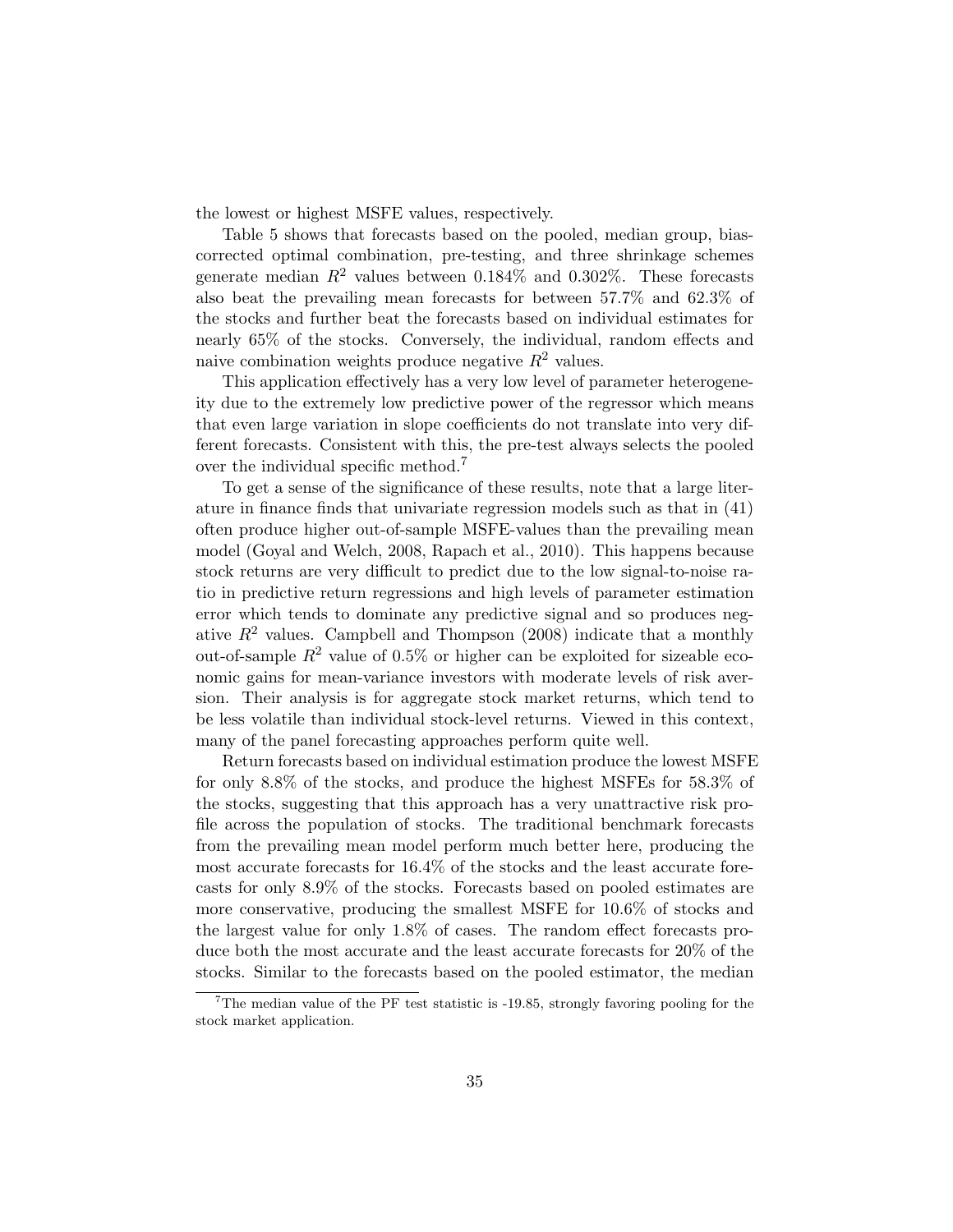group, combination, and pre-test forecasts generate a substantially higher proportion of stocks with the smallest MSFE than the proportion of stocks with the largest MSFE value. Specifically, the median group, bias-corrected optimal combination and pre-test forecasts produce the best forecasts for 10-15% of the stocks and only generate the worst forecasts for less than 3% of the stocks.

The shrinkage forecasts produce more accurate forecasts than both the prevailing mean and individual estimates based forecasts for between 60 and 65% of the stocks. While the prior likelihood approach produces the most accurate forecasts for 13.6% of the stocks and the worst forecasts for 7.4% of the stocks, these rates are much lower for the Bayes and empirical Bayes methods.

Figure 4 shows density plots for the cross-section of  $R^2$  values measured relative to the prevailing mean model. The forecasts based on individual estimates are centered furthest to the left–recall that this is an undesirable feature for the  $R^2$  measure–and have the highest dispersion followed by the random effects forecasts. The distributions of the pooled, combination, and Bayesian forecasts have densities with similar dispersion that are centered further to the right, indicating larger average  $R^2$  values and, thus, better out-of-sample forecasting performance.

#### 4.5 A decomposition of MSFE values

We, finally, propose a simple decomposition of the MSFE values for a better understanding of the trade-off offered by the different forecasting methods in the different empirical applications. To isolate the effects of estimation uncertainty in the proposed decomposition we use individual-based forecasts fitted in the out-of-sample test period as the benchmark. However, the decomposition is completely general and can readily be used with alternative benchmarks.

Let  $\beta_i$  be the estimate of  $\beta_i$  from the individual regressions fitted on the out-of-sample period,  $t = T_1 + 1, T_1 + 2, \ldots, T$ , and let  $\overline{\varepsilon}_{it}$  be the associated  $(in\text{-sample})$  residual at time  $t$ 

$$
y_{it} = \overline{\beta}'_i x_{it} + \overline{\varepsilon}_{it} \equiv \overline{y}_{it} + \overline{\varepsilon}_{it},\tag{42}
$$

such that  $\sum_{t=T_1+1}^{T} \overline{\varepsilon}_{it} = 0$ , as an intercept is always included in the model. Fitting the individual model only on the data from the out-of-sample period accomplishes two things. First, it ensures that the forecasts are unbiased and the residuals have zero mean. Second, the MSE computed from the residuals in (42) is an infeasible lower bound against which we can measure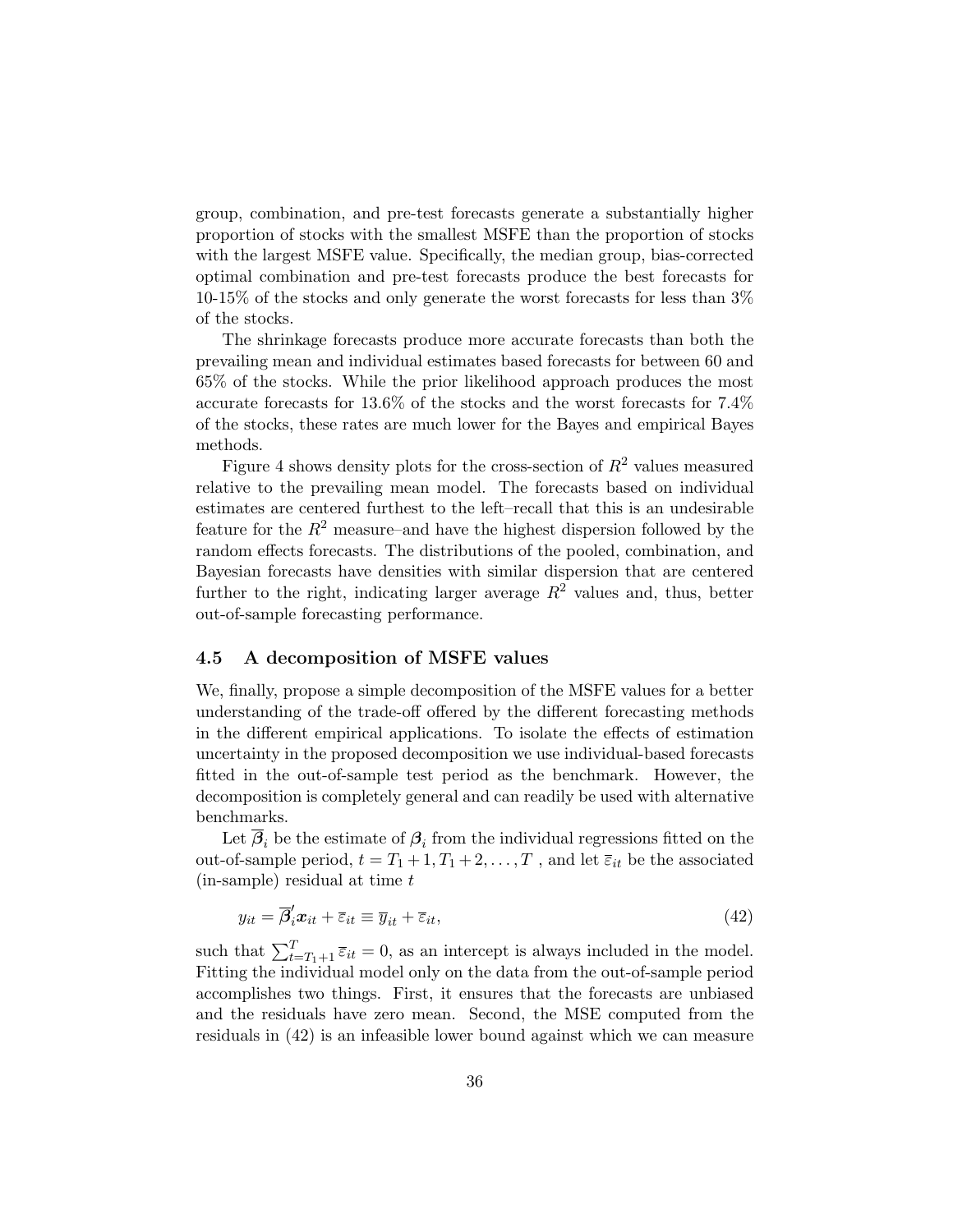Figure 4: Density of out-of-sample  $R^2$ : Stock market returns



Note: The graph shows density plots of the out-of-sample  $R^2$  for selected forecasts (pooled, random effects, bias-adjusted combination, and Bayesian). The density estimates use a normal kernel with bandwidth 0.5.

the MSFE performance of other forecasting methods; it is infeasible because the regression uses information from future observations to estimate  $\beta_i$ <sup>8</sup>

To compare the infeasible forecast in (42) to forecasts from the other methods, let  $\beta_{it}$  be the period-t (real-time) estimate of  $\beta_i$  from one of the methods under consideration, based on information up to time t, and  $\hat{\varepsilon}_{it}$  is the associated forecast error

$$
y_{it} = \widehat{\beta}'_{it} \mathbf{x}_{it} + \widehat{\varepsilon}_{it} \equiv \widehat{y}_{it} + \widehat{\varepsilon}_{it}, \quad t = T_1 + 1, T_1 + 2, \dots, T. \tag{43}
$$

Taking the difference between (42) and (43), we have

$$
\widehat{\varepsilon}_{it} = \overline{y}_{it} - \widehat{y}_{it} + \overline{\varepsilon}_{it} \equiv \Delta \widehat{y}_{it} + \overline{\varepsilon}_{it},
$$

where we defined  $\Delta \hat{y}_{it} = \overline{y}_{it} - \hat{y}_{it}$ . This yields the following decomposition:

$$
\frac{1}{T - T_1} \sum_{t = T_1 + 1}^{T} \hat{\varepsilon}_{it}^2 = \frac{1}{T - T_1} \sum_{t = T_1 + 1}^{T} \Delta \hat{y}_{it}^2 + \frac{1}{T - T_1} \sum_{t = T_1 + 1}^{T} \bar{\varepsilon}_{it}^2 \tag{44}
$$
\n
$$
+ \frac{2}{T - T_1} \sum_{t = T_1 + 1}^{T} \Delta \hat{y}_{it} \bar{\varepsilon}_{it}.
$$

<sup>8</sup>Note also that the sample estimate of the individual model's MSFE over the period  $t = T_1 + 1, T_1 + 2, \ldots, T$  is biased downwards relative to the population MSFE value.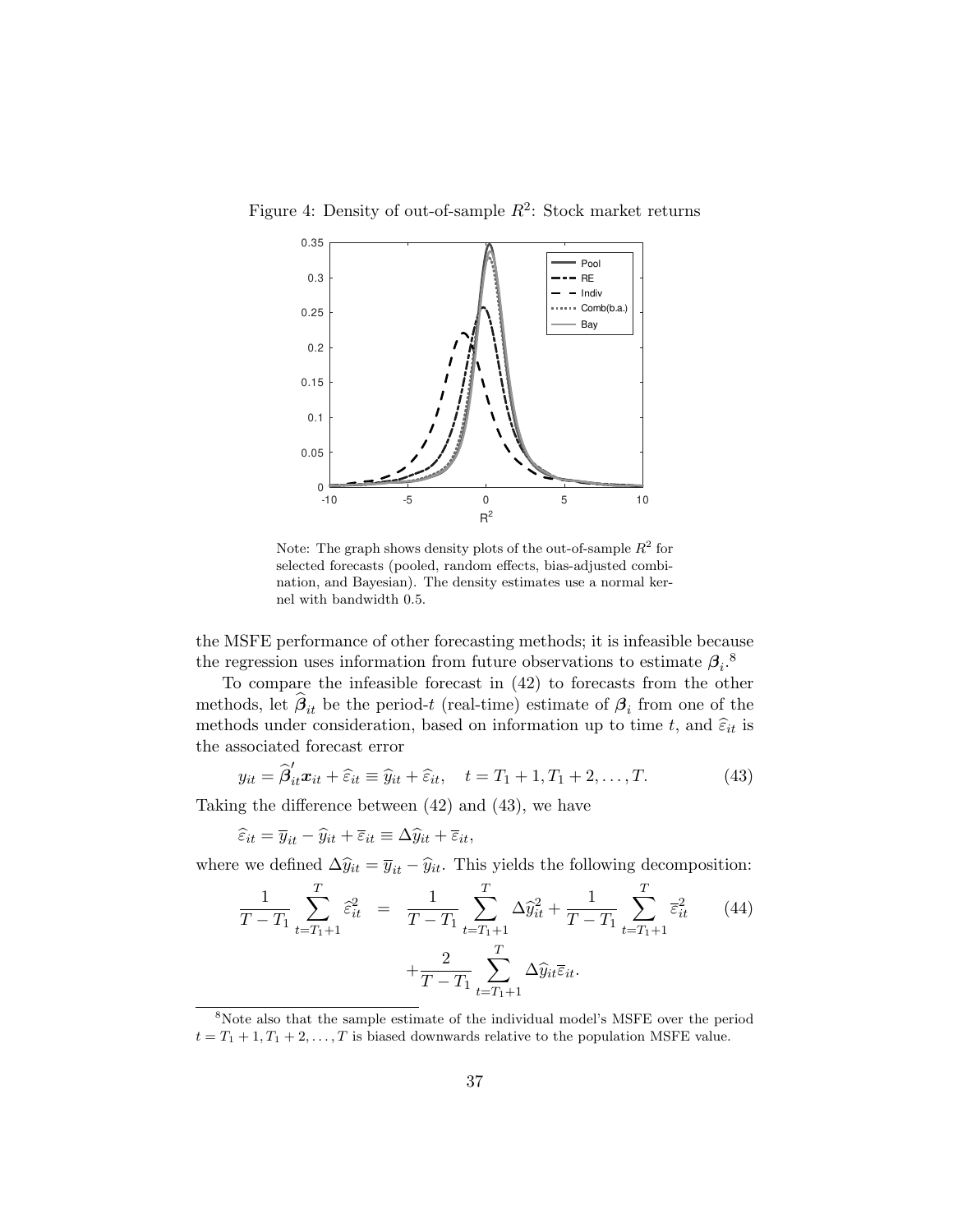Subtracting the MSFE of the benchmark model from both sides of (44), we have

$$
\frac{1}{T - T_1} \sum_{t = T_1 + 1}^{T} \hat{\varepsilon}_{it}^2 - \frac{1}{T - T_1} \sum_{t = T_1 + 1}^{T} \bar{\varepsilon}_{it}^2
$$
\n
$$
= \frac{1}{T - T_1} \sum_{t = T_1 + 1}^{T} \Delta \hat{y}_{it}^2 + \frac{2}{T - T_1} \sum_{t = T_1 + 1}^{T} \Delta \hat{y}_{it} \bar{\varepsilon}_{it}
$$
\n
$$
= \frac{1}{T - T_1} \sum_{t = T_1 + 1}^{T} \left( \Delta \hat{y}_{it} - \hat{\mu}_{\hat{y}_i} \right)^2 + \hat{\mu}_{\hat{y}_i}^2 + \frac{2}{T - T_1} \sum_{t = T_1 + 1}^{T} \Delta \hat{y}_{it} \bar{\varepsilon}_{it}, \tag{45}
$$

where  $\hat{\mu}_{\hat{y}_i} = (T - T_1)^{-1} \sum_{t=T_1+1}^{T} \Delta \hat{y}_{it}$ , is the estimated bias of  $\hat{y}_{it}$  relative<br>to that of  $\overline{y}_{it}$  in the test sample. By construction,  $\overline{y}_{it}$  has zero bias in the test sample so  $\hat{\mu}_{\hat{y}_i}$  is also equal to the test-sample bias of  $\hat{y}_i$ . Moreover,  $(T-T_1)^{-1} \sum_{t=T_1+1}^{T} (\Delta \hat{y}_{it} - \hat{\mu}_{\hat{y}_i})^2$  can loosely be interpreted as variance origination express inating from estimation error.

Estimates of the out-of-sample MSFE measured relative to the MSFE of the forecasts based on individual estimates (with parameters estimated on the out-of-sample period) can therefore be decomposed into the variance of the forecast differential (relative to the benchmark) plus the squared sample bias of the forecasting method plus two times the covariance between the forecast differential and the baseline model's forecast error.

Note that (45) will be positive because the  $\overline{y}_{it}$  forecasts are computed using a model whose parameters are optimized on the test sample  $t = T_1 +$  $1, T_1 + 2, \ldots, T$ . Across different forecasting methods, the relative size of the variance component depends on whether estimation uncertainty (which, for example, is  $O_p(N^{-1})$  under pooling) outweighs parameter heterogeneity or if the opposite holds.

Table 6 shows the outcome of this decomposition for our three empirical applications in the form of median (across units) values of the three components of  $(45)$ . The layout of this table is similar to that of the earlier tables, except that the top row (individual) now decomposes the MSFE performance of the individual based forecasts with recursively estimated parameters relative to the individual based forecasts whose parameters are estimated on the test sample and so, by construction, produce smaller MSFE values.

Starting with the house price application (lower left quadrant), forecasts based on individual estimates and pre-tests generate by far the highest me-

<sup>&</sup>lt;sup>9</sup>Because medians are computed separately for each of the three components, the reported values cannot be added up to get the total MSFE ratio of the median unit.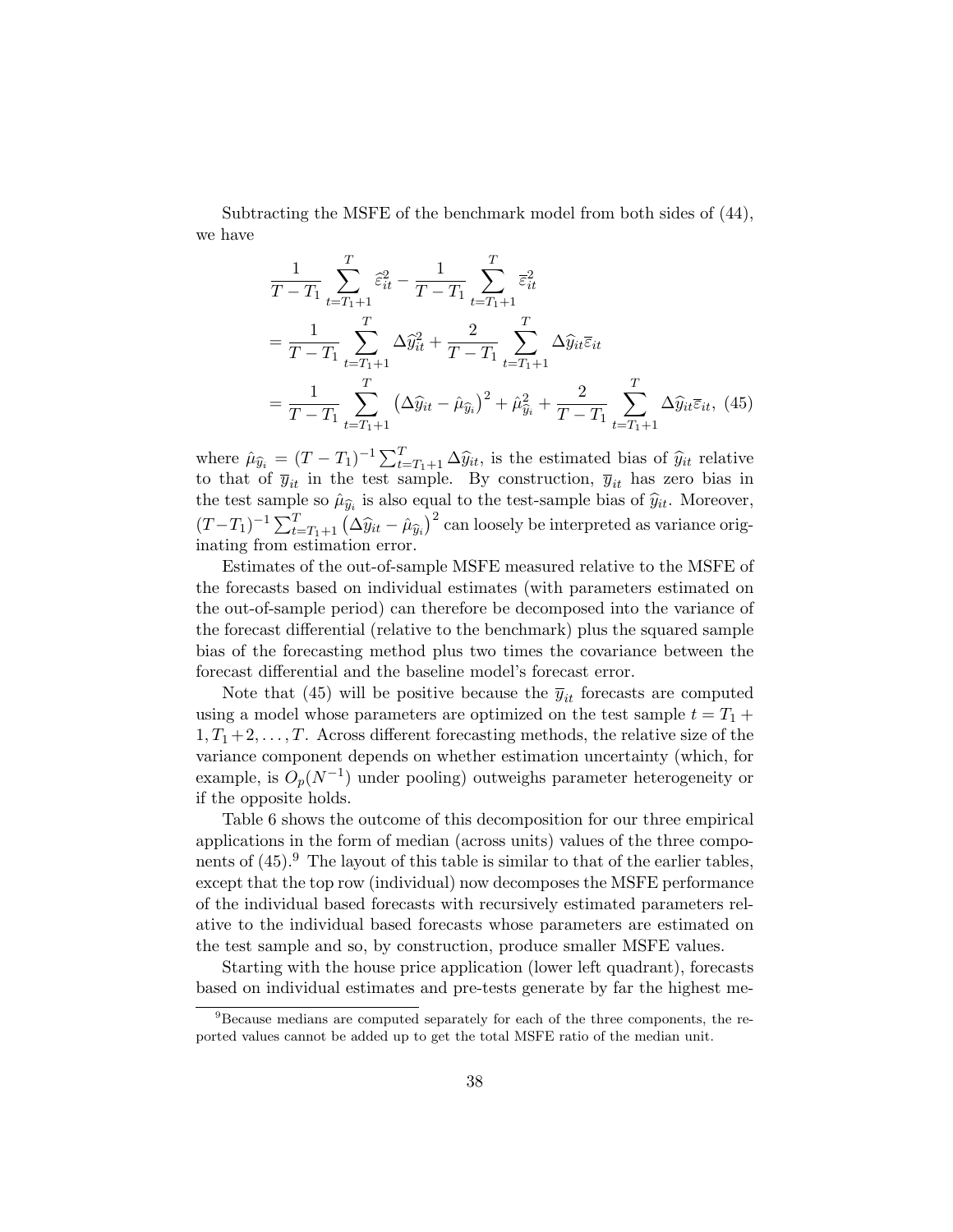| Application                   | $\overline{\text{CPI}}$ data |                  |                           |                         |          |                |              |          |                           |  |
|-------------------------------|------------------------------|------------------|---------------------------|-------------------------|----------|----------------|--------------|----------|---------------------------|--|
|                               | AR                           |                  |                           | $AR-PC$                 |          |                | $AR-X$       |          |                           |  |
|                               | Var                          | 2Cov             | $\mathrm{E}^2$            | Var                     | 2Cov     | $\mathrm{E}^2$ | Var          | 2Cov     | $\mathrm{E}^2$            |  |
| Individual                    | 0.283                        | $-0.137$         | 0.000                     | 0.285                   | $-0.083$ | 0.001          | 0.417        | $-0.080$ | 0.002                     |  |
| Pooled                        | 0.306                        | $-0.122$         | 0.016                     | 0.280                   | $-0.077$ | 0.015          | 0.392        | $-0.057$ | 0.019                     |  |
| RE                            | 0.268                        | $-0.068$         | 0.202                     | 0.274                   | $-0.053$ | 0.193          | 0.500        | $-0.036$ | 0.175                     |  |
| Median group                  | 0.235                        | $-0.148$         | 0.048                     | 0.220                   | $-0.106$ | 0.046          | 0.252        | $-0.096$ | 0.044                     |  |
| Optimal combination           |                              |                  |                           |                         |          |                |              |          |                           |  |
| Naive $(\hat{\Omega}_n)$      | 0.208                        | $-0.158$         | 0.001                     | 0.210                   | $-0.105$ | 0.001          | 0.283        | $-0.097$ | 0.002                     |  |
| Bias adj. $(\Omega_n)$        | 0.220                        | $-0.143$         | $0.002\,$                 | 0.218                   | $-0.109$ | 0.002          | 0.319        | $-0.106$ | 0.003                     |  |
| Pre-test                      |                              |                  |                           |                         |          |                |              |          |                           |  |
| PF                            | 0.282                        | $-0.122$         | 0.001                     | 0.279                   | $-0.080$ | 0.001          | 0.386        | $-0.079$ | 0.002                     |  |
| Shrinkage                     |                              |                  |                           |                         |          |                |              |          |                           |  |
| Prior lik                     | 0.203                        | $-0.103$         | 0.002                     | 0.194                   | $-0.065$ | 0.003          | 0.267        | $-0.074$ | 0.005                     |  |
| <b>Bayes</b>                  | 0.186                        | $-0.121$         | 0.003                     | 0.182                   | $-0.072$ | 0.003          | 0.241        | $-0.080$ | 0.005                     |  |
| Emp Bayes                     | 0.184                        | $-0.094$         | 0.003                     | 0.192                   | $-0.058$ | 0.004          | 0.243        | $-0.080$ | 0.005                     |  |
| Application                   |                              | House price data |                           |                         |          |                | Stock prices |          |                           |  |
|                               | SAR                          |                  |                           | SARX                    |          |                |              |          |                           |  |
|                               | Var                          | 2Cov             | $\overline{\mathrm{E}^2}$ | $\overline{\text{Var}}$ | 2Cov     | $\mathrm{E}^2$ | Var          | 2Cov     | $\overline{\mathrm{E}^2}$ |  |
| Individual                    | 0.274                        | 0.083            | 0.008                     | 0.579                   | 0.074    | 0.018          | 0.933        | 2.018    | 0.130                     |  |
| Pooled                        | 0.241                        | 0.003            | 0.002                     | 0.577                   | $-0.022$ | 0.011          | 0.429        | 0.171    | 0.332                     |  |
| RE                            | 0.201                        | 0.009            | 0.001                     | 0.506                   | $-0.001$ | 0.002          | 0.450        | 0.246    | 0.947                     |  |
| Median group                  | 0.182                        | 0.007            | 0.006                     | 0.437                   | $-0.032$ | 0.006          | 0.425        | 0.142    | 0.356                     |  |
| Optimal combination           |                              |                  |                           |                         |          |                |              |          |                           |  |
| Naive $(\hat{\Omega}_{\eta})$ | 0.239                        | 0.057            | 0.006                     | 0.522                   | 0.047    | 0.013          | 0.449        | 1.005    | 0.157                     |  |
| Bias adj. $(\Omega_n)$        | 0.236                        | $\,0.042\,$      | $\,0.005\,$               | 0.514                   | 0.034    | 0.011          | 0.467        | 0.260    | 0.279                     |  |
| Pre-test                      |                              |                  |                           |                         |          |                |              |          |                           |  |
| PF                            | $0.292\,$                    | $0.027\,$        | $0.005\,$                 | 0.630                   | $-0.059$ | 0.013          | 0.429        | 0.171    | 0.332                     |  |
| Shrinkage                     |                              |                  |                           |                         |          |                |              |          |                           |  |
| Prior lik                     | 0.185                        | 0.045            | 0.006                     | 0.513                   | 0.001    | 0.015          | 0.437        | 0.159    | 0.348                     |  |
| <b>Bayes</b>                  | 0.195                        | 0.019            | 0.004                     | 0.475                   | 0.004    | 0.008          | 0.426        | 0.151    | 0.340                     |  |
| Emp Bayes                     | 0.191                        | 0.019            | $\,0.005\,$               | 0.462                   | 0.014    | 0.007          | 0.426        | 0.151    | 0.340                     |  |

Table 6: Decompositions of the forecasts

Note: The table reports the variance, twice the covariance, and squared expectated bias given in (45) estimated in the respective forecast samples. The results for the CPI and stock market data are scaled up by  $10^5$  and  $10^4$  for readability.

dian variance component, while the median group estimator, optimal combination and shrinkage forecasts are at the opposite end of the spectrum, producing far lower variance terms.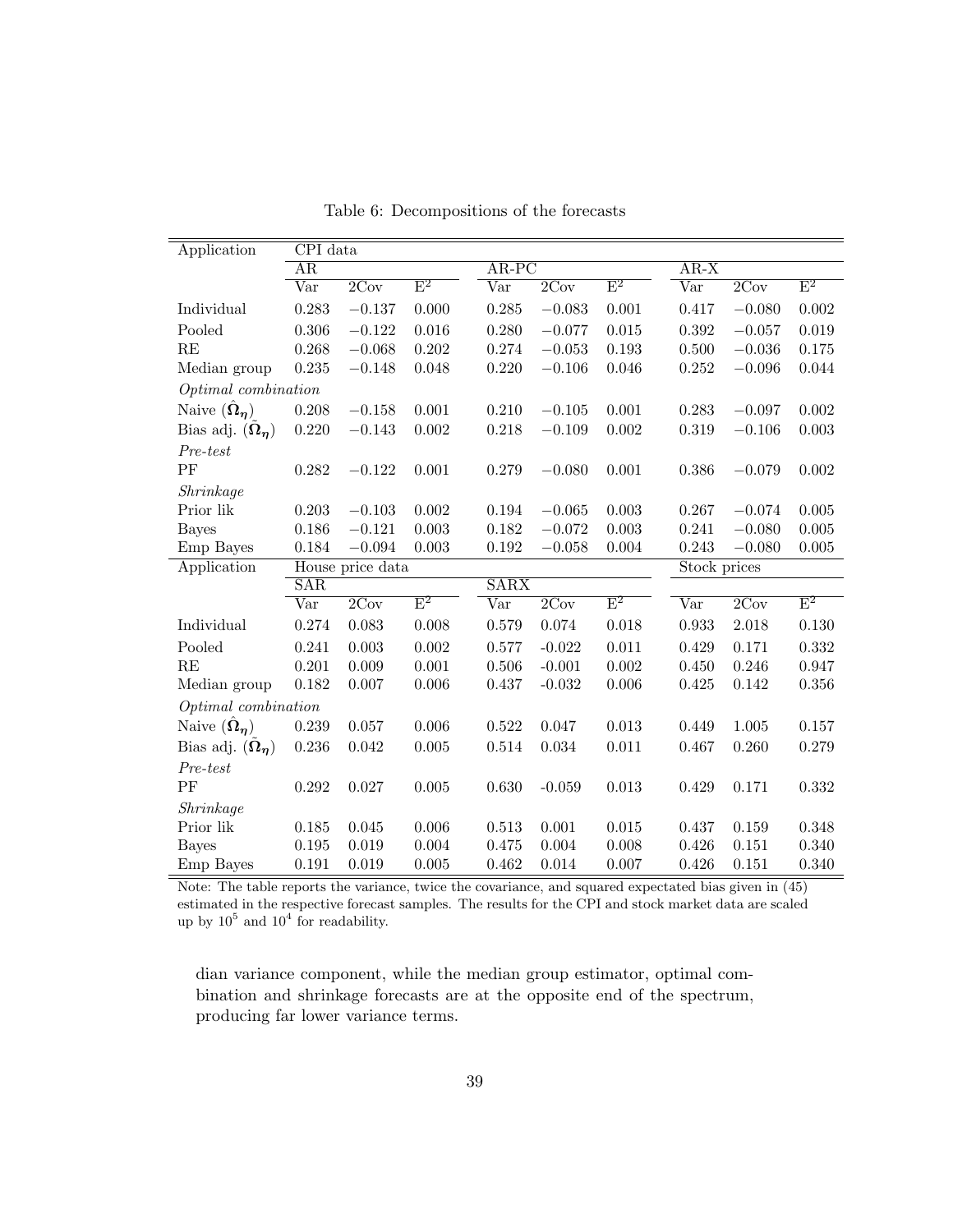The individual estimation method also produces a far higher positive covariance term than the other approaches. Among the remaining methods, the forecast combinations generate quite high covariances, while the pooled, random effect, median group and Bayesian shrinkage approaches produce very low covariance values. Finally, the squared bias term is small for all approaches in this application.

These results show that the individual based forecast estimation scheme performs relatively poorly in the housing application due to the twin effects of estimation errors that have high variance and are strongly correlated with the forecast errors. Conversely, the median group estimator, combinations, and shrinkage approaches produce relatively accurate forecasts as a result of their small variance and covariance terms.

Turning to the CPI inflation forecasts (top panel), the variance component is notably smaller for the median group, combination and shrinkage methods compared to especially the individual, pooled and pre-test methods. The optimal combinations, along with the median group estimator, also tend to have slightly larger negative covariance terms which helps to reduce their MSFE values.

The random effects approach achieves a substantially smaller reduction in MSFE performance from the covariance term than the other methods. Moreover, the random effects forecasts stand out as being highly biased, which helps explain their very poor performance for the CPI application.

Conversely, the good CPI forecasting performance of the median group, combination and shrinkage approaches reflects both their small variance and larger negative covariance components.

Finally, in the stock price application, the variance and covariance components for the individual based forecasting method are both very large – twice as large as those of the second-highest method. While the individual estimation method generates a much smaller squared bias than the other approaches, this term is generally quite small and so gets dominated by the larger variance and covariance terms. The exception to this pattern is the random effects forecasts whose very large bias explains their poor performance for stock returns.

The median group, pooling, bias-corrected combination and shrinkage approaches all perform quite well in this application because they manage to keep all three MSFE components relatively small.

These results suggest that the accuracy of different panel forecasting methods generally hinges on how high the variance of their estimation errors is and how strongly they correlate with forecast errors. The only method for which the squared bias term seems to matter a great deal is the random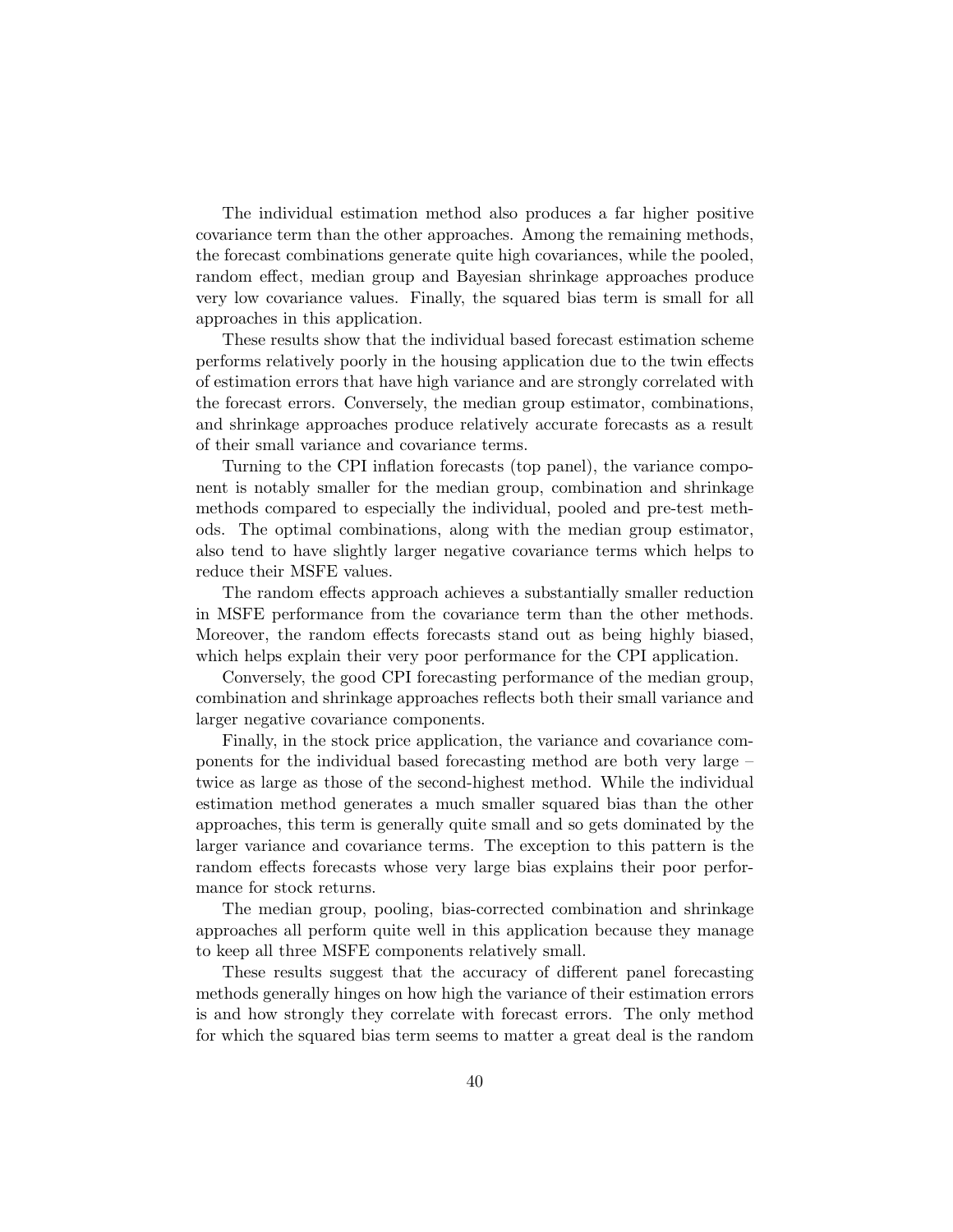effects estimator which in some settings produces strongly biased forecasts.

## 5 Conclusion

We provide a comprehensive examination of the out-of-sample predictive accuracy of a large set of novel and existing panel forecasting methods, including individual estimation, pooled estimation, random effects, median group, optimal combination, pre-test, and (Bayesian) shrinkage. Our analysis characterizes analytically the determinants of squared error performance as it relates to (squared) bias and estimation error variance components. We show how parameter heterogeneity, predictive power, and sample sizes regulate the bias-variance trade-off that determines predictive accuracy. To illustrate these theoretical points, we consider three empirical applications to house prices, CPI inflation, and stock market returns.

Our main findings can be summarized in three points. First, we generally find that a number of panel approaches perform systematically better than forecasts based on individual estimates. Our empirical applications to three very different data sets demonstrate sizeable gains from exploiting panel information to obtain forecasts that are more accurate both on average, across units, and also for the majority of individual units.

Second, our analytical results and Monte Carlo simulations show that one should not expect a single forecasting approach to be uniformly dominant across applications that differ in terms of the cross-sectional and time-series dimensions, strength of predictive power, and, most importantly, degree of heterogeneity in intercept and slope coefficients.

This point is demonstrated by our empirical analysis. Forecasts based on pooled estimates are notably better than forecasts based on individual estimates in the house price application, while conversely forecasts based on individual estimates perform much better in the CPI inflation application. For both panels, we find that the combined forecasts and (Bayesian) shrinkage forecasts are more precise than forecasts based on pooled or individual estimates, sometimes by a substantial margin. A novel pre-test method that chooses between pooled and individual estimation generally produces forecasts that are more precise than either of the underlying forecasting methods.

For the application to stock market returns where forecasts based on pooled estimation is very hard to beat, the pre-test nearly always correctly chooses pooling. Moreover, median group, bias adjusted combination, and shrinkage forecasts also deliver relatively accurate forecasts. These methods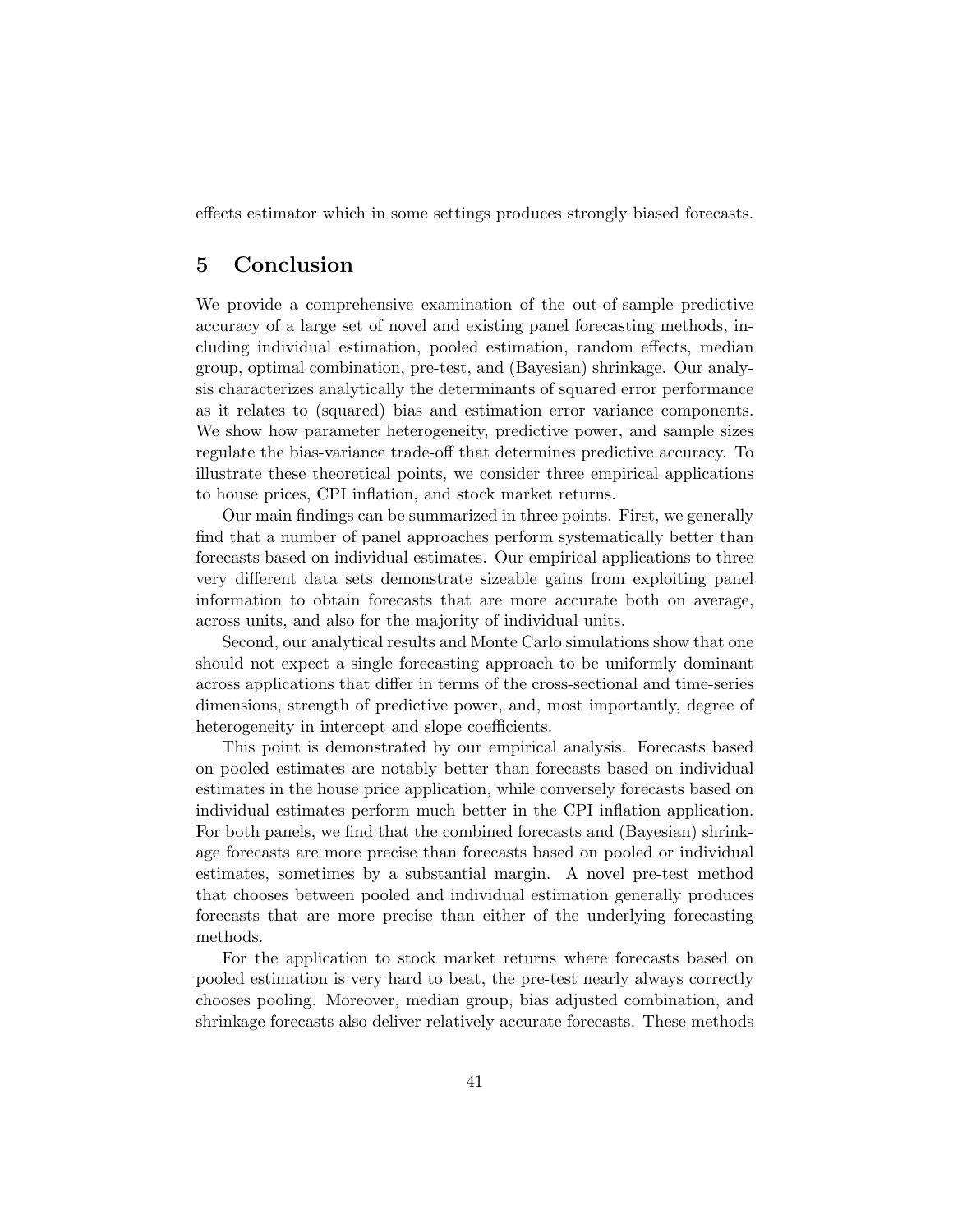all beat prevailing mean and forecasts based on individual estimates for the majority of stocks.

Third, while it is not possible to pinpoint a single universally dominant approach to panel forecasting, the methods clearly differ in terms of their risk profiles, particularly their ability to reduce the probability of generating very poor forecasts for individual units in a cross-section. While the individual, pooled, random effect, and median group estimation methods perform very poorly in at least one of our empirical applications, forecast combination and Bayesian shrinkage methods typically have a very small chance of being the worst method for individual units, while at the same time retaining some probability of being the best method.

In a nutshell, our simulations and empirical applications suggest that forecast combinations and shrinkage methods offer insurance against poor performance. Forecast combinations, in particular, perform well across the board, while the performance of shrinkage methods tends to vary a bit more across applications. Compared to the alternative forecasting methods we consider, this better "risk-return" trade-off makes the combination and shrinkage methods attractive in forecast applications with panel data.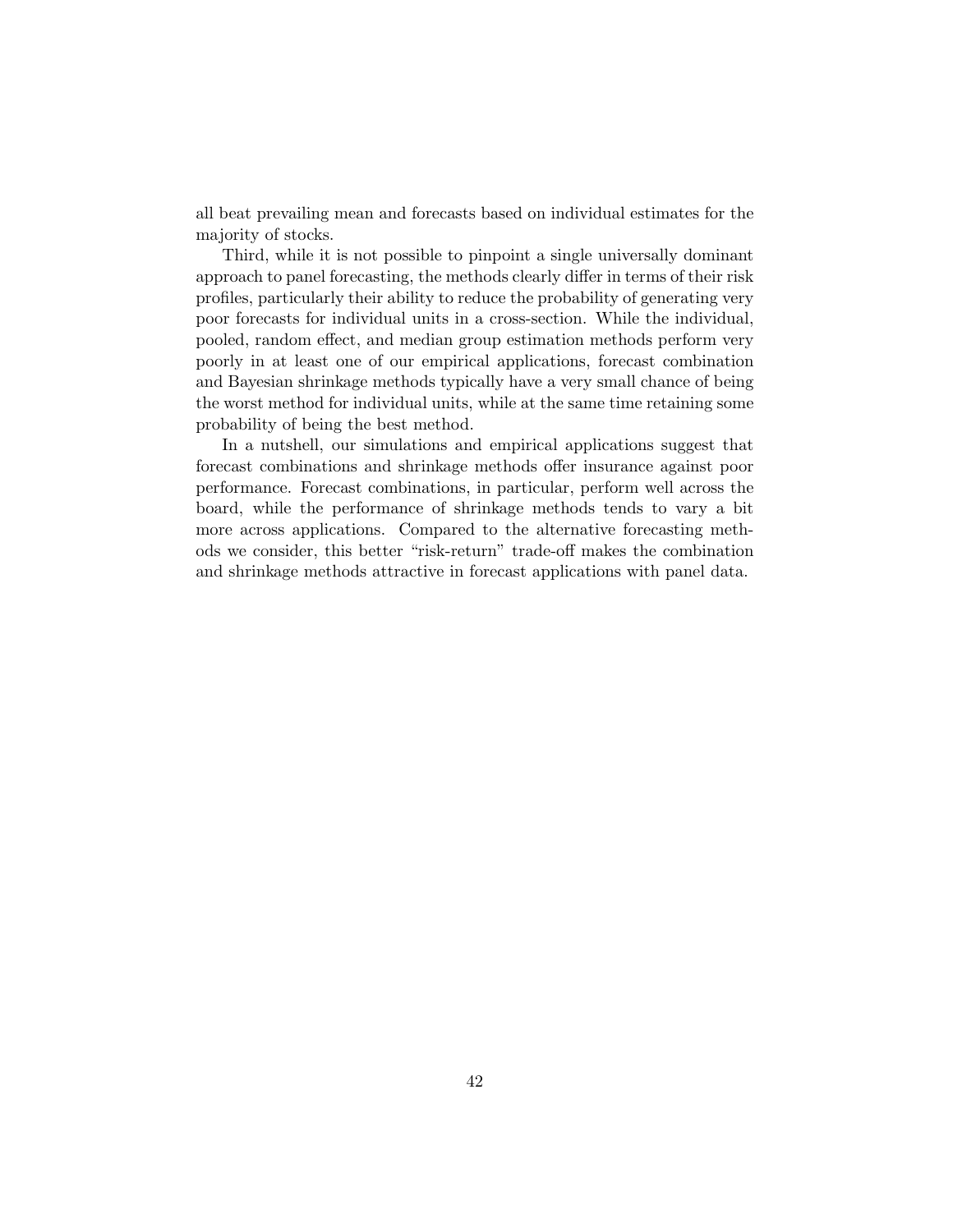### References

- Baltagi, B.H. (2008) "Forecasting with panel data" Journal of Forecasting 27, 153–173.
- Baltagi, B.H. (2013) "Panel data forecasting" Ch. 18 in Elliott, G. and A. Timmermann, Handbook of Economic Forecasting, volume 2B. North Holland: Elsevier.
- Boot, T., and A. Pick (2020) "Does modeling a structural break improve forecast accuracy?" Journal of Econometrics 215, 35–59.
- Brückner, H., and B. Siliverstovs (2006) "On the estimation and forecasting of international migration: how relevant is heterogeneity across countries" Empirical Economics 31, 735–754.
- Campbell, J.Y. and S.B. Thompson (2008) "Predicting Excess Stock Returns out of Sample: Can Anything Beat the Historical Average?" Review of Financial Studies 21, 1509–1531.
- Goldberger, A.S. (1962) "Best linear unbiased prediction in the generalized linear regression model" Journal of the American Statistical Association 57, 369–375.
- Goyal, A., and I. Welch (2008) "A comprehensive look at the empirical performance of equity premium prediction" Review of Financial Studies 21, 1455–1508.
- Gu, S., B. Kelly, and D. Xiu (2020) "Empirical Asset Pricing via Machine Learning" Review of Financial Studies 33, 2223–2273.
- Hsiao, C. (2022) Analysis of Panel Data, 4th ed., Cambridge University Press (forthcoming).
- Lee, L.-F., and W.E. Griffiths (1979) "The prior likelihood and best linear unbiased prediction in stochastic coefficient linear models" Center for Economic Research, University of Minnesota, Discussion paper 79–107.
- Liu, L., H.R. Moon, and F. Schorfheide (2020) "Forecasting with dynamic panel data models" Econometrica 88, 171–201.
- Maddala, G.S., R.P. Trost, H. Li, F. Joutz (1997) "Estimation of shortrun and long-run elasticities of energy demand from panel data using shrinkage priors" Journal of Business  $\mathcal B$  Economic Statistics 15, 90– 100.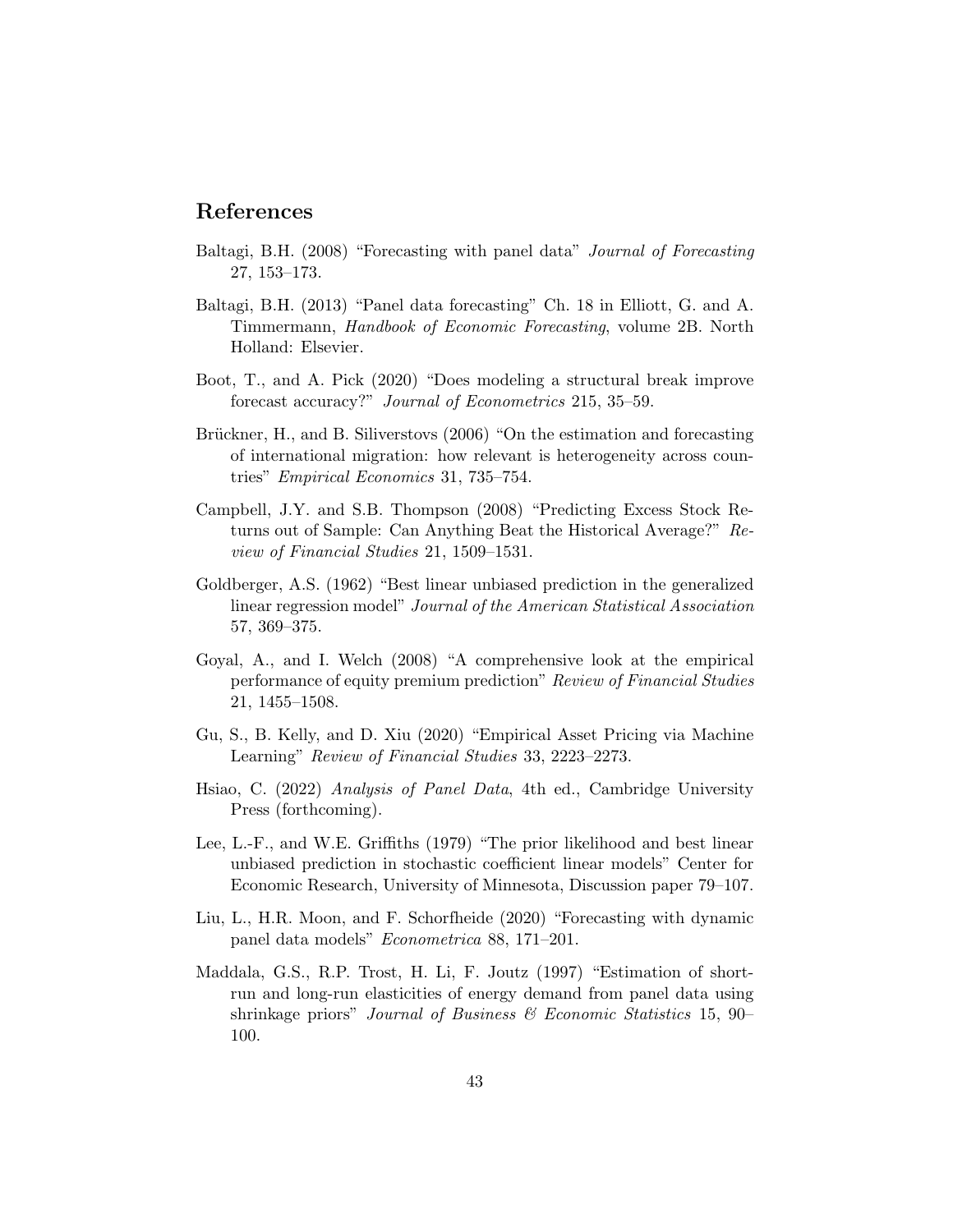- Pesaran, H.M. (2015) Time Series and Panel Data Econometrics, Oxford University Press.
- Pesaran, M.H., and T. Yamagata (2008) "Testing slope homogeneity in large panels" Journal of Econometrics 142, 50–93.
- Swamy, P.A.V.B. (1970) "Efficient inference in a random coefficient regression model" Econometrica 38, 311–323.
- Rapach, D., J.K. Strauss, and G. Zhou (2010) "Out-of-Sample Equity Premium Prediction: Combination Forecasts and Links to the Real Economy" Review of Financial Studies 23, 821–862.
- Timmermann, A. (2006) "Forecast combinations" Ch. 4 in G. Elliott, C. W. J. Granger and A. Timmermann (Eds.) Handbook of Economic Forecasting, volume. 1, North Holland: Elsevier.
- Trapani, L. and G. Urga (2009) "Optimal forecasting with heterogeneous panels: A Monte Carlo Study" International Journal of Forecasting 25, 567–586.
- Wang, W., X. Zhang, and R. Paap (2019) "To pool of not to pool: What is a good strategy for parameter estimation and forecasting in panels" Journal of Applied Econometrics 34, 724–745.
- Welch, I. and A. Goyal (2008) "A Comprehensive Look at The Empirical Performance of Equity Premium Prediction" Review of Financial Studies 21, 1455–1508.
- Yang, Cynthia F. (2021) "Common Factors and Spatial Dependence: An Application to US House Prices" Econometric Reviews 40, 14–50.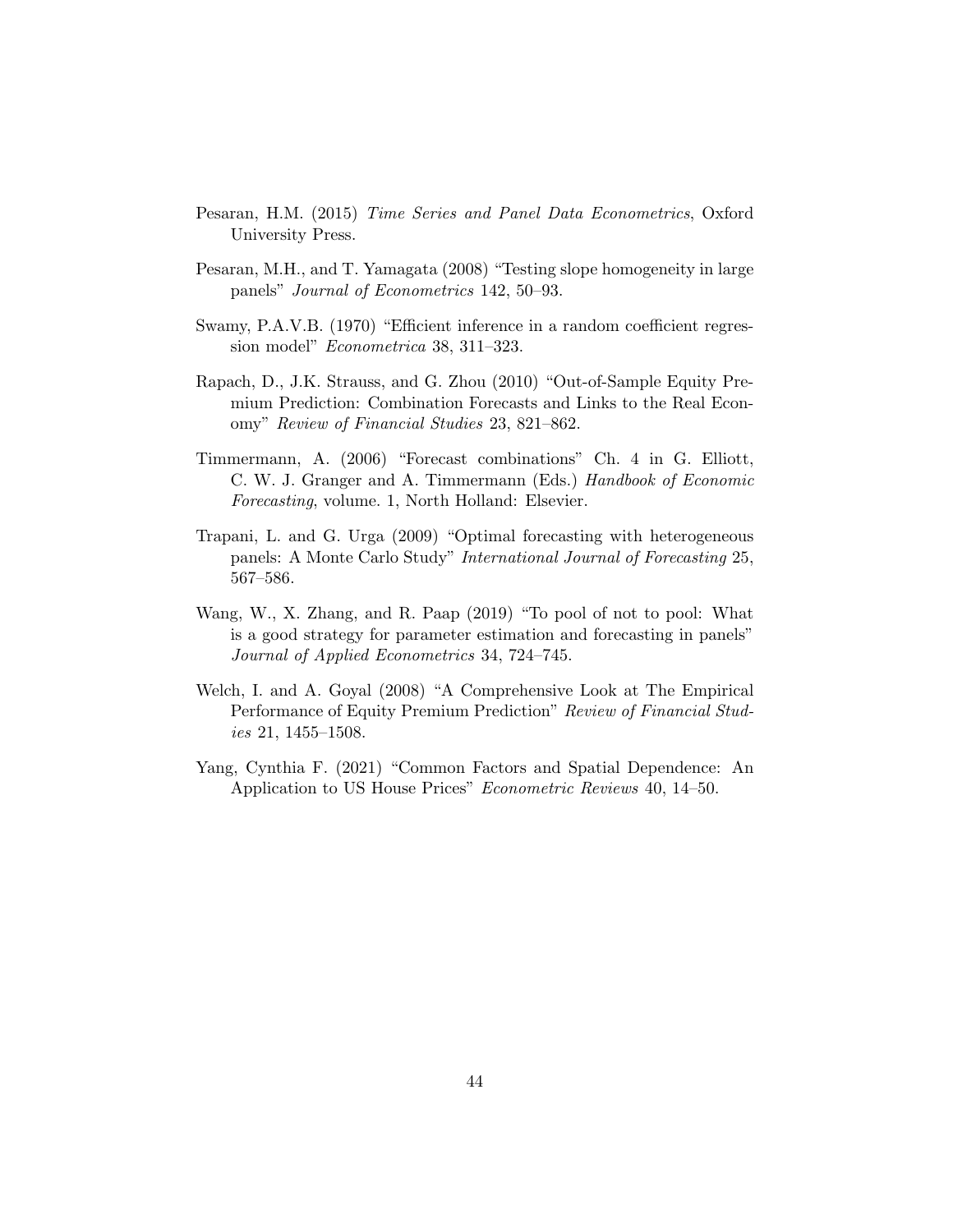# Appendix A Mathematical derivations

Note that for simplicity we drop the fact that we condition on  $X$  and  $x_{i,T+1}$ from the notation. However, all mathematical expectations derived are conditional, which is justified given Assumptions 1–6.

#### A.1 MSFE values for pooled and individual estimation

Using  $(3)$ , under  $(1)$  we have

$$
\hat{\boldsymbol{\beta}}_i - \boldsymbol{\beta}_i = \left(\boldsymbol{X}_i'\boldsymbol{X}_i\right)^{-1}\boldsymbol{X}_i'\boldsymbol{\varepsilon}_i,
$$

and the first result in Proposition 1 follows since under Assumptions 1-3  $E(\boldsymbol{\varepsilon}_i) = \mathbf{0}$ , and  $Var(\boldsymbol{X}_i' \boldsymbol{\varepsilon}_i) = \sigma_i^2(\boldsymbol{X}_i' \boldsymbol{X}_i)$ .

To prove the second part of Proposition 1, using (5) we note that

$$
\tilde{\boldsymbol{\beta}} - \boldsymbol{\beta}_i = \boldsymbol{b}_{i,NT} + \boldsymbol{\xi}_{NT},\tag{46}
$$

where

$$
\boldsymbol{b}_{i,NT} = N^{-1} \sum_{j=1}^{N} \boldsymbol{S}_{j,NT} \ \boldsymbol{\eta}_j - \boldsymbol{\eta}_i, \text{ and } \boldsymbol{\xi}_{NT} = (\boldsymbol{X}'\boldsymbol{X})^{-1} \sum_{j=1}^{N} \boldsymbol{X}'_j \boldsymbol{\varepsilon}_j, \tag{47}
$$

and

$$
\boldsymbol{S}_{j,NT} = \left(\frac{\boldsymbol{X}'\boldsymbol{X}}{NT}\right)^{-1}\left(\frac{\boldsymbol{X}'_j\boldsymbol{X}_j}{T}\right)
$$

By Assumption 5,  $\varepsilon_i$  and  $\eta_j$  are distributed independently for all i and j, so

.

$$
\text{Var}(\tilde{y}_{i,T+1}) = \sigma_i^2 + \boldsymbol{x}'_{i,T+1} \left[ \text{Var}(\boldsymbol{b}_{i,NT}) + \text{Var}(\boldsymbol{\xi}_{NT}) \right] \boldsymbol{x}_{i,T+1}. \tag{48}
$$

Also, under Assumption 4 and 5,  $E(\mathbf{b}_{i,NT}) = \mathbf{0}$ , and  $Var(\mathbf{b}_{i,NT}) = E(\mathbf{b}_{i,NT} \mathbf{b}'_{i,NT})$ and we have

$$
\text{Var}(\boldsymbol{b}_{i,NT}) = \mathbf{E}\left[\left(N^{-1}\sum_{j=1}^N \boldsymbol{S}_{j,NT}\boldsymbol{\eta}_j - \boldsymbol{\eta}_i\right)\left(N^{-1}\sum_{l=1}^N \boldsymbol{S}_{l,NT}\boldsymbol{\eta}_l - \boldsymbol{\eta}_i\right)'\right].
$$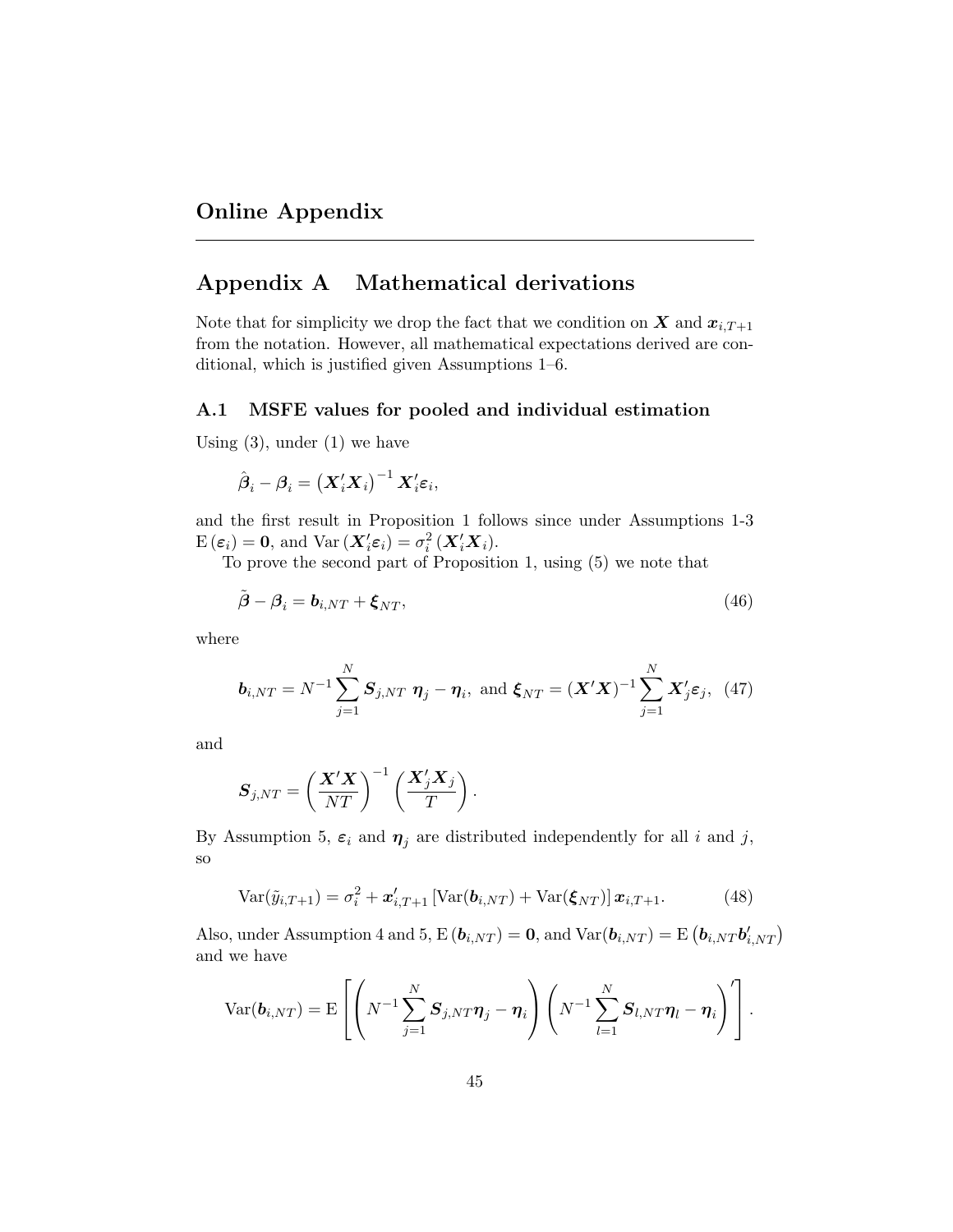Since, conditional on  $\boldsymbol{X},$   $\boldsymbol{S}_{j,NT}$  is given,

$$
\begin{array}{lcl} \text{Var}(\bm{b}_{i,NT}) & = & \text{E}\left(\bm{\eta}_i\bm{\eta}_i'\right) + N^{-2}\sum_{j=1}^N\sum_{j'=1}^N \bm{S}_{j,NT} \text{E}\left(\bm{\eta}_j\bm{\eta}_{j'}'\right)\bm{S}_{j',NT}' \\ & & \qquad \qquad - N^{-1}\sum_{j=1}^N \bm{S}_{j,NT} \text{E}\left(\bm{\eta}_j'\bm{\eta}_i\right) - N^{-1}\sum_{j=1}^N \text{E}\left(\bm{\eta}_i\bm{\eta}_j'\right)\bm{S}_{j,NT}. \end{array}
$$

Let  $\mathrm{E}\left(\bm{\eta}_{i}\bm{\eta}_{j}^{\prime}\right)\,=\,\bm{\Omega}_{ij},$  and note that  $\mathrm{E}\left(\bm{\eta}_{i}\bm{\eta}_{i}^{\prime}\right)\,=\,\bm{\Omega}_{\eta},\,\,\,\bm{\Omega}_{ij}^{\prime}\,=\,\bm{\Omega}_{ji},$  and  $\| \mathbf{\Omega}_{ij} \| = \| \mathbf{\Omega}_{ji} \|$ . Then

$$
\begin{array}{lcl} \mathrm{Var}(\boldsymbol{b}_{i,NT}) & = & \boldsymbol{\Omega}_{\eta} + N^{-2} \sum_{j=1}^N \sum_{j'=1}^N \boldsymbol{S}_{j,NT} \; \boldsymbol{\Omega}_{jj'} \boldsymbol{S}_{j',NT}' \\ & & \\ & & - N^{-1} \sum_{j=1}^N \boldsymbol{S}_{j,NT} \boldsymbol{\Omega}_{ji} - N^{-1} \sum_{j=1}^N \boldsymbol{\Omega}_{ij} \boldsymbol{S}_{j,NT}, \end{array}
$$

which can be written more compactly as

$$
Var(\boldsymbol{b}_{i,NT}) = \boldsymbol{\Omega}_{\eta} + N^{-1} \left( \boldsymbol{A}_{NT} + \boldsymbol{B}_{NT} + \boldsymbol{B}_{NT}' \right), \qquad (49)
$$

where

$$
\|\mathbf{A}_{NT}\| = \left\| N^{-1} \sum_{j=1}^N \sum_{j'=1}^N \mathbf{S}_{j,NT} \, \mathbf{\Omega}_{jj'} \mathbf{S}'_{j',NT} \right\|
$$
  
\n
$$
\leq N^{-1} \sum_{j=1}^N \sum_{j'=1}^N \|\mathbf{S}_{j,NT}\| \|\mathbf{S}_{j',NT}\| \|\mathbf{\Omega}_{jj'}\|
$$
  
\n
$$
\leq \left( \sup_j \|\mathbf{S}_{j,NT}\| \right) \left( \sup_{j'} \|\mathbf{S}_{j',NT}\| \right) \left( N^{-1} \sum_{j=1}^N \sum_{j'=1}^N \|\mathbf{\Omega}_{jj'}\| \right)
$$
  
\n
$$
\leq \left( \sup_j \|\mathbf{S}_{j,NT}\| \right)^2 \sup_j \left( \sum_{j'=1}^N \|\mathbf{\Omega}_{jj'}\| \right).
$$

Further,

$$
\sup_{j} \|S_{j,NT}\| \le \left\| \left(\frac{\mathbf{X}'\mathbf{X}}{NT}\right)^{-1} \right\| \sup_{j} \left\| \frac{\mathbf{X}'_{j}\mathbf{X}_{j}}{T} \right\|,
$$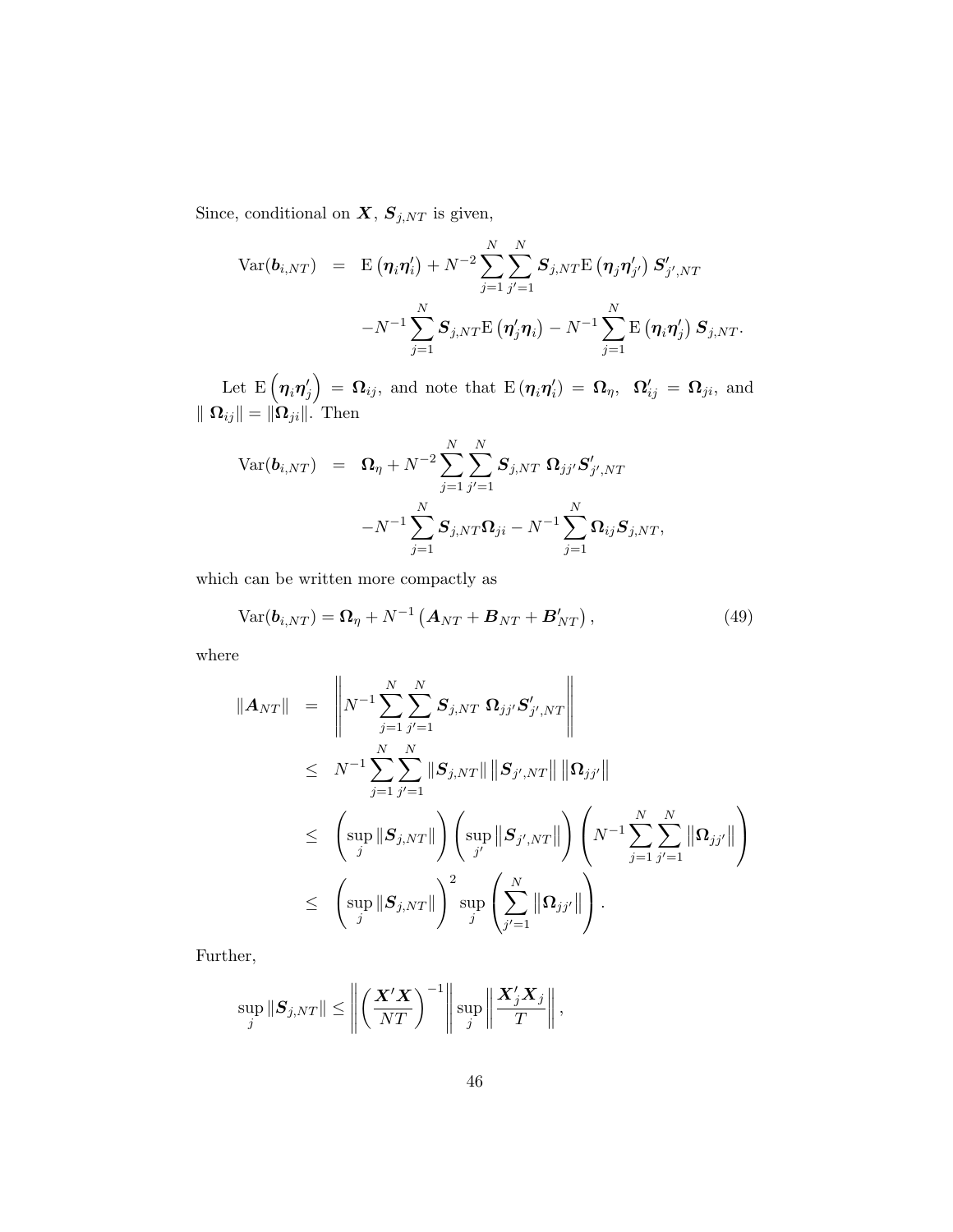and, under Assumptions 3 and 6,

$$
\left\| \left( \frac{\mathbf{X}'\mathbf{X}}{NT} \right)^{-1} \right\| = O_p(1), \quad \sup_j \left\| \frac{\mathbf{X}'_j\mathbf{X}_j}{T} \right\| = O_p(1), \quad \sup_j \left( \sum_{j'=1}^N \left\| \mathbf{\Omega}_{jj'} \right\| \right) < C.
$$

Hence,  $||A_{NT}|| = O_p(1)$ . Similarly,

$$
\begin{array}{rcl} \left\|\boldsymbol{B}_{NT} + \boldsymbol{B}_{NT}'\right\| & < & 2\left\|\boldsymbol{B}_{NT}\right\| \leq 2\sum_{j=1}^{N}\left\|\boldsymbol{S}_{j,NT}\boldsymbol{\Omega}_{ji}\right\| \\ & < & 2\sup_{j}\left\|\boldsymbol{S}_{j,NT}\right\|\sup_{i}\left(\sum_{j=1}^{N}\left\|\boldsymbol{\Omega}_{ji}\right\|\right), \end{array}
$$

and we also have  $\|\mathbf{B}_{NT} + \mathbf{B}_{NT}'\| = O_p(1)$ . Using these results in (49) yields

$$
Var(\boldsymbol{b}_{i,NT}) = \boldsymbol{\Omega}_{\eta} + O_p\left(\frac{1}{N}\right). \tag{50}
$$

Finally, under Assumptions 1–3,  $E(\xi_{NT}) = 0$ , and  $E(\epsilon_j \epsilon'_{j'}) = 0$  for  $j \neq j'$  and  $E\left(\varepsilon_j \varepsilon'_j\right) = \sigma_j^2 < \infty$ , and we have

$$
\begin{split} \text{Var}(\boldsymbol{\xi}_{NT}) &= \left(\frac{\boldsymbol{X}'\boldsymbol{X}}{NT}\right)^{-1} \frac{1}{N^2} \sum_{j=1}^N \sum_{j'=1}^N \frac{\boldsymbol{X}'_j \mathrm{E}\left(\boldsymbol{\varepsilon}_j \boldsymbol{\varepsilon}'_{j'}\right) \boldsymbol{X}_{j'}}{T^2} \left(\frac{\boldsymbol{X}'\boldsymbol{X}}{NT}\right)^{-1} \\ &= \frac{1}{N} \left(\frac{\boldsymbol{X}'\boldsymbol{X}}{NT}\right)^{-1} \left(\frac{1}{N} \sum_{j=1}^N \sigma_j^2 \frac{\boldsymbol{X}'_j \boldsymbol{X}_j}{T}\right) \left(\frac{\boldsymbol{X}'\boldsymbol{X}}{NT}\right)^{-1} = O_p\left(\frac{1}{N}\right). \end{split} \tag{51}
$$

The result in the second part of Proposition 1 now follows by using (50) and (51) in (48).

#### A.2 Combination weights

Consider  $\omega_i^*$  given by (13) which we reproduce here for convenience:

$$
\omega_i^* = \frac{\text{Var}(\tilde{e}_{i,T+1}) - \text{Cov}(\hat{e}_{i,T+1}, \tilde{e}_{i,T+1})}{\text{Var}(\hat{e}_{i,T+1}) + \text{Var}(\tilde{e}_{i,T+1}) - 2\text{Cov}(\hat{e}_{i,T+1}, \tilde{e}_{i,T+1})}.
$$
(52)

Using  $(8)$  and  $(9)$ , we have

$$
\begin{array}{rcl}\n\text{Var}(\hat{e}_{i,T+1}) + \text{Var}(\tilde{e}_{i,T+1}) &=& 2\sigma_i^2 + T^{-1}\sigma_i^2 \mathbf{x}'_{i,T+1} \mathbf{Q}_{iT}^{-1} \mathbf{x}_{i,T+1} \\
&+ \mathbf{x}'_{i,T+1} \ \mathbf{\Omega}_\eta \mathbf{x}_{i,T+1} + O_p\left(N^{-1}\right),\n\end{array} \tag{53}
$$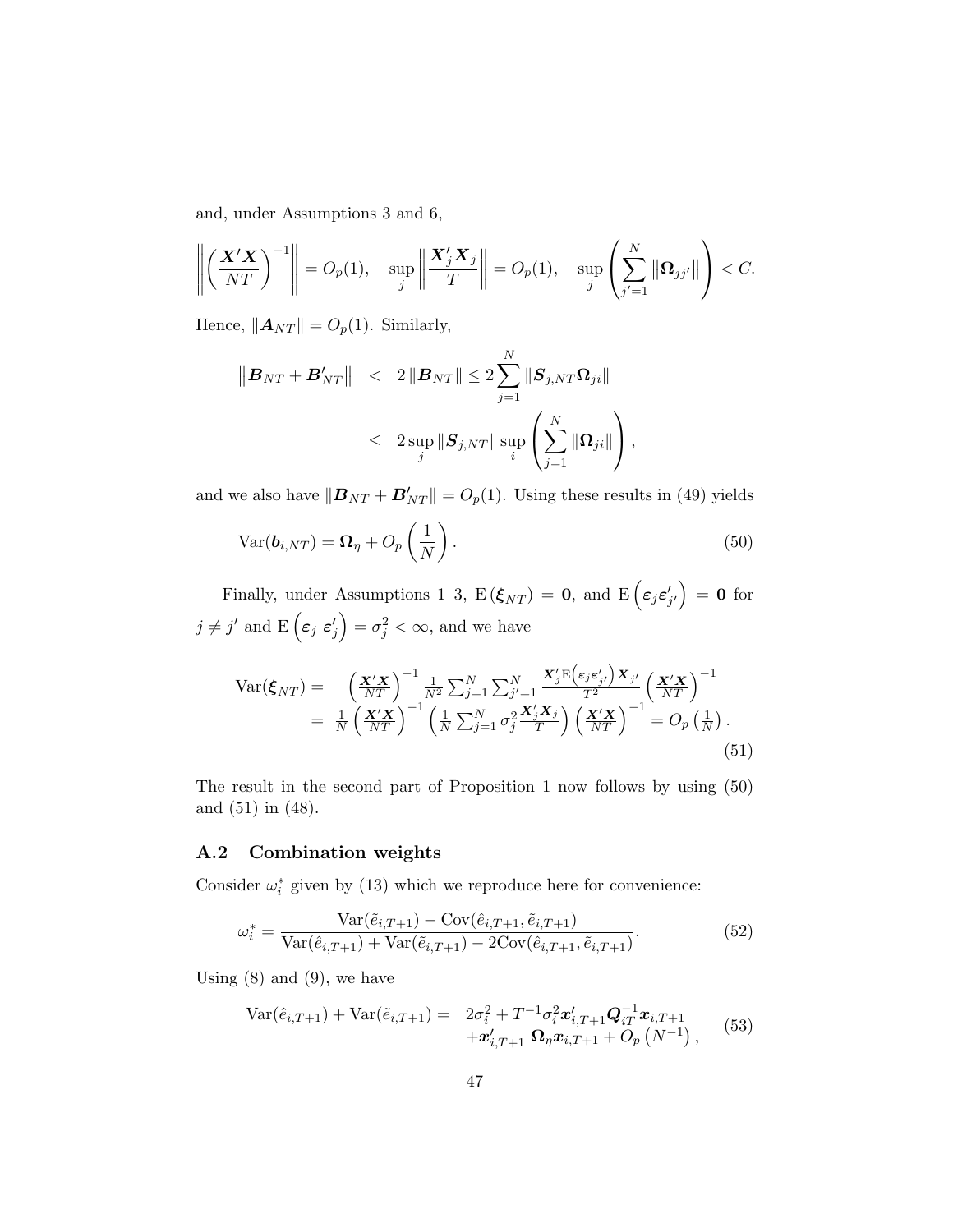where  $Q_{iT} = T^{-1} \mathbf{X}'_i \mathbf{X}_i$ . Also, using (6) and (7) we have

$$
Cov(\hat{e}_{i,T+1}, \tilde{e}_{i,T+1}) = Cov\left[\varepsilon_{i,T+1} - (\hat{\beta}_i - \beta_i)' \mathbf{x}_{i,T+1}, \varepsilon_{i,T+1} - (\tilde{\beta}_i - \beta_i)' \mathbf{x}_{i,T+1}\right]
$$
  

$$
= \sigma_i^2 + \mathbf{x}'_{i,T+1} E\left[ (\hat{\beta}_i - \beta_i)(\tilde{\beta} - \beta_i)' \right] \mathbf{x}_{i,T+1},
$$

and, under Assumptions 1–3,

$$
\begin{split} \mathbf{E}\left[ (\hat{\beta}_{i} - \beta_{i})(\tilde{\beta} - \beta_{i})'\right] &= \mathbf{E}\left[ \left( \mathbf{X}_{i}'\mathbf{X}_{i} \right)^{-1} \mathbf{X}_{i}' \boldsymbol{\varepsilon}_{i} \left( \mathbf{b}_{i,NT} + \boldsymbol{\xi}_{NT} \right)' \right] \\ &= \left( \ \mathbf{X}_{i}'\mathbf{X}_{i} \right)^{-1} \mathbf{X}_{i}' \mathbf{E} \left( \boldsymbol{\varepsilon}_{i} \boldsymbol{\xi}_{NT}' \right) = \left( \mathbf{X}_{i}'\mathbf{X}_{i} \right)^{-1} \mathbf{X}_{i}' \mathbf{E} \left( \boldsymbol{\varepsilon}_{i} \sum_{j=1}^{N} \boldsymbol{\varepsilon}_{j}' \mathbf{X}_{j} (\mathbf{X}'\mathbf{X})^{-1} \right) \\ &= \sigma_{i}^{2} \left( \mathbf{X}_{i}'\mathbf{X}_{i} \right)^{-1} \mathbf{X}_{i}' \mathbf{X}_{i} (\mathbf{X}'\mathbf{X})^{-1} = N^{-1} T^{-1} \sigma_{i}^{2} \left( \frac{\mathbf{X}'\mathbf{X}}{TN} \right)^{-1} = O_{p}(N^{-1}). \end{split}
$$

Hence

Cov
$$
(\hat{e}_{i,T+1}, \tilde{e}_{i,T+1}) = \sigma_i^2 + O_p(N^{-1}).
$$
 (54)

Using this result together with (53) we now have the following expression for the denominator of (52)

$$
\begin{split} \text{Var}(\hat{e}_{i,T+1}) + \text{Var}(\tilde{e}_{i,T+1}) - 2\text{Cov}(\hat{e}_{i,T+1}, \tilde{e}_{i,T+1}) \\ &= T^{-1}\sigma_i^2 \mathbf{x}'_{i,T+1} \mathbf{Q}_{iT}^{-1} \mathbf{x}_{i,T+1} + \mathbf{x}'_{i,T+1} \mathbf{\Omega}_{\eta} \mathbf{x}_{i,T+1} + O_p(N^{-1}). \end{split} \tag{55}
$$

Similarly, using (48) and (54) the numerator of (52) is given by

$$
Var(\tilde{e}_{i,T+1}) - Cov(\hat{e}_{i,T+1}, \tilde{e}_{i,T+1}) = \boldsymbol{x}_{i,T+1}' \boldsymbol{\Omega}_{\eta} \boldsymbol{x}_{i,T+1} + O_p(N^{-1}). \tag{56}
$$

The result in Proposition 2 now follows by using (55) and (56) in (52).

### A.3 Proof of Proposition 3

We first note that

$$
\hat{\boldsymbol{\beta}}_i - \bar{\hat{\boldsymbol{\beta}}} = \boldsymbol{\eta}_i - \bar{\boldsymbol{\eta}}_N + \boldsymbol{\xi}_{iT} - \bar{\boldsymbol{\xi}}_{NT},
$$
\n(57)

where

$$
\bar{\boldsymbol{\eta}}_N = N^{-1} \sum_{i=1}^N \boldsymbol{\eta}_i, \quad \boldsymbol{\xi}_{iT} = (\boldsymbol{X}_i' \boldsymbol{X}_i) \boldsymbol{X}_i' \boldsymbol{\varepsilon}_i, \quad \bar{\boldsymbol{\xi}}_{NT} = N^{-1} \sum_{i=1}^N \boldsymbol{\xi}_{iT}, \quad (58)
$$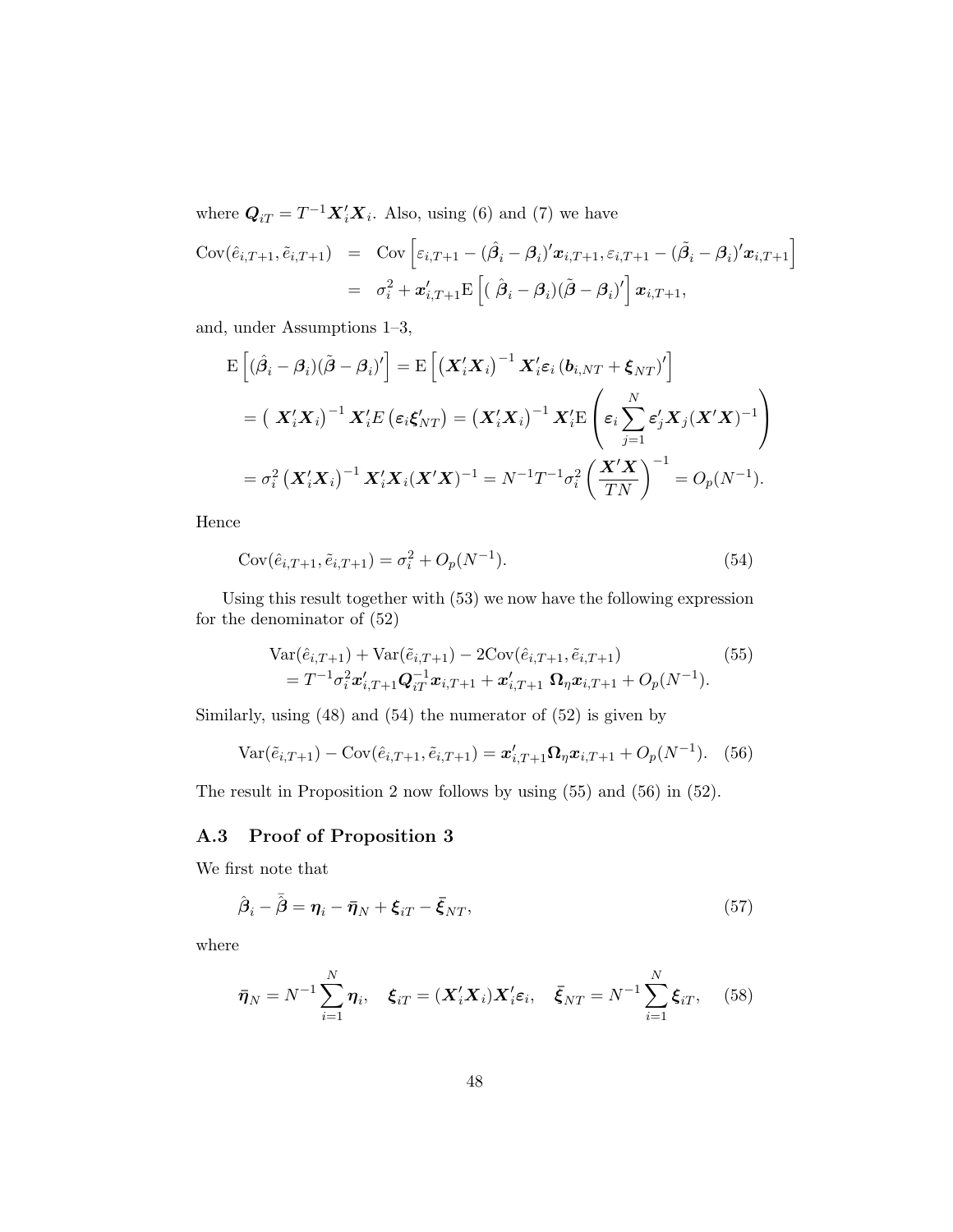and

$$
z_{i,NT} = \boldsymbol{x}_{i,T+1}'\left(\boldsymbol{\eta}_i - \ \boldsymbol{\bar{\eta}}_N \right) + \boldsymbol{x}_{i,T+1}'\left(\boldsymbol{\xi}_{iT} - \boldsymbol{\bar{\xi}}_{NT} \right)
$$

Under the assumptions of the proposition and conditional on  $x_{i,T+1}$  and  $X_i$ ,  $\bm{x}'_{i,T+1}$   $(\bm{\eta}_i - \bar{\bm{\eta}}_N)$  and  $\bm{x}'_{i,T+1}$   $\big(\bm{\xi}_{iT} - \bar{\bm{\xi}}_{NT}\big)$  are distributed independently with zero means and variances  $\frac{N-1}{N}\left(\boldsymbol{x}_{i,T+1}^{\prime} \boldsymbol{\Omega}_\eta \boldsymbol{x}_{i,T+1}\right)$  and  $\frac{N-1}{NT}\sigma_i^2\left(\boldsymbol{x}_{i,T+1}^{\prime} \boldsymbol{Q}_{i,T}^{-1} \boldsymbol{x}_{i,T+1}\right),$ respectively. From the assumption that  $\eta_i$  and  $\xi_{iT}$  are normally distributed, we have that

.

$$
\left[\mathbf{E}\left(z_{i,NT}^2\right)\right]^{-1/2} z_{i,NT} \sim \mathbf{N}\left(0,1\right), \text{ for } i = 1, 2, \dots, N,
$$
\n(59)

where

$$
E(z_{i,NT}^2) = (1 - N^{-1}) \left[ \boldsymbol{x}_{i,T+1}' \boldsymbol{\Omega}_\eta \boldsymbol{x}_{i,T+1} + T^{-1} \sigma_i^2 \left( \boldsymbol{x}_{i,T+1}' \boldsymbol{Q}_{i,T}^{-1} \boldsymbol{x}_{i,T+1} \right) \right].
$$

Then under the null hypothesis (19), we have

$$
\mathrm{E}\left(z_{i,NT}^2\right) = 2(1 - N^{-1})T^{-1}\sigma_i^2\left(\mathbf{x}_{i,T+1}'\mathbf{Q}_{i,T}^{-1}\mathbf{x}_{i,T+1}\right).
$$

Using (59), it now follows that  $\left[\text{E}\left(z_{i,NT}^2\right)\right]^{-1} z_{i,NT}^2$  is distributed as  $\chi_1^2$  and, hence, Var  $\left( \left[ \mathrm{E} \left( z_{i,NT}^2 \right) \right]^{-1} z_{i,NT}^2 \right) = 2$ , and under the null hypothesis

$$
\text{Var}\left(z_{i,NT}^2\right) = 2\left[\text{E}\left(z_{i,NT}^2\right)\right]^2 = 2(1 - N^{-1})^2 \left[2T^{-1}\sigma_i^2 \left(\boldsymbol{x}_{i,T+1}^{\prime} \boldsymbol{Q}_{i,T}^{-1} \boldsymbol{x}_{i,T+1}\right)\right]^2,
$$

as required. The result in (20) now follows from application of standard cen- $\text{trail limit theorems, since } \left[\text{Var}(z_{i,NT}^2)\right]^{-1/2}\left[z_{i,NT}^2-\text{E}(z_{i,NT}^2)\right], i=1,2,\ldots,N,$ are standardized random variables distributed independently over i.

Note also that for large N

$$
\frac{z_{i,NT}^2 - \mathrm{E}(z_{i,NT}^2)}{\left[\mathrm{Var}(z_{i,NT}^2)\right]^{1/2}} = \frac{z_{i,NT}^2 - 2T^{-1}\sigma_i^2\left(\boldsymbol{x}_{i,T+1}^{\prime} \boldsymbol{Q}_{i,T}^{-1} \boldsymbol{x}_{i,T+1}\right)}{\sqrt{2}\left[2T^{-1}\sigma_i^2\left(\boldsymbol{x}_{i,T+1}^{\prime} \boldsymbol{Q}_{i,T}^{-1} \boldsymbol{x}_{i,T+1}\right)\right]} = \frac{\omega_{i,NT}^2 - 1}{\sqrt{2}},
$$

where  $\omega_{i,NT}^2$  is given by (21), as required.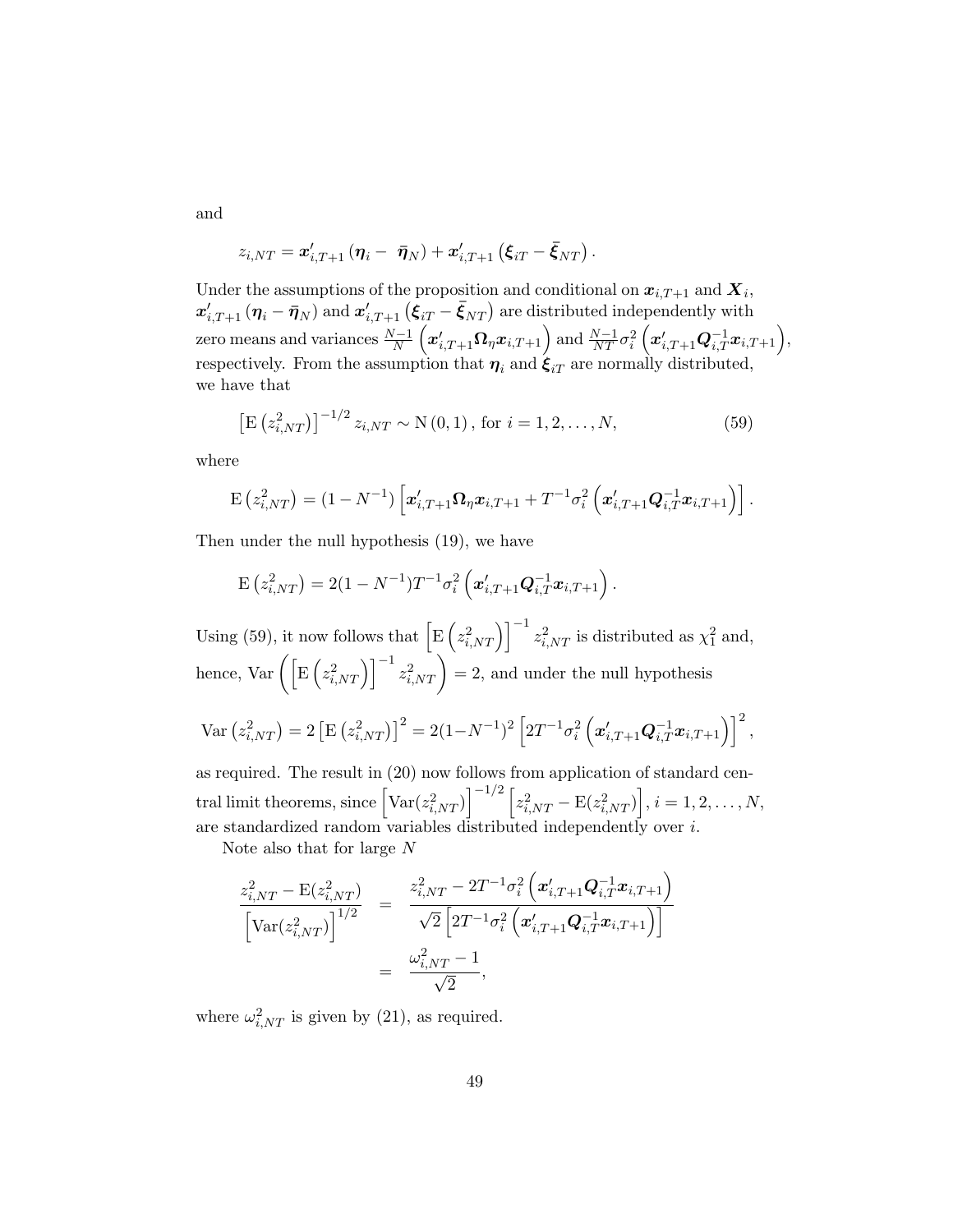# $\rm A.4$  Large N probability order of  $\tilde{\sigma}^2_{i,NT}$

Consider the numerator of (22) and note that, again conditional on  $X_i$ ,

$$
E\left(\tilde{\sigma}_{i,NT}^2\right) = \frac{E\left[({\boldsymbol{y}}_i - {\boldsymbol{X}}_i\bar{\boldsymbol{\beta}})'({\boldsymbol{y}}_i - {\boldsymbol{X}}_i\bar{\boldsymbol{\beta}})\right]}{T + E\left({\boldsymbol{x}}'_{i,T+1} {\boldsymbol{Q}}_{iT}^{-1} {\boldsymbol{x}}_{i,T+1}\right)}.
$$
\n(60)

But

$$
\begin{array}{rcl}\widehat{\text{SSR}}_i & = & (\boldsymbol{y}_i - \boldsymbol{X}_i \bar{\hat{\boldsymbol{\beta}}})' (\boldsymbol{y}_i - \boldsymbol{X}_i \bar{\hat{\boldsymbol{\beta}}})\\ & = & [\varepsilon_i + \boldsymbol{X}_i (\boldsymbol{\beta}_i - \bar{\hat{\boldsymbol{\beta}}})]' [\varepsilon_i + \boldsymbol{X}_i (\boldsymbol{\beta}_i - \bar{\hat{\boldsymbol{\beta}}})] \\ & = & \varepsilon'_i \varepsilon_i + 2\varepsilon'_i \boldsymbol{X}_i (\boldsymbol{\beta}_i - \bar{\hat{\boldsymbol{\beta}}}) + (\boldsymbol{\beta}_i - \bar{\hat{\boldsymbol{\beta}}})' \boldsymbol{X}_i' \boldsymbol{X}_i (\boldsymbol{\beta}_i - \bar{\hat{\boldsymbol{\beta}}}).\end{array}
$$

Using (57) and  $\hat{\beta}_i = \beta_i + \bar{\xi}_{iT}$ , then  $\beta_i - \bar{\hat{\beta}} = \eta_i - \bar{\eta}_N - \bar{\xi}_{NT}$  and we have

$$
\begin{array}{rcl}\n\widetilde{\text{SSR}}_i & = & \varepsilon_i' \varepsilon_i + 2 \varepsilon_i' \boldsymbol{X}_i \left( \boldsymbol{\eta}_i - \bar{\boldsymbol{\eta}}_N - \bar{\boldsymbol{\xi}}_{NT} \right) \\
& & + \left( \boldsymbol{\eta}_i - \bar{\boldsymbol{\eta}}_N - \bar{\boldsymbol{\xi}}_{NT} \right)' \left( \boldsymbol{X}_i' \boldsymbol{X}_i \right) \left( \boldsymbol{\eta}_i - \bar{\boldsymbol{\eta}}_N - \bar{\boldsymbol{\xi}}_{NT} \right)',\n\end{array}
$$

and, under Assumptions 1–6, it follows that

$$
\mathbf{E} \left( \widetilde{\text{SSR}}_i \right) = T \sigma_i^2 + \mathbf{E} (\boldsymbol{\eta}_i' \boldsymbol{X}_i' \boldsymbol{X}_i \boldsymbol{\eta}_i) + O\left(\frac{1}{N}\right) \n= T \sigma_i^2 + \mathbf{E} \left( \sum_{t=1}^T \boldsymbol{x}_{it}' \boldsymbol{\Omega}_\eta \boldsymbol{x}_{it} \right) + O\left(\frac{1}{N}\right).
$$

Using this result in (60), we have

$$
\begin{split} \mathrm{E}\left(\tilde{\sigma}_{i,NT}^{2}\right)-\sigma_{i}^{2} &= \frac{T\sigma_{i}^{2}+\mathrm{E}\left(\sum_{t=1}^{T}\bm{x}_{it}^{\prime}\;\bm{\Omega}_{\eta}\bm{x}_{it}\right)+O\left(\frac{1}{N}\right)}{T+\mathrm{E}\left(\bm{x}_{i,T+1}^{\prime}\bm{Q}_{iT}^{-1}\bm{x}_{i,T+1}\right)}-\sigma_{i}^{2} \\ &= \frac{\mathrm{E}\left(T^{-1}\sum_{t=1}^{T}\bm{x}_{it}^{\prime}\bm{\Omega}_{\eta}\bm{x}_{it}\right)-T^{-1}\sigma_{i}^{2}\mathrm{E}\left(\bm{x}_{i,T+1}^{\prime}\bm{Q}_{iT}^{-1}\bm{x}_{i,T+1}\right)}{1+T^{-1}\mathrm{E}\left(\bm{x}_{i,T+1}^{\prime}\bm{Q}_{iT}^{-1}\bm{x}_{i,T+1}\right)}+O\left(\frac{1}{N}\right). \end{split}
$$

Under  $H_{0,PF}$  defined by (19),  $T^{-1}\sigma_i^2\mathrm{E}\left(\boldsymbol{x}_{i,T+1}^{\prime} \boldsymbol{Q}_{iT}^{-1} \boldsymbol{x}_{i,T+1}\right)=\mathrm{E}\left(\boldsymbol{x}_{i,T+1}^{\prime} \boldsymbol{\Omega}_\eta \boldsymbol{x}_{i,T+1}\right),$ so

$$
\mathrm{E}\left(\tilde{\sigma}_{i,NT}^2\right) = \sigma_i^2 + \frac{\mathrm{E}\left(T^{-1}\sum_{t=1}^T\boldsymbol{x}_{it}'\boldsymbol{\Omega}_\eta\boldsymbol{x}_{it}\right) - \mathrm{E}\left(\boldsymbol{x}_{i,T+1}'\boldsymbol{\Omega}_\eta\boldsymbol{x}_{i,T+1}\right)}{1+T^{-1}\mathrm{E}\left(\boldsymbol{x}_{i,T+1}'\boldsymbol{Q}_{iT}^{-1}\boldsymbol{x}_{i,T+1}\right)} + O\left(\frac{1}{N}\right),
$$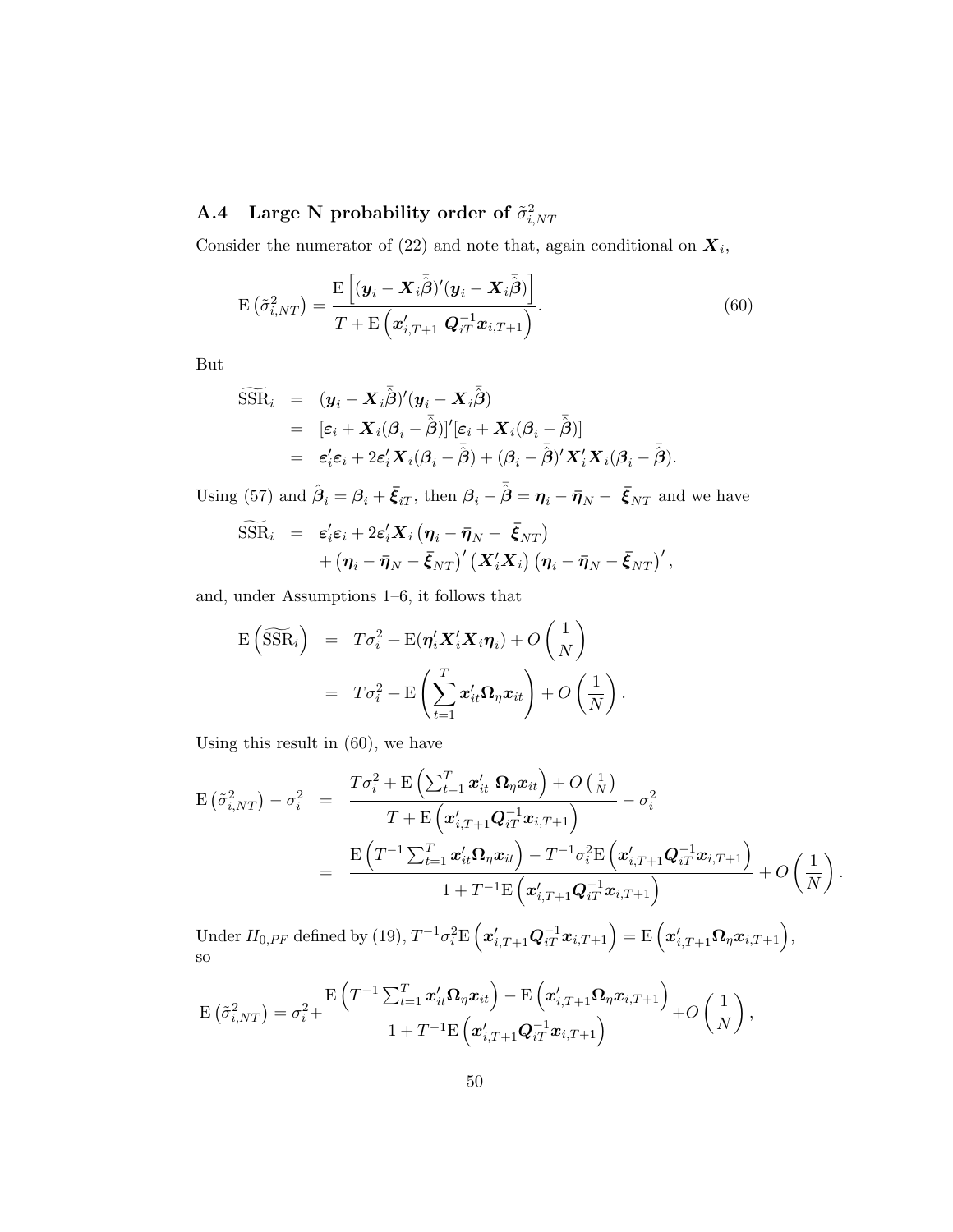and the desired result (24) follows if

$$
\mathrm{E}\left(T^{-1}\sum_{t=1}^T\boldsymbol{x}_{it}'\;\boldsymbol{\Omega}_\eta\boldsymbol{x}_{it}\right)=\mathrm{E}\left(\boldsymbol{x}_{i,T+1}'\boldsymbol{\Omega}_\eta\boldsymbol{x}_{i,T+1}\right),
$$

This condition can be written equivalently as

$$
\mathrm{tr}\left\{\mathbf{\Omega}_{\eta}\left[T^{-1}\sum_{t=1}^{T}E\left(\boldsymbol{x}_{it}\boldsymbol{x}_{it}^{\prime}\right)-E\left(\boldsymbol{x}_{i,T+1}\boldsymbol{x}_{i,T+1}^{\prime}\right)\right]\right\}=0.
$$

which is satisfied under (23).

# Appendix B Details of the risk plots

The risk for each forecast is the average MSFE for the respective forecasting procedures. The data are generated as

$$
y_{it} = \beta_i x_{it} + \sigma_i \varepsilon_{it},
$$

where  $x_{it} = \mu_{xi} + \sigma_{xi} v_{it}, \sigma_i^2 \sim \text{iid} (1 + \chi_1^2)/2, \sigma_{xi}^2 \sim \text{ iid} (1 + \chi_1^2)/2, \beta_i =$  $1 + \sigma_{\eta} \eta_i$ ,  $\varepsilon_{it} \sim \text{iidN}(0, 1)$ ,  $v_{it} \sim \text{iidN}(0, 1)$ ,  $\eta_i \sim \text{iidN}(0, 1)$ , and  $\mu_{xi} \sim$ iidN $(0, 1)$ . We repeat the forecasts 10,000 times to obtain the average MSFE for each forecasting method and value of  $\sigma_{\eta}^2$ .

In order to make the risk plots readable while keeping the computational cost feasible, we run the resulting risks functions through a filter for smoothing. In particular, the average MSFE for each forecasting method is smoothed using the Kalman filter and smoother for a local linear model

$$
z_t = \mu_t + \nu_t
$$

$$
\mu_t = \mu_{t-1} + \xi_t
$$

where the variances are set to  $\sigma_{\nu}^2 = 0.3$  and  $\sigma_{\xi}^2 = 0.2$ . For the individual based forecasts, we simply use the mean.

# Appendix C Details of the estimators in the Monte Carlo experiments and applications

Individual estimation This is the forecast in (2). This forecast is the reference forecast and the MSFE of all other methods are reported as ratios relative to the MSFE of this forecast.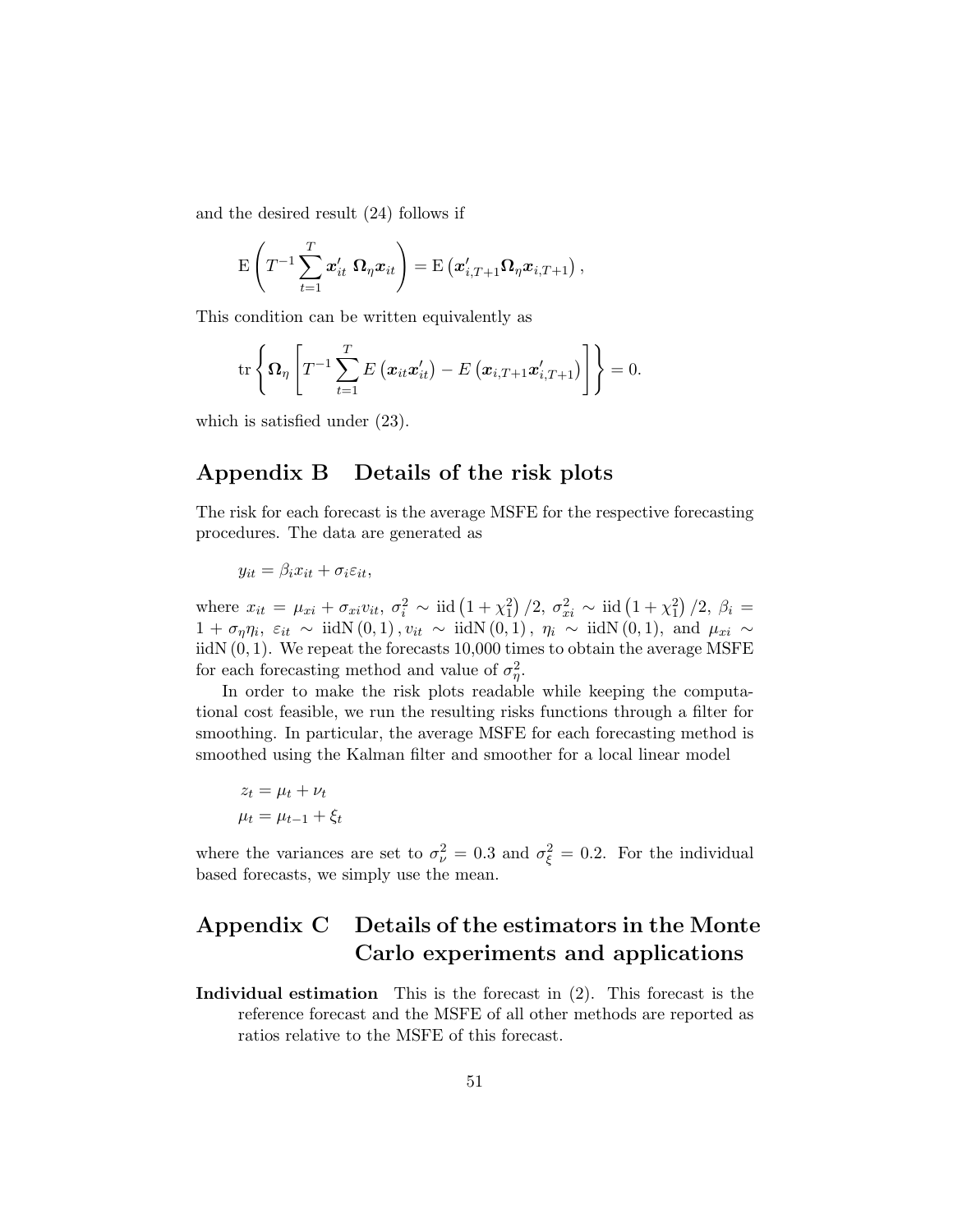Pooled estimation This is the forecast in (4).

Goldberger's random effects BLUP This forecast uses the best linear unbiased predictor (BLUP) of Goldberger (1962) as reviewed by Baltagi (2013). For the random effects model

$$
y_{i,T+1} = \alpha + \beta' \mathbf{x}_{i,T+1} + u_{i,T+1},
$$

where  $u_{i,T+1} = \eta_i + \varepsilon_{i,T+1}$ , the BLUP forecast is

$$
\hat{y}_{i,T+1} = \hat{\alpha}_{\text{GLS}} + \hat{\boldsymbol{\beta}}'_{\text{ GLS}} \boldsymbol{x}_{i,T+1} + \frac{\hat{\sigma}_{\eta}^2}{T\hat{\sigma}_{\eta}^2 + \hat{\sigma}_{\varepsilon}^2} (\boldsymbol{l}'_i \otimes \boldsymbol{\iota}_T) \hat{\boldsymbol{u}}_{\text{GLS}},
$$

and  $l_i$  is the *i*th column of  $I_N$ ,  $\hat{\alpha}_{\text{GLS}}$  and  $\hat{\beta}_{\text{GLS}}$  are estimated by GLS with covariance matrix

$$
\mathbf{\Sigma}=T\sigma_{\eta}^2\mathbf{P}+\sigma_{\varepsilon}^2\mathbf{I},
$$

 $P = X_{\mu}(X_{\mu}'X_{\mu})^{-1}X_{\mu}', X_{\mu} = I_N \otimes \iota_T, \iota_T$  is a  $T \times 1$  vector of ones,  $\hat{\boldsymbol{u}}_{\text{GLS}} = \boldsymbol{y} - \hat{\alpha} \text{ _GLS} - \boldsymbol{X} \hat{\boldsymbol{\beta}}_{\text{GLS}},$ 

$$
\hat{\sigma}_{\varepsilon}^{2} = \frac{1}{N(T-1)} \sum_{i=1}^{N} \sum_{t=1}^{T} (u_{it} - \bar{u}_{i})^{2}
$$

and  $\hat{\sigma}_{\eta}^2 = \frac{1}{N}$  $\frac{1}{N} \sum_{i=1}^{N} \hat{\eta}_i^2$  with  $\hat{\eta}_i$  obtained from the fixed effects estimation.

Median Group The forecast uses the median group estimator of  $\beta$ ,

$$
\hat{\beta}_k^{(MG)} = \text{Median}\left(\{\hat{\beta}_{ik}\}_{i=1,2,...,N}\right), \text{ for } k = 1,2,...,K,
$$

where  $\hat{\beta}_{ik}$  is the k-th element of the individual estimator in (2).

Combination: Naive weights This is the forecast in (11) with weights (15) where

$$
\hat{\Omega}_{\eta} = \frac{1}{N} \sum_{i=1}^{N} (\hat{\beta}_{i} - \bar{\hat{\beta}})(\hat{\beta}_{i} - \bar{\hat{\beta}})^{\prime} \quad \text{and} \quad \bar{\hat{\beta}} = \frac{1}{N} \sum_{i=1}^{N} \hat{\beta}_{i},
$$

and  $\tilde{\sigma}_i^2$  is given in (22).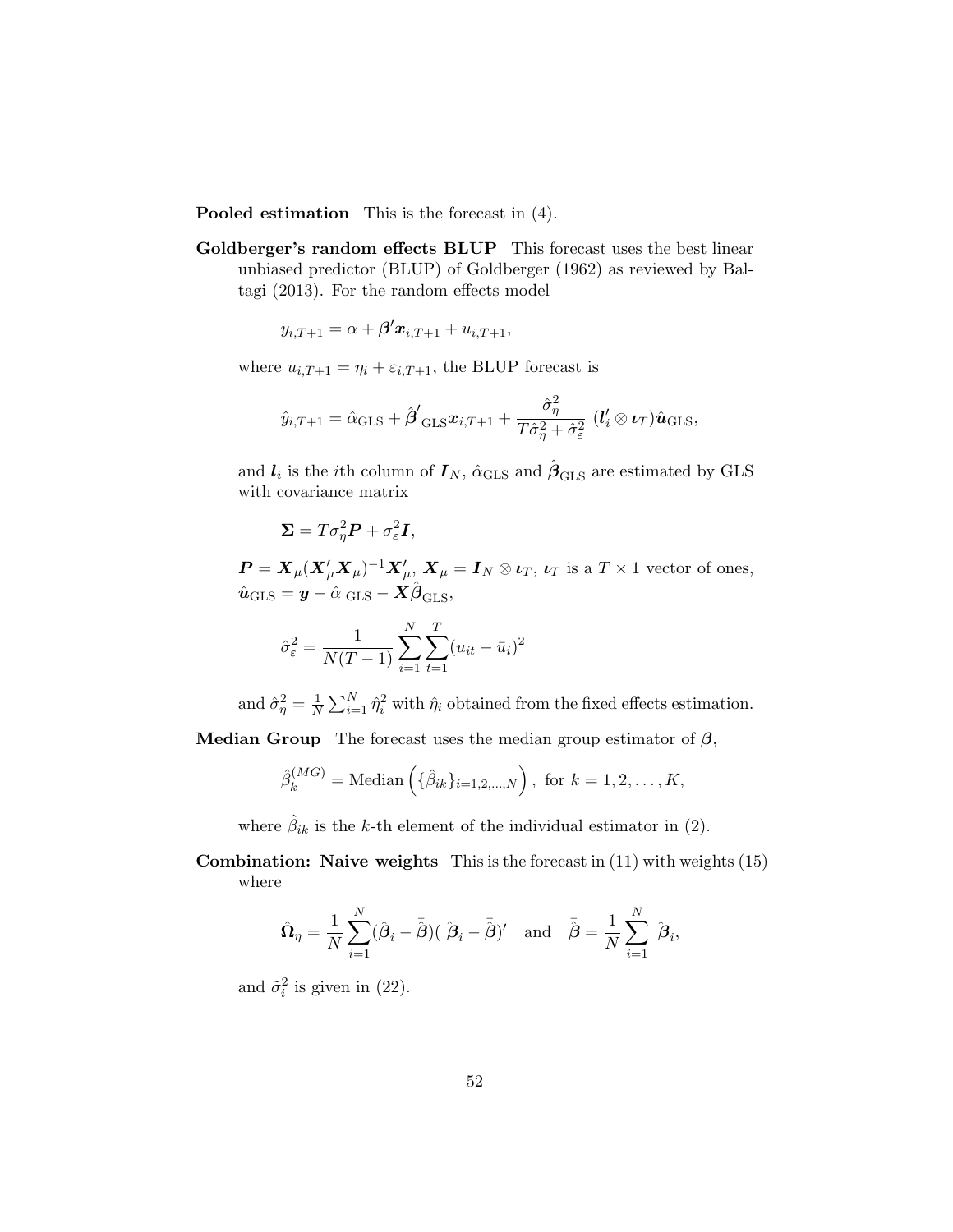Combination: First-order bias-corrected weights This is the forecast in (11) with weights (15) with  $\tilde{\Omega}_{\eta}$  replacing  $\hat{\Omega}_{\eta}$  where

$$
\tilde{\mathbf{\Omega}}_{\eta} = \hat{\mathbf{\Omega}}_{\eta} - \frac{1}{N} \sum_{i=1}^{N} \tilde{\sigma}_{i}^{2} (\mathbf{X}_{i}^{\prime} \mathbf{X}_{i})^{-1},
$$

with  $\tilde{\sigma}_i^2$  given in (22).

- Pre-test Parameter homogeneity is tested using the test statistic ( 20) using the  $\tilde{\sigma}_i^2$  in (22). If parameter heterogeneity is rejected the individual based forecast is chosen, otherwise the forecast based on pooled estimates is taken.
- Prior likelihood This forecast uses the parameter estimator (26) together with (27) and (28).
- Bayesian This forecast uses the parameter estimator (26 ) together with (29) and (30).
- Empirical Bayes This forecast uses the parameter estimator (26) together with (31) and (32).

# Appendix D Derivation of  $PR_N^2$

Consider the panel data model

$$
y_{it} = \alpha_i + \rho_i y_{i,t-1} + \gamma_i x_{it} + \kappa \sigma_i \varepsilon_{it},
$$
  
\n
$$
x_{it} = \mu_{xi} + \xi_{it}, \quad \xi_{it} = \rho_{xi} \xi_{i,t-1} + \sigma_{xi} \sqrt{1 - \rho_{xi}^2} \nu_{it}.
$$
\n(61)

 $Var(\epsilon_{it}) = 1$ , and  $Var(\nu_{it}) = 1$  as set out in further detail in Section 3. In order to simplify the derivations, we treat  $x_{it}$  as strictly exogenous (no feedback from  $y_{i,t-1}$ , and assume that  $y_{it}$  is stationary and has started a long time in the past. To deal with the heterogeneity across the different equations in the panel, we use the following average measure of fit, for a given  $N$ ,

$$
PR_N^2 = 1 - \frac{N^{-1} \sum_{i=1}^N \text{Var}\left(\kappa \sigma_i \varepsilon_{it} \,|\boldsymbol{\theta}_i, \, x_{it}\right)}{N^{-1} \sum_{i=1}^N \text{Var}(y_{it} \,|\boldsymbol{\theta}_i, \, x_{it},\,)} \tag{62}
$$

where  $\theta_i = (\alpha_i, \rho_i, \gamma_i, \sigma_i)'$ . For the numerator we have

$$
Var\left(\kappa\sigma_i\varepsilon_{it} \mid \boldsymbol{\theta}_i, x_{it}\right) = \kappa^2\sigma_i^2. \tag{63}
$$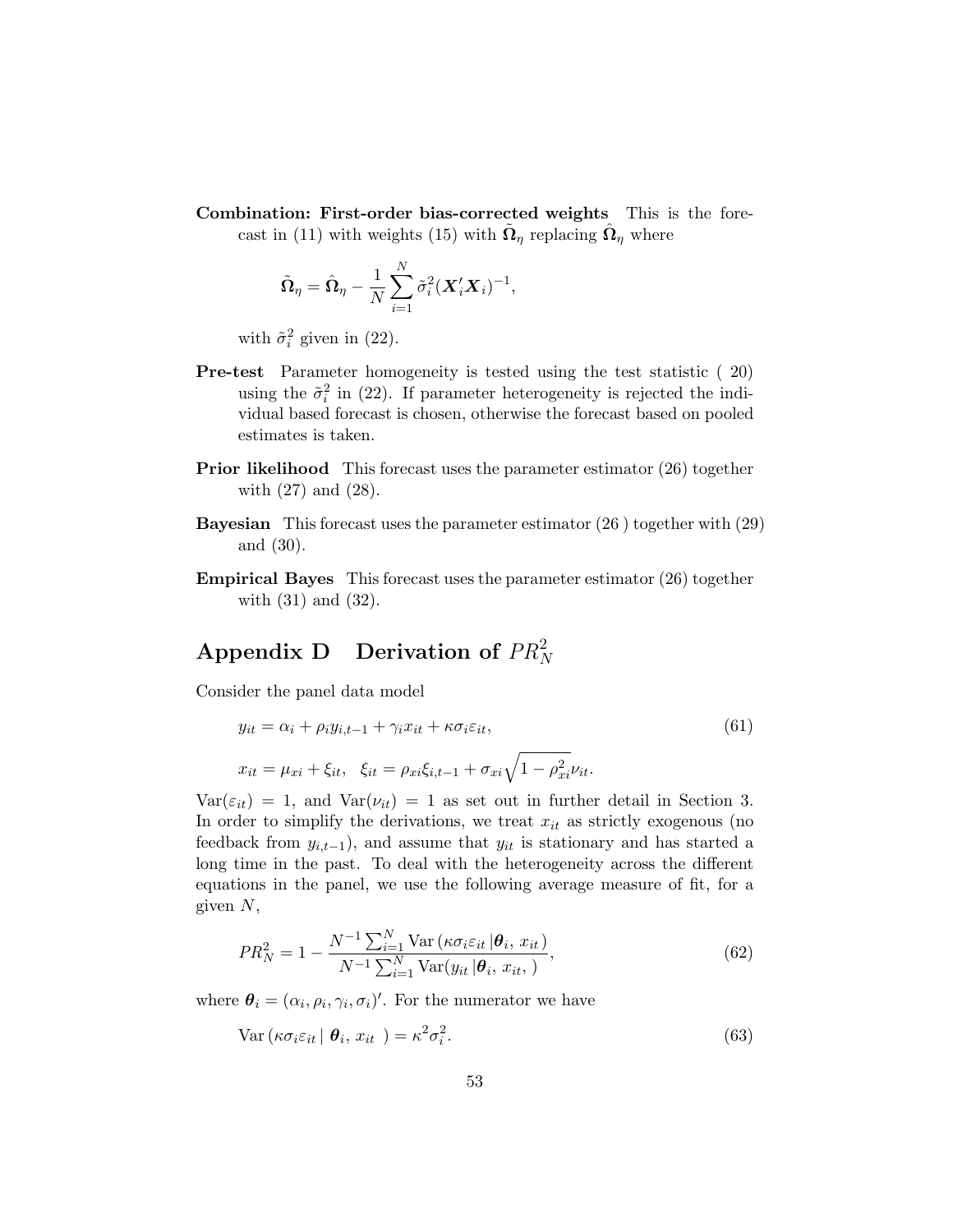To derive  $Var(y_{it}|\theta_i, x_{it})$ , we note that

$$
\operatorname{Var}(y_{it}|\boldsymbol{\theta}_{i}, x_{it}) = \operatorname{E}[\operatorname{Var}(y_{it}|\boldsymbol{\theta}_{i}, y_{i,t-1}, x_{it})] + \operatorname{Var}[\operatorname{E}(y_{it}|\boldsymbol{\theta}_{i}, y_{i,t-1}, x_{it})],
$$

$$
\operatorname{Var}(y_{it}|\boldsymbol{\theta}_{i}, y_{i,t-1}, x_{it}) = \kappa^{2} \sigma_{i}^{2},
$$

$$
\operatorname{E}(y_{it}|\boldsymbol{\theta}_{i}, y_{i,t-1}, x_{it}) = \alpha_{i} + \rho_{i} y_{i,t-1} + \gamma_{i} x_{it},
$$

$$
\operatorname{Var}[\operatorname{E}(y_{it}|\boldsymbol{\theta}_{i}, y_{i,t-1}, x_{it})] = \rho_{i}^{2} \operatorname{Var}(y_{it}|\boldsymbol{\theta}_{i}, x_{it}) + \gamma_{i}^{2} \operatorname{Var}(x_{it}).
$$

Hence

$$
\text{Var}(y_{it}|\boldsymbol{\theta}_i, x_{it}) = \frac{\gamma_i^2 \text{Var}(\xi_{it}) + \kappa^2 \sigma_i^2}{1 - \rho_i^2}.
$$
\n(64)

Now using  $(63)$  and  $(64)$  in  $(62)$ , we obtain

$$
PR_N^2 = 1 - \kappa^2 \left( \frac{N^{-1} \sum_{i=1}^N \sigma_i^2}{N^{-1} \sum_{i=1}^N \frac{\gamma_i^2 \sigma_{xi}^2 + \kappa^2 \sigma_i^2}{1 - \rho_i^2}} \right),
$$

where  $\sigma_{xi}^2 = \text{Var}(\xi_{it})$  and after some simplifications we have

$$
PR_N^2 = \frac{b_N + \kappa^2 (c_N - a_N)}{b_N + \kappa^2 c_N},\tag{65}
$$

where

$$
a_N = N^{-1} \sum_{i=1}^N \sigma_i^2, \quad b_N = N^{-1} \sum_{i=1}^N \frac{\gamma_i^2 \sigma_{xi}^2}{1 - \rho_i^2},
$$
  

$$
c_N = N^{-1} \sum_{i=1}^N \frac{\sigma_i^2}{1 - \rho_i^2}.
$$

Then

$$
\kappa^2 = \frac{b_N (1 - PR_N^2)}{a_N - c_N (1 - PR_N^2)}.
$$

A number of observations follow from this. For  $\kappa^2 > 0$ , we must have

$$
a_N - c_N(1 - PR_N^2) > 0,
$$

or  $PR_N^2 > 1 - a_N/c_N$ . So we can not set  $PR_N$  too low relative to the distribution of  $\rho_i$  over i. It is clear that if we fix  $PR_N^2$  for a given N, then  $\kappa$  will vary across N, as well. For a given value of  $PR_N^2$  and for a finite N,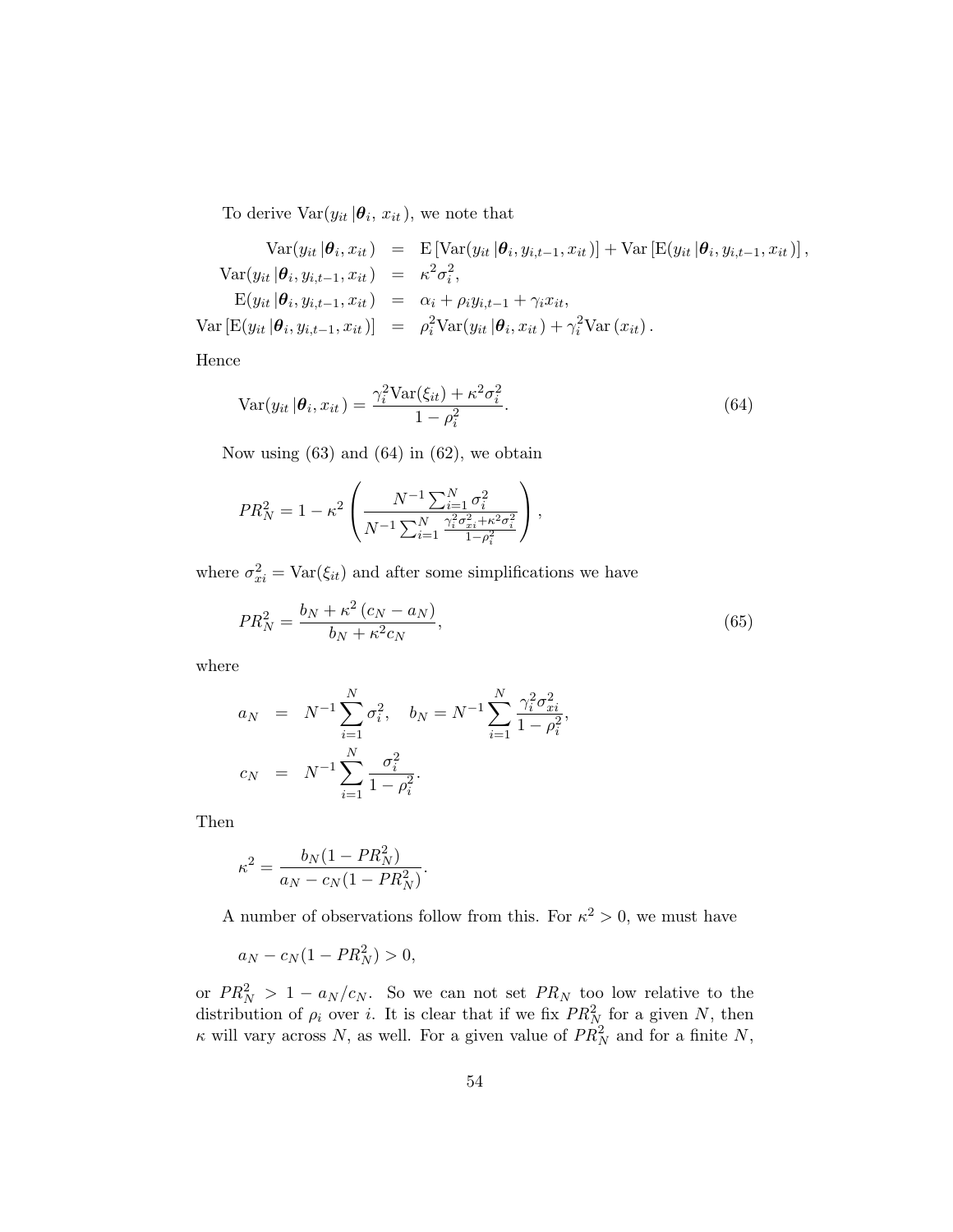one can simulate the values of  $a_N, \, b_N$  and  $c_N$  from the  $N$  random draws of  $\sigma_i^2, \sigma_{xi}^2, \rho_i$ , and  $\gamma_i$ .

When these parameters are distributed independently, as  $N \to \infty$ 

$$
a_N \xrightarrow{p} E(\sigma_i^2),
$$
  
\n
$$
b_N \xrightarrow{p} E(\gamma_i^2)E(\sigma_{xi}^2)E\left(\frac{1}{1-\rho_i^2}\right),
$$
  
\n
$$
c_N \xrightarrow{p} E(\sigma_i^2)E\left(\frac{1}{1-\rho_i^2}\right).
$$

Hence, using (65), we note that (as  $N \to \infty$ )

$$
PR_N^2 \rightarrow PR^2 = \frac{\mathcal{E}(\gamma_i^2)\mathcal{E}(\sigma_{xi}^2)\mathcal{E}\left(\frac{1}{1-\rho_i^2}\right)+\kappa^2\left(\mathcal{E}(\sigma_i^2)\mathcal{E}\left(\frac{1}{1-\rho_i^2}\right)-\mathcal{E}(\sigma_i^2)\right)}{\mathcal{E}(\gamma_i^2)\mathcal{E}(\sigma_{xi}^2)\mathcal{E}\left(\frac{1}{1-\rho_i^2}\right)+\kappa^2\mathcal{E}(\sigma_i^2)\mathcal{E}\left(\frac{1}{1-\rho_i^2}\right)}.
$$

Under our design  $E(\sigma_i^2) = 1$ ,  $E(\sigma_{xi}^2) = 1$ , and the above expression simplifies to

$$
PR^2 = \frac{\mathcal{E}(\gamma_i^2)\mathcal{E}\left(\frac{1}{1-\rho_i^2}\right) + \kappa^2 \left[\mathcal{E}\left(\frac{1}{1-\rho_i^2}\right) - 1\right]}{\mathcal{E}(\gamma_i^2)\mathcal{E}\left(\frac{1}{1-\rho_i^2}\right) + \kappa^2 \mathcal{E}\left(\frac{1}{1-\rho_i^2}\right)}.
$$

Hence, we have

$$
\kappa^2 = \frac{E(\gamma_i^2)(1 - PR^2)}{\frac{1}{E(\frac{1}{1 - \rho_i^2})} - (1 - PR^2)}.
$$

Since  $\kappa^2 > 0$ , we must also have

$$
\frac{1}{E\left(\frac{1}{1-\rho_i^2}\right)} - (1 - PR^2) > 0 \quad \text{or} \quad PR^2 > 1 - \frac{1}{E\left(\frac{1}{1-\rho_i^2}\right)}.
$$

Note that  $E\left(\frac{1}{1}\right)$  $1-\rho_i^2$ ) > 0. If  $\rho_i$  is homogeneous, such that  $\rho_i = \rho$ , E $\left(\frac{1}{1-\rho_i}\right)$  $1-\rho_i^2$  $=$  $1/(1-\rho^2)$ , and the above condition simplifies to the familiar condition  $PR^2 >$  $\rho^2$ .

In the general case where  $\sigma_i^2$  is not distributed independently of  $\rho_i$  and  $\cal N$  is finite we have

$$
PR_N^2 > 1 - a_N/c_N
$$
  
= 
$$
1 - \frac{N^{-1} \sum_{i=1}^N \sigma_i^2}{N^{-1} \sum_{i=1}^N \frac{\sigma_i^2}{1 - \rho_i^2}}
$$

.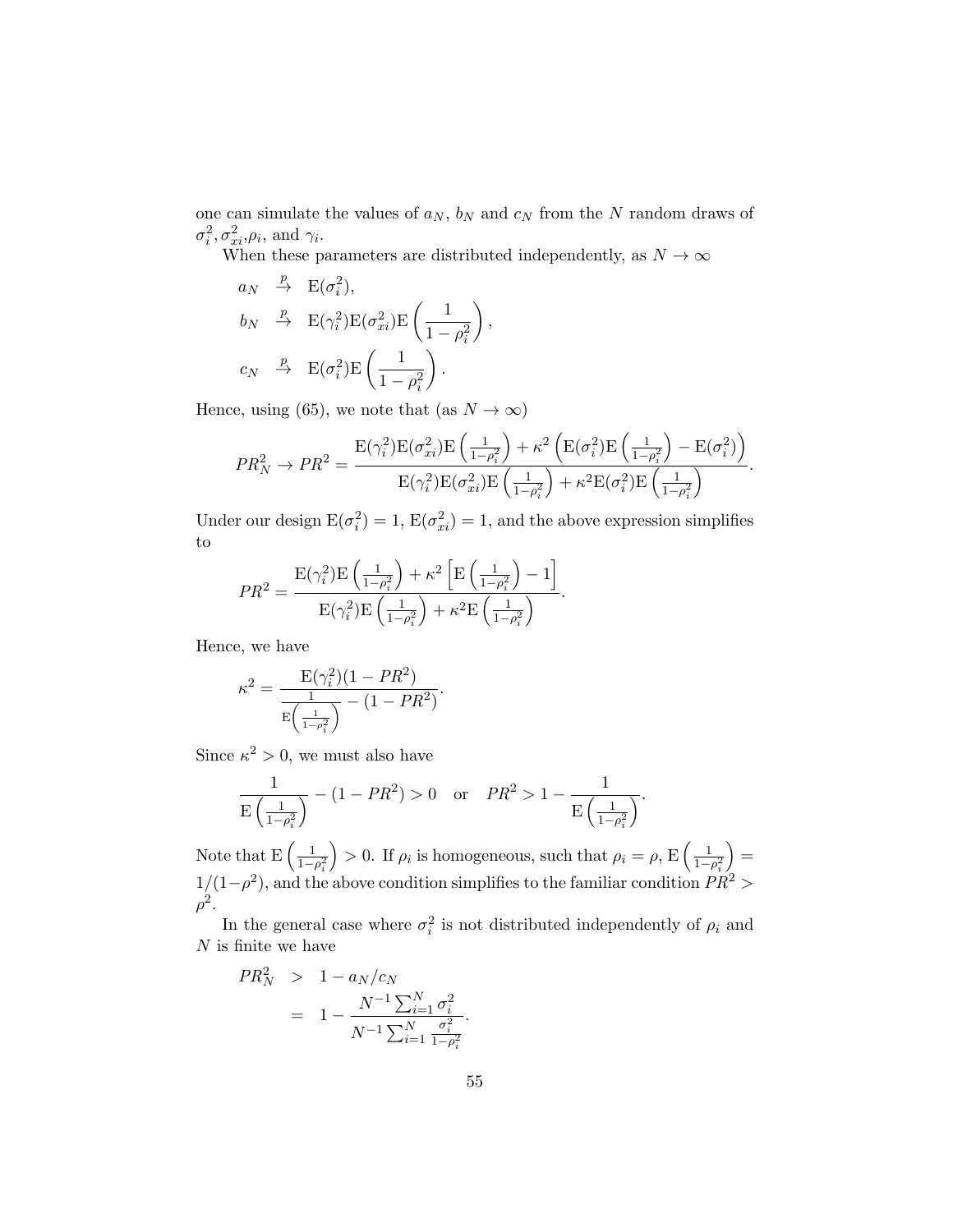In the case where  $\rho_i \sim \text{iidUniform}(0, \bar{\rho})$ , with  $\bar{\rho} < 1$ , we have that

$$
\begin{split} \mathcal{E}\left(\frac{1}{1-\rho_{i}^{2}}\right) &= \frac{1}{\bar{\rho}} \int_{0}^{\bar{\rho}} \frac{1}{1-x^{2}} dx \\ &= \frac{1}{2\bar{\rho}} \int_{0}^{\bar{\rho}} \left[\frac{1}{1+x} + \frac{1}{1-x}\right] dx \\ &= \frac{1}{2\bar{\rho}} \left[\ln(1+x) - \ln(1-x)\right]_{0}^{\bar{\rho}} \\ &= \frac{1}{2\bar{\rho}} \ln\left(\frac{1+\bar{\rho}}{1-\bar{\rho}}\right). \end{split} \tag{66}
$$

and therefore

$$
PR^2 > 1 - \frac{2\bar{\rho}}{\ln\left(\frac{1+\bar{\rho}}{1-\bar{\rho}}\right)}.
$$

In this case, we obtain  $PR^2 > 0.481$  if  $\bar{\rho} = 0.9$  while for  $\bar{\rho} = 0.8$ , we obtain the condition  $PR^2 > 0.272$ . In the homogeneous case the equivalent measure is  $PR^2 > 0.4^2 = 0.16$ .

#### Large N and finite T population pooled  $R^2$

In place of using the population moments analyzed above, consider now the finite sample case, where  $T$  is finite but the ARDL processes in (61) have started from some distance in the past, such that

$$
y_{it} = \frac{\alpha_i}{1 - \rho_i} + \gamma_i z_{it}(\rho_i) + \kappa \sigma_i u_{it}, \quad t = 1, 2, \dots, T,
$$

where

$$
z_{it}(\rho_i) = \rho_i z_{i,t-1}(\rho_i) + x_{it} = \sum_{s=0}^{\infty} \rho_i^s x_{i,t-s},
$$

$$
u_{it} = \rho_i u_{i,t-1} + \varepsilon_{it} = \sum_{s=0}^{\infty} \rho_i^s \varepsilon_{i,t-s}.
$$

Since the fit is conditional on past observed data, we need to write  $y_{it}$  in terms of  $\varepsilon_{it}$ , namely

$$
y_{it} = \frac{\alpha_i}{1 - \rho_i} + \gamma_i z_{it}(\rho_i) + \kappa \sigma_i \rho_i u_{i, t-1} + \kappa \sigma_i \varepsilon_{it}.
$$

Also

$$
y_{it} - \bar{y}_{iT} = \gamma_i \left[ z_{it}(\rho_i) - \bar{z}_{iT}(\rho_i) \right] + \kappa \sigma_i \rho_i \left( u_{i,t-1} - \bar{u}_{i,-1T} \right) + \kappa \sigma_i \left( \varepsilon_{it} - \bar{\varepsilon}_{iT} \right) = \gamma_i \left[ z_{it}(\rho_i) - \bar{z}_{iT}(\rho_i) \right] + \kappa \sigma_i \left( u_{it} - \bar{u}_{iT} \right),
$$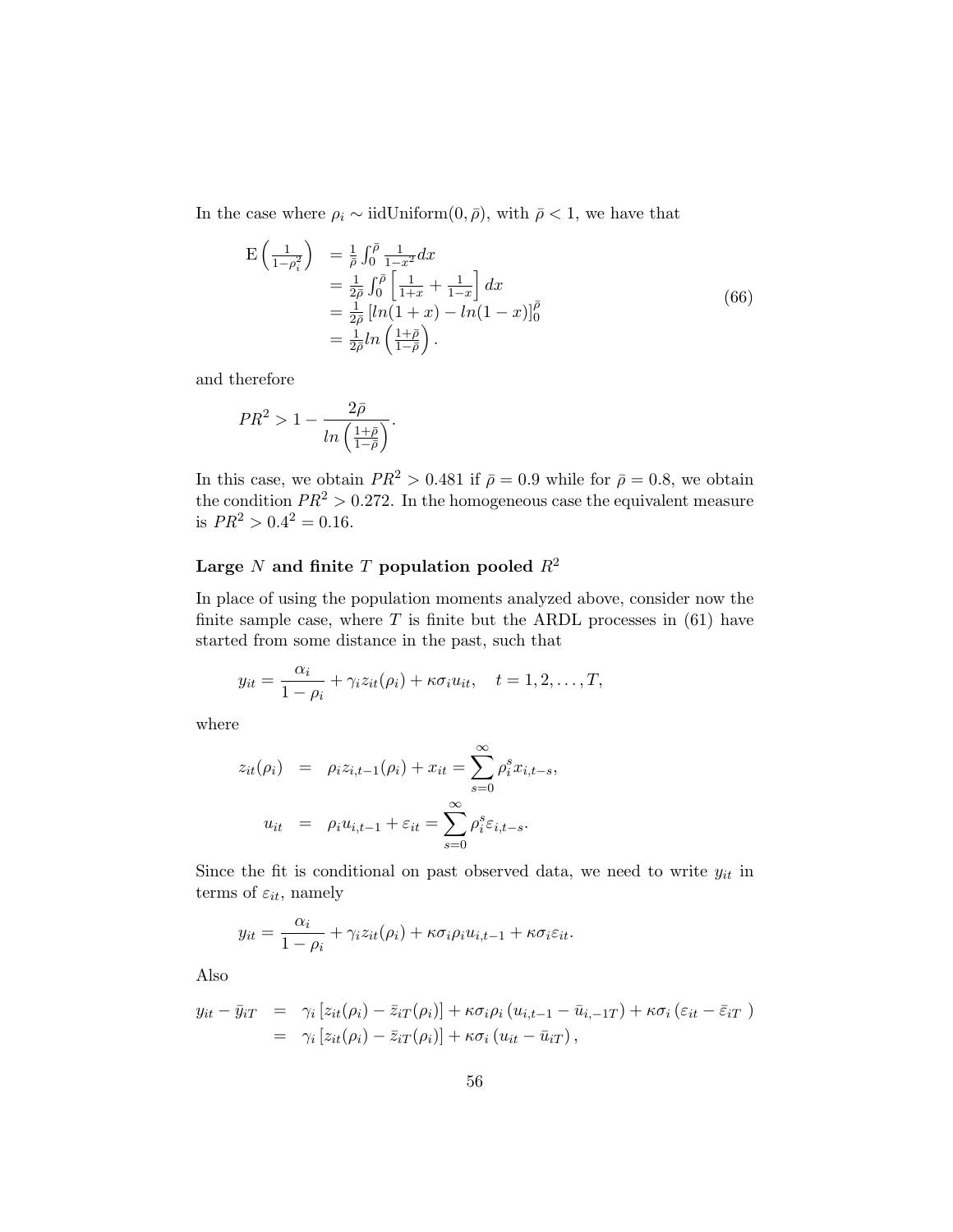where

$$
\bar{y}_{iT} = T^{-1} \sum_{t=1}^{T} y_{it}, \quad \bar{z}_{iT} = T^{-1} \sum_{t=1}^{T} z_{it}(\rho_i),
$$
\n
$$
\bar{u}_{i,-1,T} = T^{-1} \sum_{t=1}^{T} u_{i,t-1}, \quad \bar{\varepsilon}_{iT} = T^{-1} \sum_{t=1}^{T} \varepsilon_{it}, \quad \bar{u}_{iT} = T^{-1} \sum_{t=1}^{T} u_{it}.
$$

Then

$$
PR_{N,T}^{2} = 1 - \frac{\kappa_{N,T}^{2} T^{-1} \sum_{t=1}^{T} N^{-1} \sum_{i=1}^{N} \sigma_{i}^{2} (\varepsilon_{it} - \bar{\varepsilon}_{iT})^{2}}{N^{-1} T^{-1} \sum_{t=1}^{T} \sum_{i=1}^{N} {\{\gamma_{i} [z_{it}(\rho_{i}) - \bar{z}_{iT}(\rho_{i})] + \kappa_{N,T} \sigma_{i} (u_{it} - \bar{u}_{iT})\}^{2}}}.
$$

Since  $\sigma_i^2$  are drawn independently of  $\varepsilon_{it}$ , and for each i, and  $\varepsilon_{it}$  is distributed as *iid* over  $i$ , then for each  $t$ 

$$
N^{-1} \sum_{i=1}^{N} \sigma_i^2 (\varepsilon_{it} - \bar{\varepsilon}_{iT})^2 \xrightarrow{p} \lim_{N \to \infty} N^{-1} \sum_{i=1}^{N} E(\sigma_i^2) E(\varepsilon_{it} - \bar{\varepsilon}_{iT})^2 = \frac{T-1}{T}
$$

.

As in our design  $E(\sigma_i^2) = 1$ , and  $E(\varepsilon_{it} - \bar{\varepsilon}_{iT})^2 = 1 - T^{-1}$ . For the denominator of  $PR_{N,T}^2$  note that

$$
N^{-1} \sum_{i=1}^{N} \left\{ \gamma_i \left[ z_{it}(\rho_i) - \bar{z}_{iT}(\rho_i) \right] + \kappa_{N,T} \sigma_i \left( u_{it} - \bar{u}_{iT} \right) \right\}^2
$$
  
= 
$$
N^{-1} \sum_{i=1}^{N} \gamma_i^2 \left[ z_{it}(\rho_i) - \bar{z}_{iT}(\rho_i) \right]^2 + N^{-1} \sum_{i=1}^{N} \sigma_i^2 \left( u_{it} - \bar{u}_{iT} \right)^2
$$

$$
+ 2N^{-1} \sum_{i=1}^{N} \sigma_i \gamma_i \left( u_{it} - \bar{u}_{iT} \right) \left[ z_{it}(\rho_i) - \bar{z}_{iT}(\rho_i) \right].
$$

Since  $\sigma_i$ ,  $\gamma_i$ ,  $\varepsilon_{it}$  and  $\xi_{it'}$  are distributed independently (when  $x_{it}$  is strictly exogenous and  $\gamma_i$  and  $x_{it}$  are independently distributed), then

$$
N^{-1} \sum_{i=1}^{N} \gamma_i^2 \left[ z_{it}(\rho_i) - \bar{z}_{iT}(\rho_i) \right]^2 \xrightarrow{p} \lim_{N \to \infty} N^{-1} \sum_{i=1}^{N} \mathbb{E} \left\{ \gamma_i^2 \left[ z_{it}(\rho_i) - \bar{z}_{iT}(\rho_i) \right]^2 \right\}
$$

$$
N^{-1} \sum_{i=1}^{N} \sigma_i^2 \left( u_{it} - \bar{u}_{iT} \right)^2 \xrightarrow{p} \lim_{N \to \infty} N^{-1} \sum_{i=1}^{N} \mathbb{E} \left( \sigma_i^2 \right) \mathbb{E} \left( u_{it} - \bar{u}_{iT} \right)^2
$$

$$
\mathbb{E} \left( u_{it} - \bar{u}_{iT} \right)^2 = \frac{1}{1 - \rho_i^2} + \frac{1}{T} \left[ 1 + 2 \sum_{h=1}^{T-1} \left( 1 - \frac{h}{T} \right) \rho_i^h \right] - \frac{2}{T} \sum_{h=1}^{T} \rho_i^{|t-h|}
$$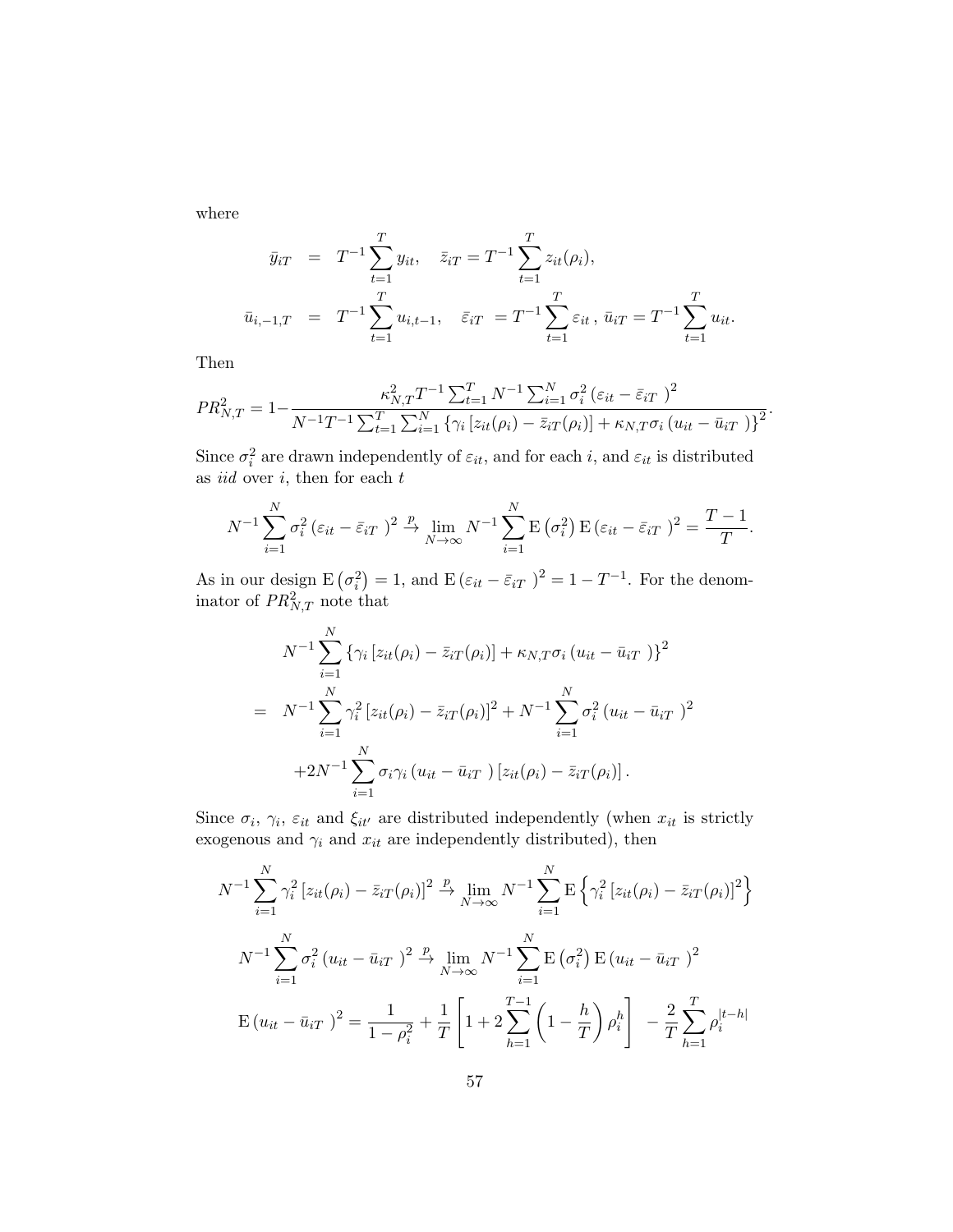Hence

$$
N^{-1} \sum_{i=1}^{N} \sigma_i^2 (u_{it} - \bar{u}_{iT})^2 \xrightarrow{p} \mathbf{E} \left( \frac{1}{1 - \rho_i^2} \right) + \frac{1}{T} \left[ 1 + 2 \sum_{h=1}^{T-1} \left( 1 - \frac{h}{T} \right) \mathbf{E} \left( \rho_i^h \right) \right] - \frac{2}{T} \sum_{h=1}^{T} \mathbf{E} \left( \rho_i^{|t-h|} \right),
$$

and

$$
N^{-1} \sum_{i=1}^{N} \sigma_i \gamma_i \left( u_{it} - \bar{u}_{iT} \right) \left[ z_{it}(\rho_i) - \bar{z}_{iT}(\rho_i) \right] \xrightarrow{p} 0.
$$

Hence (as  $N \to \infty$ ,  $\kappa_{N,T} \to \kappa_T$ )

$$
PR_{N,T}^2 \to_{p} PR_{T}^2 = 1 - \frac{\left(1 - \frac{1}{T}\right)\kappa_{T}^2}{A_{T} + \kappa_{T}^2 B_{T}},\tag{67}
$$

where

$$
A_T = T^{-1} \sum_{t=1}^T \left[ \lim_{N \to \infty} N^{-1} \sum_{i=1}^N \mathbf{E} (\gamma_i^2) \mathbf{E} [z_{it}(\rho_i) - \bar{z}_{iT}(\rho_i)]^2 \right],
$$

and

$$
B_T = E\left(\frac{1}{1-\rho_i^2}\right) + \frac{1}{T} \left[1 + 2\sum_{h=1}^{T-1} \left(1 - \frac{h}{T}\right) E\left(\rho_i^h\right)\right] - \frac{2}{T} \sum_{h=1}^{T} T^{-1} \sum_{t=1}^{T} E\left(\rho_i^{|t-h|}\right).
$$

The expression for  $E\left(\frac{1}{1}\right)$  $1-\rho_i^2$ ) is given by (66) and  $E(\rho_i^c) = \bar{\rho}^c/(c+1)$ , and  $A_T$  can be computed by stochastic simulation as:

$$
A_T = \frac{1}{RNT} \sum_{r=1}^{R} \sum_{t=1}^{T} \sum_{i=1}^{N} \gamma_i^2 \left[ z_{it}^{(r)}(\rho_i) - \bar{z}_{iT}^{(r)}(\rho_i) \right]^2,
$$

where  $z_{it}^{(r)}(\rho_i)$  is the  $r^{th}$  draw from the distribution of  $z_{it}^{(r)}(\rho_i)$ .

Table 7 reports the numerical values of  $\kappa$  for different values of  $PR^2$ , T,  $\sigma_{\beta}^2$ , and  $\rho_{\beta x}$ . The values are obtained from simulations using 10,000 repetitions.